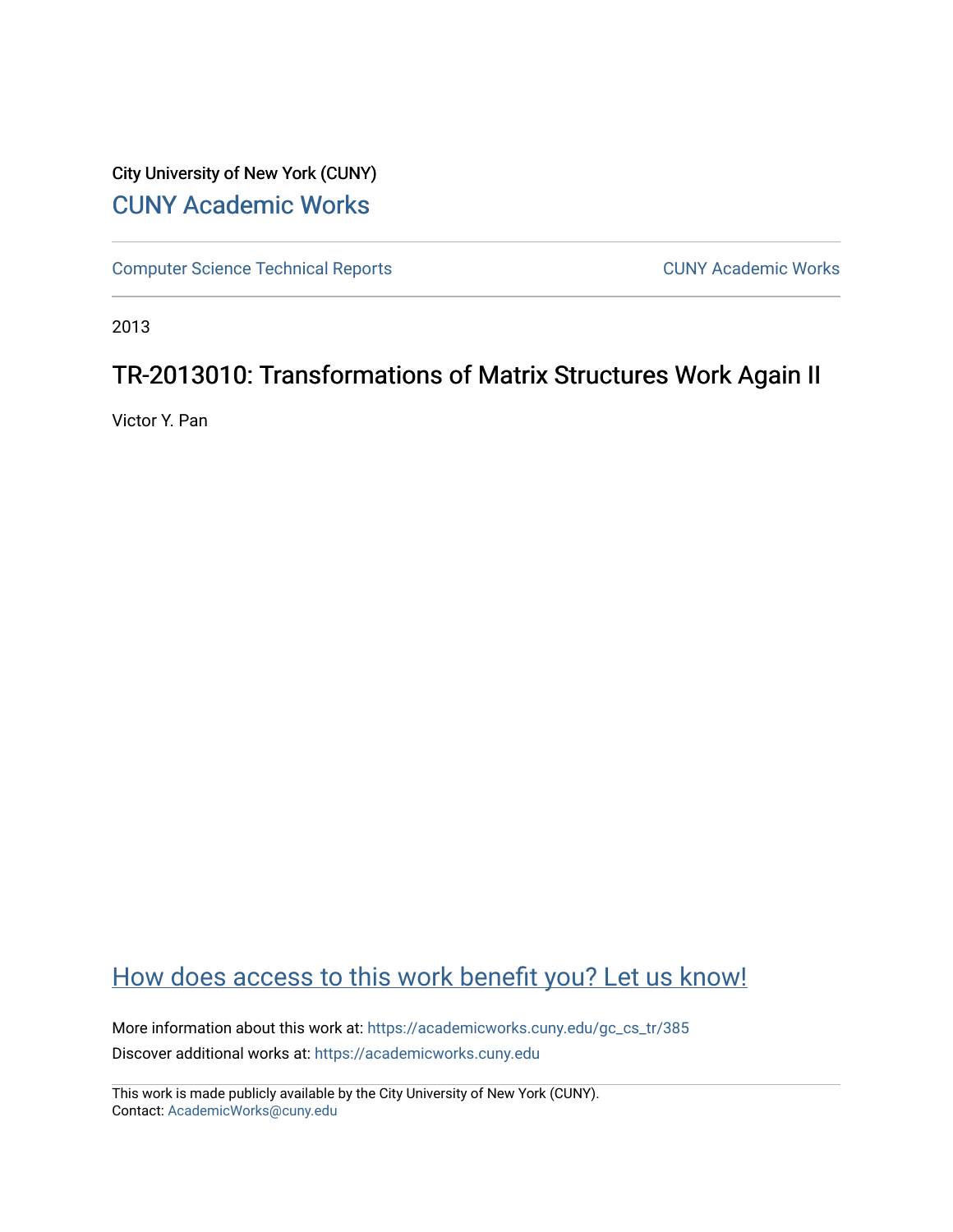## Transformations of Matrix Structures Work Again II <sup>∗</sup>

Victor Y. Pan $[1,2], [a]$ 

[1] Department of Mathematics and Computer Science Lehman College of the City University of New York Bronx, NY 10468 USA [2] Ph.D. Programs in Mathematics and Computer Science The Graduate Center of the City University of New York New York, NY 10036 USA [a] victor.pan@lehman.cuny.edu http://comet.lehman.cuny.edu/vpan/

#### Abstract

Matrices with the structures of Toeplitz, Hankel, Vandermonde and Cauchy types are omnipresent in modern computations in Sciences, Engineering and Signal and Image Processing. The four matrix classes have distinct features, but in [P90] we showed that Vandermonde and Hankel multipliers transform all these structures into each other and proposed to employ this property in order to extend any successful algorithm that inverts matrices of one of these four classes to inverting matrices with the structures of the three other types. The power of this approach was widely recognized later, when novel numerically stable algorithms solved nonsingular Toeplitz linear systems of equations in quadratic (versus classical cubic) arithmetic time based on transforming Toeplitz into Cauchy matrix structures. More recent papers combined such a transformation with a link of the Cauchy matrices to the Hierarchical Semiseparable matrix structure, which is a specialization of matrix representations employed by the Fast Multipole Method. This produced numerically stable algorithms that approximated the solution of a nonsingular Toeplitz linear system of equations in nearly linear arithmetic time. We first revisit the successful method of structure transformation, covering it comprehensively. Then we analyze the latter efficient approximation algorithms for Toeplitz linear systems and extend them to approximate the products of Vandermonde and Cauchy matrices by a vector and the solutions of Vandermonde and Cauchy linear systems of equations where they are nonsingular and well conditioned. We decrease the arithmetic cost of the known numerical approximation algorithms for these tasks from quadratic to nearly linear, and similarly for the computations with the matrices of a more general class having structures of Vandermonde and Cauchy types and for polynomial and rational evaluation and interpolation. We also accelerate a little further the known numerical approximation algorithms for a nonsingular Toeplitz or Toeplitz-like linear system by employing distinct transformations of matrix structures, and we briefly discuss some natural research challenges, particularly some promising applications of our techniques to high precision computations.

Keywords: Transformations of matrix structures, Vandermonde matrices, Cauchy matrices, Multipole method, HSS matrices, Toeplitz matrices

AMS Subject Classification: 15A04, 15A06, 15A09, 47A65, 65D05, 65F05, 68Q25

<sup>∗</sup>Some results of this paper have been presented at the 18th Conference of the International Linear Algebra Society (ILAS'2013), Providence, RI, 2013 and at the 15th Annual Conference on Computer Algebra in Scientific Computing (CASC 2003), September 9–13, 2013, Berlin, Germany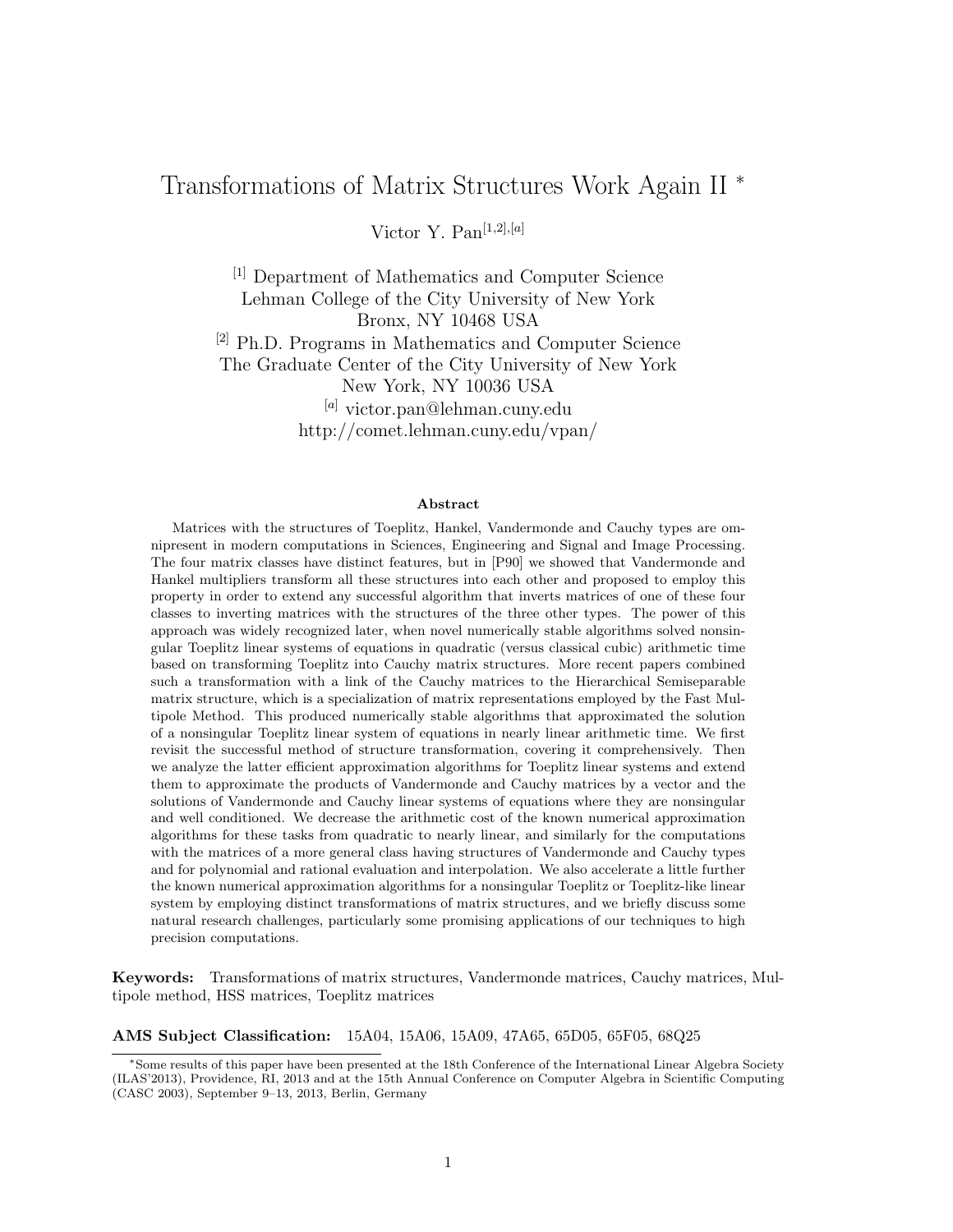## 1 Introduction

.

#### Table 1: Four classes of structured matrices

Toeplitz matrices  $T = (t_{i-j})$  $n-1$  $i,j=0$  Hankel matrices  $H = (h_{i+j})$  $n-1$ phia matrices  $I = (v_{i-j})_{i,j=0}$ <br>  $\begin{pmatrix} t_0 & t_{-1} & \cdots & t_{1-n} \end{pmatrix}$ <br>  $\begin{pmatrix} 1 & t_0 & \cdots & t_{n-1} \end{pmatrix}$  $\overline{\phantom{a}}$  $t_0$   $t_{-1}$  · ·  $t_{1-n}$  $t_1$   $t_0$  : :  $\vdots$  ∴  $t_{-1}$  $t_{n-1}$  · · ·  $t_1$   $t_0$  $\setminus$  $\begin{array}{c} \hline \end{array}$  $\sqrt{ }$  $\parallel$  $h_0$   $h_1$  · · ·  $h_{n-1}$  $h_1$   $h_2$   $\therefore$   $h_n$ . . . . . . . . . . . .  $h_{n-1}$   $h_n$   $\cdots$   $h_{2n-2}$  $\setminus$  $\begin{matrix} \phantom{-} \end{matrix}$ Vandermonde matrices  $V = V_{\mathbf{s}} = \left(s_i^j\right)^{n-1}$  $\begin{array}{c|c} n-1 & \text{Cauchy matrices } C = C_{\mathbf{s},\mathbf{t}} = \left(\frac{1}{s_i-t_j}\right)_{i,j=1}^{n-1} \end{array}$  $\sqrt{ }$  $i,j=0$  $\overline{\phantom{a}}$ 1  $s_1 \cdots s_1^{n-1}$ 1  $s_2 \cdots s_2^{n-1}$ <br>: : : : 1  $s_n \cdots s_n^{n-1}$  $\setminus$  $\overline{\phantom{a}}$  $\sqrt{ }$  $\overline{\phantom{a}}$  $\frac{1}{s_1-t_1}$  ...  $\frac{1}{s_1-t_n}$ <br>  $\frac{1}{s_2-t_1}$  ...  $\frac{1}{s_2-t_n}$ <br>  $\vdots$  $\frac{1}{s_n-t_1} \quad \cdots \quad \frac{1}{s_n-t_n}$  $\setminus$  $\Bigg\}$ 

Table 1 displays four classes of most popular structured matrices, which are omnipresent in modern computations for Sciences, Engineering, and Signal and Image Processing and which have been naturally extended to larger classes of matrices,  $\mathcal{T}, \mathcal{H}, \mathcal{V}$ , and  $\mathcal{C}$ , having structures of Toeplitz, Hankel, Vandermonde and Cauchy types, respectively. Such matrices can be readily expressed via their displacements of small ranks, which implies their further attractive properties:

- Compressed representation of a matrices as well as their products and inverses through a small number of parameters
- Multiplication by vectors in nearly linear arithmetic time
- Solution of nonsingular linear systems of equations with these matrices in quadratic or nearly linear arithmetic time

Highly successful research and implementation work based on these properties has been continuing for more than three decades. We follow [P90] and employ structured matrix multiplications to transform the four matrix structures into each other. For example,  $T H = H T = H$ ,  $H H = T$ , whereas  $V^T V$  is a Hankel matrix. The paper [P90] showed that such techniques enable one to extend any successful algorithm for the inversion of the matrices of any of the four classes  $\mathcal{T}$ ,  $\mathcal{H}$ ,  $\mathcal{V}$ , and  $\mathcal C$  to the matrices of the three other classes, and similarly for the solution of linear systems of equations. We cover this approach comprehensively and simplify its presentation versus [P90] because we employ Sylvester's displacements  $AM - MB$ , versus Stein's displacements  $M - AMB$  in [P90], and apply the machinery of operating with them from [P00] and [P01, Section 1.5]. We study quite simple structure transforms, but they have surprising power where they link together matrix classes having distinct features.

For example, row and column interchanges destroy Toeplitz and Hankel but not Cauchy matrix structure, and [GKO95] and [G98] obtained numerically stable solution of Toeplitz and Hankel linear systems without pivoting by transforming the inputs into Cauchy-like matrices. The resulting algorithms run in quadratic arithmetic time versus classical cubic. Like [GKO95] and [G98] the papers [MRT05], [CGS07], [XXG12], and [XXCB] reduced the solution of a nonsingular Toeplitz linear system of n equations to computations with a special Cauchy matrix  $C = C_{s,t}$  whose 2n knots  $s_0, t_0, \ldots, s_{n-1}, t_{n-1}$  are equally spaced on the unit circle  $\{z : |z| = 1\}$ , but then the authors applied a variant of fast numerically stable FMM to compute HSS compressed approximation of this matrix and consequently to yield approximate solution of the original task in nearly linear arithmetic time. "HSS" and "FMM" are the acronyms for "Hierarchically Semiseparable" and "Fast Multipole Method", respectively. "Historically HSS representation is just a special case of the representations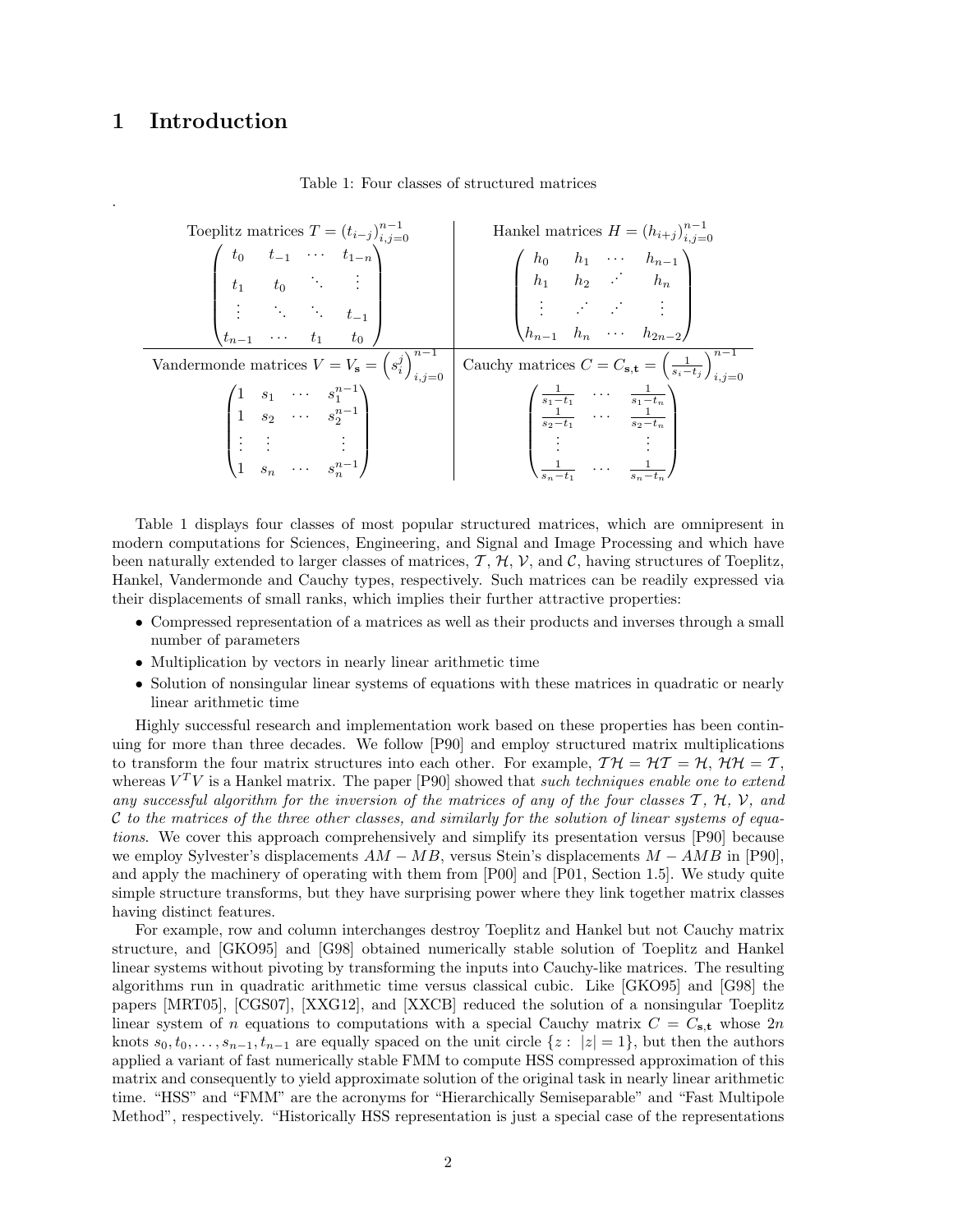commonly exploited in the FMM literature" [CDGLP06]. We refer the reader to the papers [CGR98], [GR87], [DGR96], [BY13] and the bibliography therein on FMM and to [B10], [CDGLP06], [CGS07], [DV98], [GKK85], [T00], [X13], [XXG12], [XXCB], and the bibliography therein on HSS matrices and their link to FMM.

We analyze the fast numerically stable algorithms of [MRT05], [CGS07], [XXG12], and [XXCB], which treat the cited special Cauchy matrix and extend these algorithms to treat a quite general subclass of Cauchy matrices, which includes CV and CV-like matrices, obtained by FFT-based transforms from Vandermonde matrices and their transposes. The known approximation algorithms run in quadratic arithmetic time even for multiplication of these matrices by a vector, whereas we yield nearly linear arithmetic time both for that task and computing approximate solutions of linear systems of equations with these matrices where they are nonsingular and well conditioned. The solutions are immediately extended to the computations with Vandermonde matrices and to polynomial and rational evaluation and interpolation. In the cases of solving linear systems and interpolation, the power of our numerical algorithms is limited because only Vandermonde matrices of a narrow although important subclass are well conditioned (see [GI88]), and we prove a similar property for the CV matrices (see our Remark 31).

In Section 9.8 we employ another kind of transformations of matrix structures, which we call functional, to extend the power of the fast numerically stable algorithm of [DGR96], proposed for polynomial evaluation at a set of real knots. This enables us to accelerate a little further the approximation algorithms of [MRT05], [CGS07], [XXG12], and [XXCB] for Toeplitz linear systems. By means of other transformations of matrix structures we extend the approximation algorithms from CV matrices to Cauchy and Cauchy-like matrices with arbitrary sets of knots, but point out potential numerical limitations of these results. At the end of the paper we discuss some specific directions to the acceleration of our proposed approximation algorithms by logarithmic factor and to a more significant acceleration in the case of high precision computations. Further research could reveal new transformations of matrix structures with significant algorithmic applications.

Besides new demonstration of the power of the transformation techniques, our analysis of the approximation algorithms of [MRT05], [CGS07], [XXG12], and [XXCB] can be of some technical interest because instead of the special Cauchy matrix used in these papers we cover CV matrices, which have one of their two knot sets  $\{s_0, \ldots, s_{n-1}\}$  or  $\{t_0, \ldots, t_{n-1}\}$  equally spaced on the unit circle  $\{z : |z| = 1\}$ , whereas the remaining n knots are arbitrary. We still obtain a desired HSS representation by partitioning the knots according to the angles in their polar coordinates. Our study provides a new insight into the subject, and we prove that the admissible blocks of the  $n \times n$  HSS  $\epsilon$ -approximations of CV matrices have ranks of order  $O(\log(n/\epsilon))$ , which decrease to  $O(\log(1/\epsilon))$  in the case of approximation of the special Cauchy matrix linked to Toeplitz inputs.

We organize our presentation as follows. After recalling some definitions and basic facts on general matrices and on four classes of structured matrices  $\mathcal{T}, \mathcal{H}, \mathcal{V}$ , and  $\mathcal{C}$  in the next three sections, we cover in some detail the transformations of matrix structures among these classes in Section 5. That study is not used in the second part of our paper (Sections 6–8), where we approximate Cauchy matrices by HSS matrices. Namely we define HSS matrices in Section 6, estimate numerical ranks of Cauchy and Cauchy-like matrices of a large class in Section 7, and extend these estimates to compute the HSS type approximations of these matrices in Section 8. In Section 9 we combine the results of the two parts as well as some functional transformations of matrix structures to devise approximation algorithms for computations with various structured matrices. We conclude the paper with Section 10. For simplicity we assume square structured matrices throughout, but our study can be readily extended to the case of rectangular matrices (cf. [Pa]).

### 2 Some definitions and basic facts

Hereafter "flop" stands for "arithmetic operation with real or complex numbers"; the concepts "large", "small", "near", "close", "approximate", "ill conditioned" and "well conditioned" are quantified in the context. Next we recall and extend some basic definitions and facts on computations with general and structured matrices (cf. [GL96], [S98], [P01]).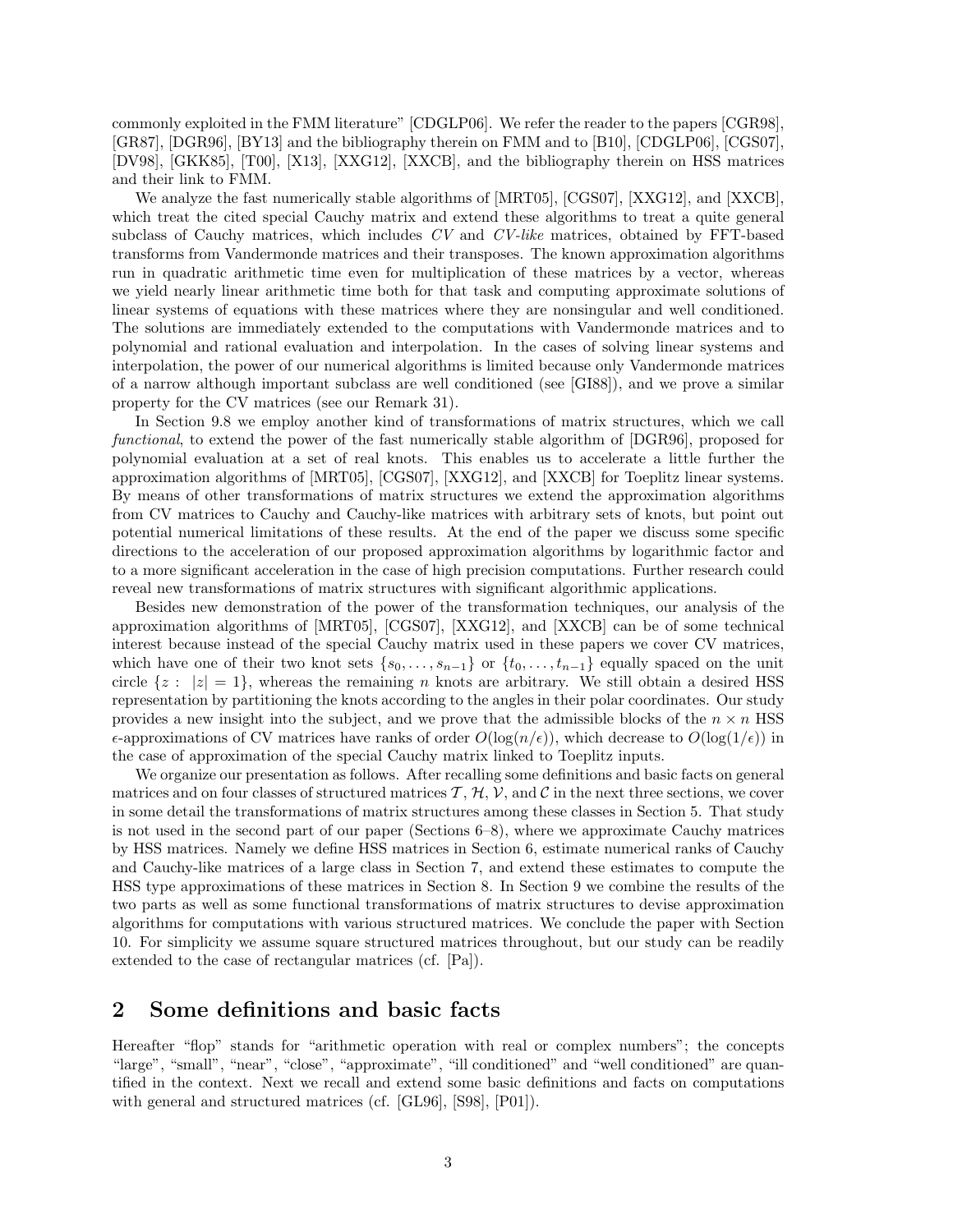#### 2.1 General matrices

 $M = (m_{i,j})_{i,j=1}^{m,n}$  is an  $m \times n$  matrix,  $M^T$  and  $M^H$  are its transpose and Hermitian transpose, respectively.  $M^{-T} = (M^{T})^{-1} = (M^{-1})^{T}$ .  $(B_0 | ... | B_{k-1})$  and  $(B_0 ... B_{k-1})$  denote a  $1 \times k$ block matrix with the blocks  $B_0, \ldots, B_{k-1}$ .  $\Sigma = \text{diag}(\Sigma_0, \ldots, \Sigma_{k-1}) = \text{diag}(\Sigma_j)_{j=0}^{k-1}$  is a  $k \times k$  block diagonal matrix with the diagonal blocks  $\Sigma_0, \ldots, \Sigma_{k-1}$ , possibly rectangular.  $e_1, \ldots, e_n$  are the n coordinate vectors of a dimension n.  $\mathbf{s} = (s_j)_{j=0}^{n-1} = \sum_{i=0}^{n-1} s_i \mathbf{e}_i$ .  $D_{\mathbf{s}} = \text{diag}(\mathbf{s}) = \text{diag}(s_i)_{i=0}^{n-1}$ .  $I = I_n = (e_1 | ... | e_n)$  and  $J = J_n = (e_n | ... | e_1)$  are the  $n \times n$  identity and reflection matrices, respectively.  $J = J^T = J^{-1}$ .

**Preprocessors.** For three nonsingular matrices  $P$ ,  $M$ , and  $N$  and a vector  $\mathbf{b}$ , it holds that

$$
M^{-1} = N(PMN)^{-1}P, \quad PMN\mathbf{y} = P\mathbf{b}, \quad \mathbf{x} = N\mathbf{y}.\tag{1}
$$

**Generators.** Given an  $m \times n$  matrix M of a rank r and an integer  $l \geq r$ , we have a nonunique expression  $M = FG^T$  for pairs  $(F, G)$  of matrices of sizes  $m \times l$  and  $n \times l$ , respectively. We call such a pair  $(F, G)$  a generator of length l for the matrix M.

Norm, conditioning, orthogonality, numerical rank.  $||M|| = ||M||_2$  is the spectral norm of **an**  $n \times n$  matrix  $M = (m_{i,j})_{i,j=0}^{n-1}$ . We write  $|M| = \max_{i,j=0}^{n-1} |m_{i,j}|$ .  $||M|| = ||M^H|| \le \sqrt{mn} |M|$ . For a fixed tolerance  $\tau$ , the  $\tau$ -rank of a matrix M is the minimum rank of matrices in its  $\tau$ -neighborhood,  $\{W : |W - M| \leq \tau\}$ . The numerical rank of a matrix is its  $\tau$ -rank for a small positive  $\tau$ . A matrix is ill conditioned if its rank exceeds its numerical rank. A matrix  $M$  is unitary or orthogonal if  $M^HM = I$  or  $MM^H = I$ . It is quasiunitary if cM is unitary for a nonzero constant c. A vector **u** is unitary if and only if  $||\mathbf{u}|| = 1$ , and if so, we call it a *unit vector*.

#### 2.2 DFT and f-circulant matrices

Even for moderately large integers n the entries of an  $n \times n$  Vandermonde matrix  $V_s$  vary in magnitude greatly unless  $|s_i| \approx 1$  for all i. Next we cover the quasiunitary Vandermonde matrices  $\Omega$  and  $\Omega^H$ and the related class of f-circulant matrices (cf. [BP94, Section 3.4], [P01, Section 2.3 and 2.6]).

 $\omega_n = \exp(\frac{2\pi}{n}\sqrt{-1})$  denotes a primitive *n*th root of 1. Its powers  $1, \omega_n, \ldots, \omega_n^{n-1}$  are equally spaced on the unit circle  $\{z : |z| = 1\}$ .  $\Omega = \Omega_n = (\omega_n^{ij})_{i,j=0}^{n-1}$  denotes the  $n \times n$  matrix of DFT, that is of the *discrete Fourier transform* at n points. It holds that  $\Omega \Omega^H = nI$ , and so  $\Omega$ ,  $\Omega^H$ , and  $\Omega^{-1} = \frac{1}{n} \Omega^H$  are quasiunitary matrices, whereas  $\frac{1}{\sqrt{n}} \Omega$  and  $\frac{1}{\sqrt{n}} \Omega^H$  are unitary matrices.

 $Z_f = \begin{pmatrix} 0^T & f \\ f & 0 \end{pmatrix}$  $I_{n-1}$  0 is the  $n \times n$  matrix of f-circular shift for a scalar f,

$$
JZ_f J = Z_f^T, \quad JZ_f^T J = Z_f \tag{2}
$$

for any pairs of scalars e and f, and if  $f \neq 0$ , then

$$
Z_f^{-1} = Z_{1/f}^T.
$$
 (3)

 $Z_f(\mathbf{v}) = \sum_{i=0}^{n-1} v_i Z_f^i$  is an f-circulant matrix, defined by its first column  $\mathbf{v} = (v_i)_{i=0}^{n-1}$  and a scalar  $f \neq 0$  and called circulant for  $f = 1$ . It is a Toeplitz matrix and can be called a DFT-based Toeplitz matrix in view of the following results.

**Theorem 1.** (See [CPW74].) It holds that  $Z_{f^n}(\mathbf{v}) = V_f^{-1}D(V_f\mathbf{v})V_f$  provided that  $f \neq 0$ ,  $\Omega =$  $(\omega_n^{ij})_{i,j=0}^{n-1}$  is the  $n \times n$  matrix of DFT,  $D(\mathbf{u}) = \text{diag}(u_i)_{i=0}^{n-1}$  for a vector  $\mathbf{u} = (u_i)_{i=0}^{n-1}$ , and  $V_f =$  $\Omega$  diag $(f^i)_{i=0}^{n-1}$  is the matrix of (6). In particular  $Z_1(\mathbf{v}) = \Omega^{-1} D(\Omega \mathbf{v}) \Omega$ .

#### 2.3 Cauchy and Vandermonde matrices

Recall the following properties of Cauchy and Vandermonde matrices (cf. [P01, Chapters 2 and 3]),

$$
C_{\mathbf{s},\mathbf{t}} = -C_{\mathbf{t},\mathbf{s}}^T,\tag{4}
$$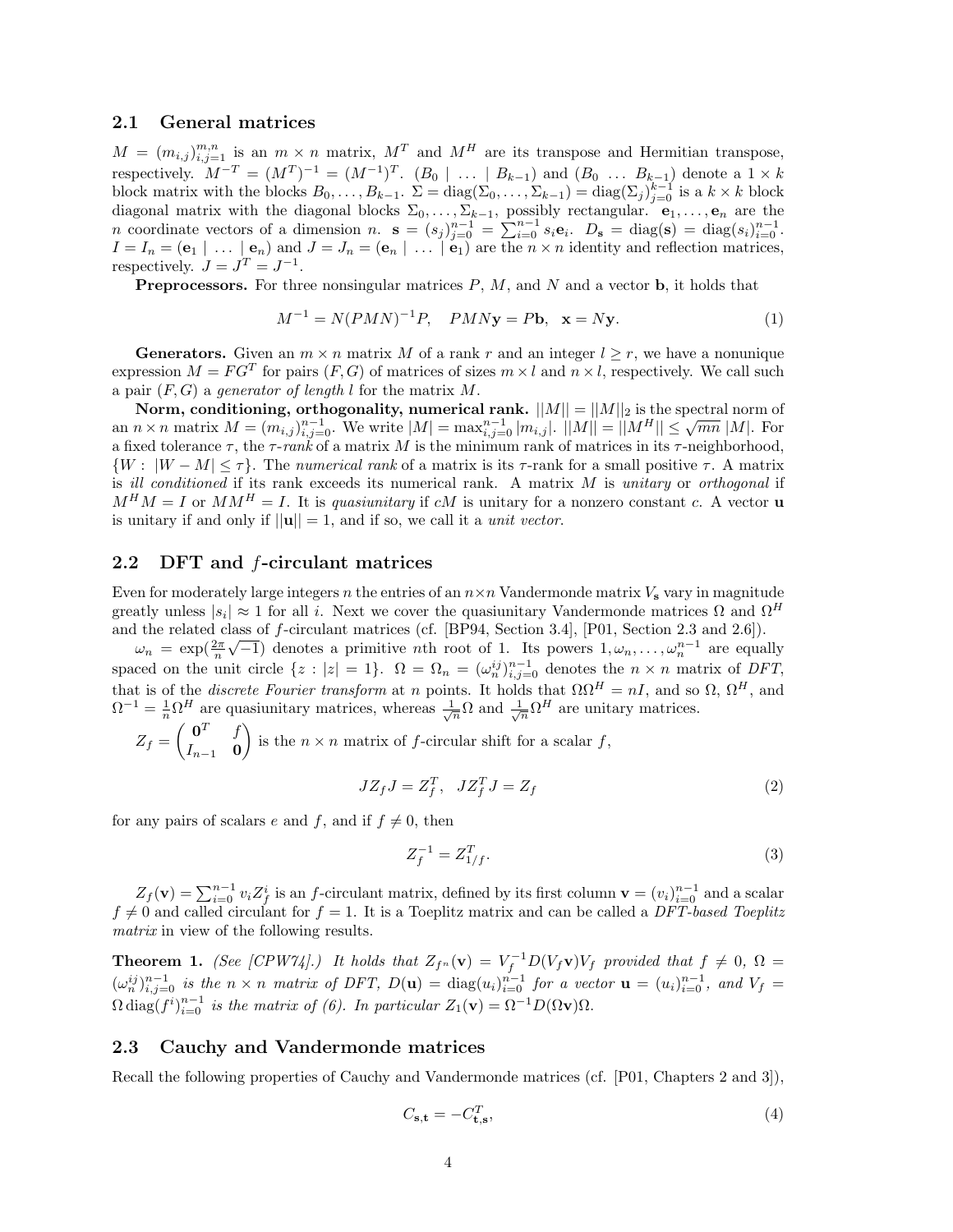$$
C_{\mathbf{s},\mathbf{t}} = \text{diag}(t(s_i)^{-1})_{i=0}^{n-1} V_{\mathbf{s}} V_{\mathbf{t}}^{-1} \text{ diag}(t'(t_j))_{j=0}^{n-1}
$$
(5)

where  $\mathbf{s} = (s_i)_{i=1}^n$ ,  $\mathbf{t} = (t_j)_{j=0}^{n-1}$ , and  $t(x) = \prod_{j=0}^{n-1} (x - t_j)$ .

 $i,j=0$ 

 $C_{\mathbf{s},f} =$ 

**Theorem 2.**  $det(V) = \prod_{i > k} (s_i - s_k)$  and  $det(C) = \prod_{i < j} (s_j - s_i)(t_i - t_j) / \prod_{i, j} (s_i - t_j)$ 

**Corollary 3.** The matrices V and C of Table 1 are nonsingular where all 2n scalars  $s_0, \ldots, s_{n-1}$ ,  $t_0,\ldots,t_{n-1}$  are distinct.

Theorem 4. A row interchange preserves both Vandermonde and Cauchy structures. A column interchange preserves Cauchy structure.

Equations (4) and (5) link together Cauchy and Vandermonde matrices and their transposes. Next we simplify these links. Write

$$
V_f = ((f\omega_n^i)^j)_{i,j=0}^{n-1} = \Omega \operatorname{diag}(f^j)_{j=0}^{n-1},
$$
\n
$$
\left(\frac{1}{s_i - f\omega_n^j}\right)_{i,j=0}^{n-1}, C_{e,\mathbf{t}} = \left(\frac{1}{e\omega_n^i - t_j}\right)_{i,j=0}^{n-1}, C_{e,f} = \left(\frac{1}{e\omega_n^i - f\omega_n^j}\right)_{i,j=0}^{n-1}
$$
\n(6)

 $i,j=0$ 

 $i,j=0$ 

and observe that  $\Omega = V_1$ ,  $\Omega^H = V_1^{-1}$ , and the matrices  $V_f$  are quasiunitary where  $|f| = 1$ .

For  $\mathbf{t} = (f\omega_n^j)_{j=0}^{n-1}$ , it holds that  $t(x) = x^n - f^n$ ,  $t'(x) = nx^{n-1}$ ,  $t(s_i) = s_i^n - f^n$ ,  $t'(t_j) = nf^{n-1}\omega_n^{-j}$  for all j, and  $nV_f^{-1} = \text{diag}(f^{-i})_{i=0}^{n-1}\Omega^H$ . Substitute these equations into (5) and obtain

$$
C_{\mathbf{s},f} = \text{diag}\left(\frac{f^{n-1}}{s_i^n - f^n}\right)_{i=0}^{n-1} V_{\mathbf{s}} \text{diag}(f^{-j})_{j=0}^{n-1} \Omega^H \text{diag}(\omega_n^{-j})_{j=0}^{n-1},\tag{7}
$$

$$
C_{e,f} = \frac{f^{n-1}}{e^n - f^n} \Omega \operatorname{diag}((e/f)^i)_{i=0}^{n-1} \Omega^H \operatorname{diag}(\omega_n^{-j})_{j=0}^{n-1},
$$
  

$$
\zeta_s = \frac{f^{1-n}}{n} \operatorname{diag}(\zeta_i^n - f^n)_{i=0}^{n-1} C_{s,f} \operatorname{diag}(\omega_n^j)_{j=0}^{n-1} \Omega \operatorname{diag}(f^j)_{j=0}^{n-1},
$$
 (8)

$$
V_{\mathbf{s}} = \frac{J}{n} \text{diag}\left(s_i^n - f^n\right)_{i=0} C_{\mathbf{s},f} \text{diag}(\omega_n^j)_{j=0}^{n-1} \Omega \text{diag}(f^j)_{j=0}^{n-1},\tag{8}
$$

$$
V_{\mathbf{s}}^{T} = -\frac{f^{1-n}}{n} \operatorname{diag}(f^{j})_{j=0}^{n-1} \Omega \operatorname{diag}(\omega_{n}^{j})_{j=0}^{n-1} C_{f,\mathbf{s}} \operatorname{diag}(s_{i}^{n} - f^{n})_{i=0}^{n-1},
$$
\n(9)

$$
V_{\mathbf{s}}^{-1} = n \operatorname{diag}(f^{-j})_{j=0}^{n-1} \Omega^H \operatorname{diag}(\omega_n^{-j})_{j=0}^{n-1} C_{\mathbf{s},f}^{-1} \operatorname{diag}\left(\frac{f^{n-1}}{s_i^n - f^n}\right)_{i=0}^{n-1},\tag{10}
$$

$$
V_{\mathbf{s}}^{-T} = -n \operatorname{diag}\left(\frac{f^{n-1}}{s_i^n - f^n}\right)_{i=0}^{n-1} C_{f,\mathbf{s}}^{-1} \operatorname{diag}(\omega_n^{-j})_{j=0}^{n-1} \Omega^H \operatorname{diag}(f^{-j})_{j=0}^{n-1}.
$$
 (11)

**Definition 5.** Hereafter we refer to the matrices  $V_f$ ,  $C_{s,f}$ ,  $C_{e,t}$ , and  $C_{e,f}$  for two scalars e and f as FV, FC, CF, and FCF matrices, respectively. We refer to the matrices  $C_{s,f}$  and  $C_{e,t}$  as CV matrices and to the FV matrices  $V_f$  and the FCF matrices  $C_{e,f}$  as the DFT-based matrices.

Similarly to the DFT matrix  $\Omega$ , the DFT-based matrices have their basic sets of knots  $\mathbb{S} =$  $\{s_1, \ldots, s_n\}$  and  $\mathbb{T} = \{t_1, \ldots, t_n\}$  equally spaced on the unit circle  $\{z : |z| = 1\}$ , and equation (7) links the CV matrices to Vandermonde matrices. In spite of all these links Cauchy and Vandermonde matrices also have very distinct features (cf. Remark 48).

Finally [P01, equation (3.4.1)] links a Vandermonde matrix and its transpose as follows,

$$
V_{\mathbf{t}} JZ_f(\mathbf{w} + f\mathbf{e}_1)V_{\mathbf{t}}^T = \text{diag}(t'(t_i)(f - t_i^n))_{i=0}^{n-1} \text{ for any scalar } f.
$$
 (12)

Here  $t(x) = \prod_{j=0}^{n-1} (x - t_j)$  and  $w(x) = t(x) - x^n$  are polynomials with the coefficient vectors **t** and w, respectively (see Theorem 45 on their evaluation and Example 46 on their approximation).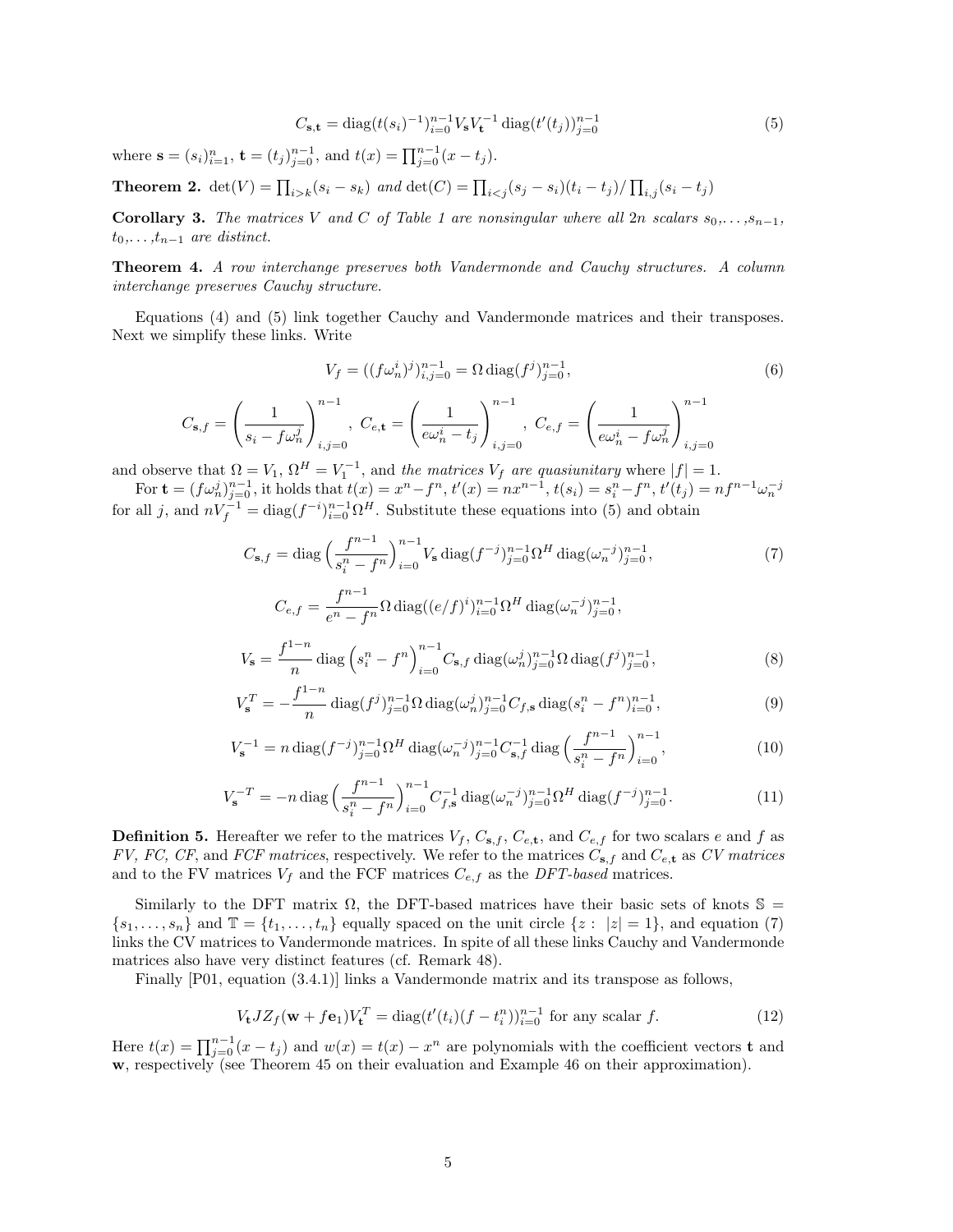### 2.4 The complexity of computations with DFT, Toeplitz, Hankel, Cauchy and Vandermonde matrices

We begin with the following observation.

**Theorem 6.** If T is a Toeplitz matrix, then TJ and JT are Hankel matrices, whereas If H is a Hankel matrix, then HJ and JH are Toeplitz matrices.

We also recall the following results (see, e.g., [BP94, Sections 1.2 and 3.4] on their proof and on the numerical stability of the supporting algorithms).

**Theorem 7.** For any vector **v** of dimension n one can compute the vectors  $\Omega$ **v** and  $\Omega^{-1}$ **v** by using  $O(n \log(n))$  flops. If n is a power of 2, then one can compute the vectors  $\Omega$ **v** and  $\Omega^{-1}$ **v** by applying FFT, that is by using  $0.5n \log_2(n)$  and  $0.5n \log_2(n) + n$  flops, respectively.

Theorems 1, 6, and 7 combined with various techniques of matrix computations, imply the following results (cf. [P01, Chapter 2 and 3]).

**Theorem 8.**  $O(n \log^h(n))$  flops are sufficient to compute the product of an  $n \times n$  matrix M and a vector **u** where  $h = 1$  if M is a Toeplitz or Hankel matrix and  $h = 2$  if M is a Vandermonde matrix, its transpose, or a Cauchy matrix.  $O(n \log^2(n))$  flops are sufficient to compute the solution x of a nonsingular linear system of n equations  $Mx = u$  with any of such matrices M.

The algorithms supporting this theorem are numerically stable where the matrix  $M$  is DFTbased (combine Theorems 1 and 7 and equation (6)) and where we multiply a Toeplitz or Hankel matrix M by a vector (embed an  $n \times n$  Toeplitz matrix into  $(2n-1) \times (2n-1)$  circulant matrix and then combine Theorems 1, 6, and 7). Otherwise the algorithms have numerical stability problems, and for numerical computations the users employ quadratic arithmetic time algorithms [BEGO08], [BF00], [KZ08], in spite of substantial research progress reported in the papers [PRT92], [PSLT93], [P95], [PZHY97], and particularly [DGR96], which applied a 1-dimensional adaptive FMM using Lagrange interpolation at Chebyshev's knots to prove the following result.

**Theorem 9.** (Cf. [DGR96, Sections 3 and 4].) Assume a positive  $\epsilon < 1$ , a unit vector **u**, and an  $n \times n$  Cauchy matrix  $C_{s,t}$  with real knots  $s_i$  and  $t_j$ . Then some numerically stable algorithms use  $O(n \log(1/\epsilon))$  flops to approximate within the norm bound  $\epsilon$  the product  $C_{\mathbf{s},\mathbf{t}}$  and if the matrix is nonsingular, then also the solution  $x$  of the linear system  $C_{s,t}x = u$ .

## 3 The structures of Toeplitz, Hankel, Vandermonde and Cauchy types. Displacement ranks and generators

We generalize the four classes of matrices of Table 1 by employing the Sylvester displacements  $AM - MB$  where the pair of *operator matrices* A and B is associated with a fixed matrix structure. (See [P01, Theorem 1.3.1] on a simple link to the Stein displacements  $M - AMB$ .) The rank and the generators of the displacement of a matrix  $M$  (for a fixed operator matrices  $A$  and  $B$  and tolerance  $\tau$ ) are said to be the *displacement rank* (denoted  $d_{A,B}(M)$ ) and the *displacement generators*, of the matrix  $M$ , respectively (cf. [KKM79]), [P01], [BM01]).

Definition 10. If the displacement rank of a matrix is small (in context) for a pair of operator matrices associated with Toeplitz, Hankel, Vandermonde, transpose of Vandermonde or Cauchy matrices in Theorem 12 below, then the matrix is said to have the *structure of Toeplitz*, Hankel, Vandermonde, transposed Vandermonde or Cauchy type, respectively. Hereafter T, H, V,  $V^T$ , and C denote the five classes of these matrices (cf. Table 2). The classes  $V, V^T$ , and C consist of distinct subclasses  $V_s$ ,  $V_s^T$ , and  $C_{s,t}$  defined by the vectors **s** and **t** and the operator matrices  $D_s$  and  $D_t$ , respectively, or equivalently by the bases  $V_s$  and  $C_{s,t}$  of these subclasses. To simplify the notation we will sometimes drop the subscripts **s** and **t** where they are not important or are defined by context.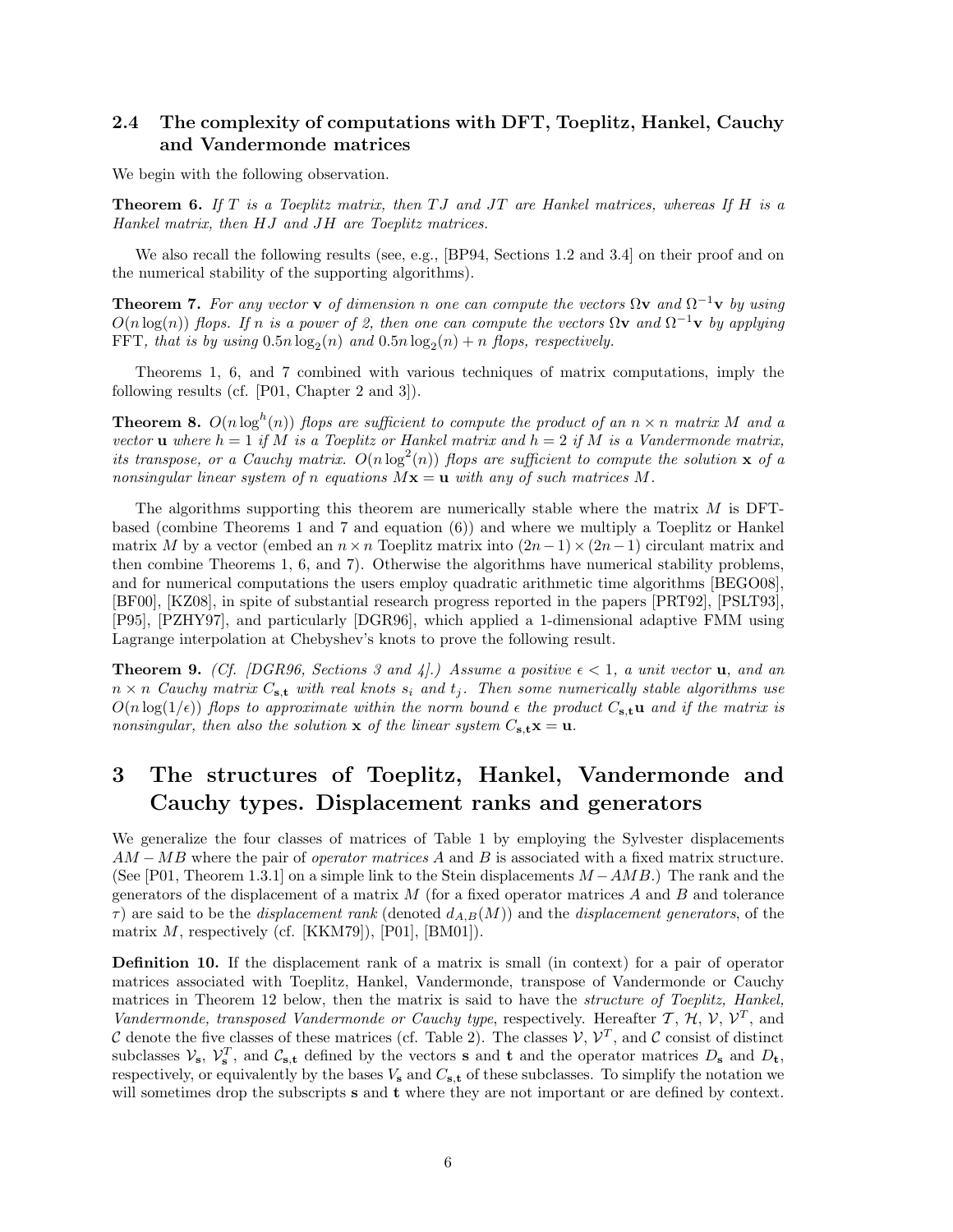**Definition 11.** (Cf. Definition 5.) Define the matrix classes  $\mathcal{F}V = \bigcup_e \mathcal{V}_e$ ,  $\mathcal{FC} = \bigcup_f \mathcal{C}_{s,f}$ ,  $\mathcal{CF} =$  $\cup_e C_{e,t}$ , and  $\mathcal{FCF} = \cup_{e,f} C_{e,f}$  where the unions are over all complex scalars e and f. These matrix classes extend the classes of FV, FC, CF, and FCF matrices, respectively. We also define the classes  $CV$  (extending the CV matrices) and  $V^T \mathcal{F} = \cup_e V_e^T$ . We say that the above matrix classes consist of  $F$ V-like,  $V^T F$ -like,  $FC$ -like,  $CF$ -like,  $FCF$ -like, and  $CV$ -like matrices, which have structures of  $FV$ -type,  $V^T\mathcal{F}$ -type,  $\mathcal{FC}$ -type,  $\mathcal{CF}$ -type,  $\mathcal{FCF}$ -type, and  $\mathcal{CV}$ -type, respectively.

In our Theorems 12 and 14 we write  $(t)$ ,  $(h)$ ,  $(th)$ ,  $(v)$ ,  $(v<sup>T</sup>)$ , and  $(c)$  to indicate the matrix structures of Toeplitz, Hankel, Toeplitz or Hankel, Vandermonde, transposed Vandermonde, and Cauchy types, respectively. Recall the following well known results.

Theorem 12. Displacements of basic structured matrices.

(th) For a pair of scalars e and f and two matrices  $T$  (Toeplitz) and  $H$  (Hankel) of Table 1, the following displacements have ranks at most 2 (see some expressions for the shortest displacement generators in [P01, Section 4.2]),

$$
Z_e T - T Z_f, \ Z_e^T T - T Z_f^T, \ Z_e^T H - H Z_f \text{ and } Z_e H - H Z_f^T.
$$

(v) For a scalar e and a Vandermonde matrix V of Table 1 we have

$$
VZ_e = D_s V - (s_i^n - e)_{i=0}^{n-1} \mathbf{e}_n^T,
$$
\n(13)

$$
Z_e^T V^T = V^T D_s - \mathbf{e}_n ((s_i^n - e)_{i=0}^{n-1})^T,
$$
\n(14)

and so the displacements  $D_s V - V Z_e$  and  $Z_e^T V^T - V^T D_s$  either vanish if  $s_i^n = e$  for  $i = 0, \ldots, n-1$ or have rank 1 otherwise.

(c) For two vectors  $\mathbf{s} = (s_i)_{i=0}^{n-1}$  and  $\mathbf{t} = (t_i)_{i=0}^{n-1}$ , a Cauchy matrix C of Table 1, and the vector  $\mathbf{e} = (1, \ldots, 1)^T$  of dimension n filled with ones, it holds that

$$
D_{\mathbf{s}}C - CD_{\mathbf{t}} = \mathbf{e}\mathbf{e}^T, \quad \text{rank}(D_{\mathbf{s}}C - CD_{\mathbf{t}}) = 1.
$$
 (15)

**Theorem 13.** For two scalars e and f and five matrices A, B, C, D, and M we have  $d_{C,D}(M)$  –  $d_{A,B}(M) \leq 1$  where either  $A = C$ ,  $B = Z_e$ ,  $D = Z_f$  or  $A = C$ ,  $B = Z_e^T$ ,  $D = Z_f^T$  and similarly where either  $B = D$ ,  $A = Z_e$ ,  $C = Z_f$  or  $B = D$ ,  $A = Z_e^T$ ,  $C = Z_f^T$ .

*Proof.* The matrix  $Z_e - Z_f = (e - f)\mathbf{e}_1\mathbf{e}_n^T$  has rank at most 1 for any pair of scalars e and f. Therefore the matrices  $(Z_eM - MB) - (Z_fM - MB) = Z_eM - Z_fM = (Z_e - Z_f)M$  and  $(AM MZ_e - (AM - MZ_f) = -M(Z_e - Z_f)$  have ranks at most 1.  $\Box$ 

The theorem implies that the classes T, H, V, and  $V^T$  stay intact when we vary the scalars e and f, defining the operator matrices  $Z_e$  and  $Z_f$ .

Table 2 displays the pairs of operator matrices associated with the matrices of the seven classes T, H,  $V_s$ ,  $V_s^{-1}$ ,  $V_s^T$ ,  $V_s^{-T}$ , and  $\mathcal{C}_{s,t}$ . Five of these classes are employed in Theorems 12 and 14.  $V_s^{-1}$ and  $\mathcal{V}_s^{-T}$  denote the classes of the inverses and the transposed inverses of the matrices of the class  $V_s$ , respectively. Equation (17) of the next section enables us to express their associated operator matrices through the ones for the classes  $\mathcal{V}_s$  and  $\mathcal{V}_s^T$ .

The following theorem expresses the  $n^2$  entries of an  $n \times n$  matrix M through the 2dn entries of its displacement generator  $(F, G)$  defined under the operator matrices of Theorem 12 and Table 2. See some other expressions for various classes of structured matrices through their generators in [GO94], [P01, Sections 4.4 and 4.5], and [PW03].

**Theorem 14.** Suppose  $s_0, \ldots, s_{n-1}, t_0, \ldots, t_{n-1}$  are  $2n$  distinct scalars,  $\mathbf{s} = (s_k)_{k=0}^{n-1}$ ,  $\mathbf{t} = (t_k)_{k=0}^{n-1}$ ,  $V = (s_i^{k-1})_{i,k=0}^{n-1}, C = (\frac{1}{s_i-t_k})_{i,k=0}^{n-1}, e$  and f are two distinct scalars,  $\mathbf{f}_1, \ldots, \mathbf{f}_d, \mathbf{g}_1, \ldots, \mathbf{g}_d$  are 2d vectors of dimension  $n, \mathbf{u}_1, \ldots, \mathbf{u}_n, \mathbf{v}_1, \ldots, \mathbf{v}_n$  are  $2n$  vectors of dimension d, and F and G are  $n \times d$ 

$$
matrices \; such \; that \; F = \begin{pmatrix} \mathbf{u}_1 \\ \vdots \\ \mathbf{u}_n \end{pmatrix} = (\mathbf{f}_1 \mid \; \cdots \mid \mathbf{f}_d), \; \; G = \begin{pmatrix} \mathbf{v}_1 \\ \vdots \\ \mathbf{v}_n \end{pmatrix} = (\mathbf{g}_1 \mid \; \cdots \mid \mathbf{g}_d). \; \; Then
$$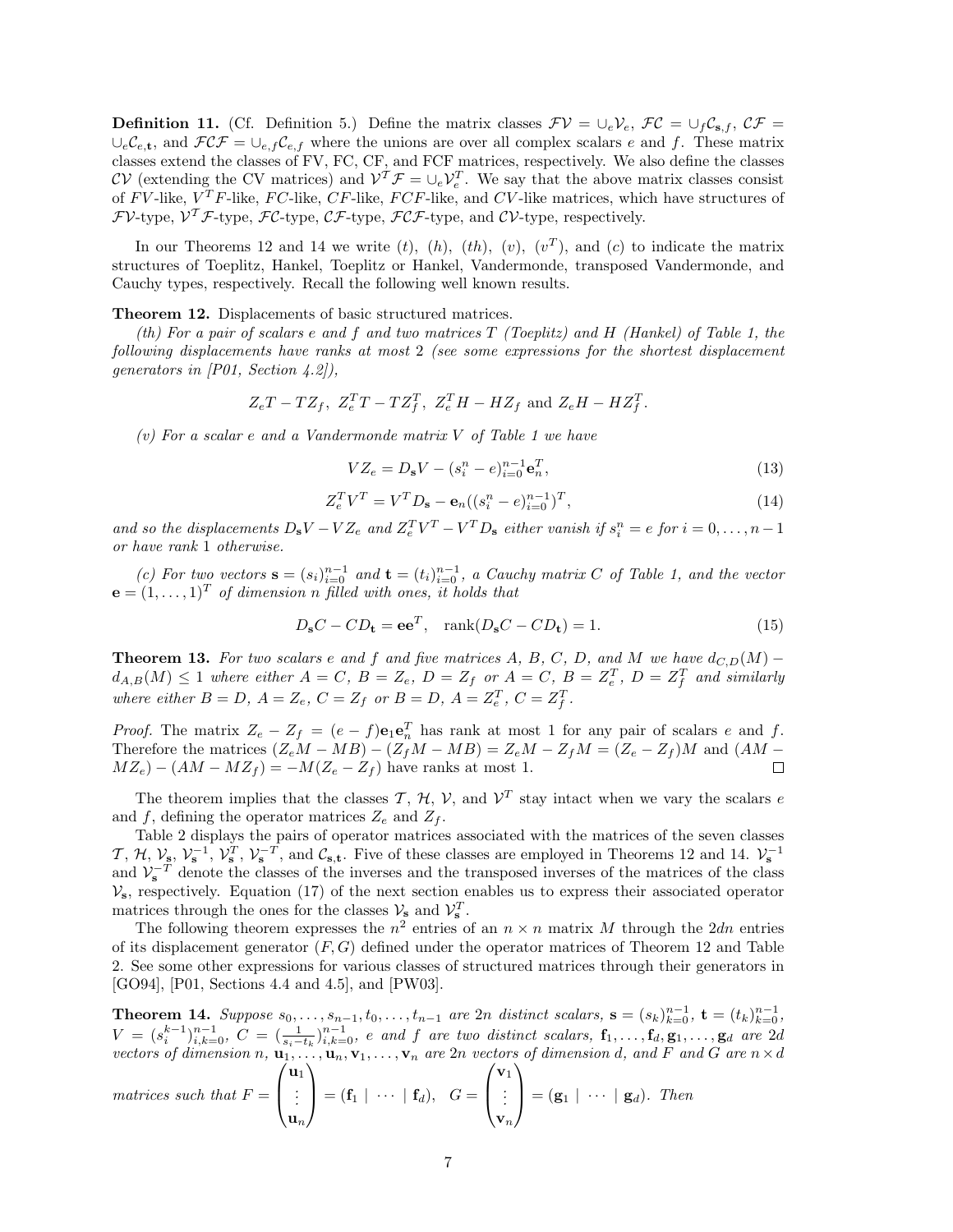Table 2: Operator matrices for the seven classes  $\mathcal{T}, \mathcal{H}, \mathcal{V}_s, \mathcal{V}_s^{-1}, \mathcal{V}_s^T, \mathcal{V}_s^{-T}$ , and  $\mathcal{C}_{s,t}$ 

|                                                                                                     |  |  | $\mathsf{\nu_{s.t.}}$ |
|-----------------------------------------------------------------------------------------------------|--|--|-----------------------|
| $\left( (Z_e, Z_f) \right) (Z_e^T, Z_f) (D_s, Z_e) (Z_e, D_s) (Z_e^T, D_s) (D_s, Z_e^T) (D_s, D_t)$ |  |  |                       |
| $\left( Z_e^T, Z_f^T \right) \mid (Z_e, Z_f^T)$                                                     |  |  |                       |

$$
(t) (e - f)M = \sum_{j=1}^{d} Z_e(f_j)Z_f(Jg_j) \text{ if } Z_eM - MZ_f = FG^T, e \neq f;
$$
  
\n
$$
(e - f)M = \sum_{j=1}^{d} Z_e(Jf_j)^T Z_f(g_j)^T = J \sum_{j=1}^{d} Z_e(Jf_j)Z_f(g_j)J \text{ if } Z_e^T M - MZ_f^T = FG^T, e \neq f,
$$
  
\n
$$
(h) (e - f)M = \sum_{j=1}^{d} Z_e(f_j)Z_f(g_j)J \text{ if } Z_eM - MZ_f^T = FG^T, e \neq f;
$$
  
\n
$$
(e - f)M = J \sum_{j=1}^{d} Z_e(Jf_j)Z_f(Jg_j)^T \text{ if } Z_e^T M - MZ_f = FG^T, e \neq f,
$$
  
\n
$$
(v) M = \text{diag}(\frac{1}{s_i^n - e})_{i=0}^{n-1} \sum_{j=1}^{d} \text{diag}(f_j) V Z_e(Jg_j) \text{ if } D_sM - MZ_e = FG^T \text{ and if } s_i^n \neq e \text{ for}
$$
  
\n
$$
i = 0, ..., n - 1;
$$
  
\n
$$
(v^T) M = \text{diag}(\frac{1}{e - s_i^n})_{i=0}^{n-1} \sum_{j=1}^{d} Z_e(Jf_j)^T V^T \text{diag}(g_j) \text{ if } Z_e^T M - M D_s = FG^T \text{ and if } s_i^n \neq e \text{ for}
$$
  
\n
$$
i = 0, ..., n - 1;
$$
  
\n
$$
(c) M = \sum_{j=1}^{d} \text{diag}(f_j)C \text{diag}(g_j) = (\frac{u_i^T v_j}{s_i - t_j})_{i,j=0}^{n-1} \text{ if } D_sM - MD_t = FG^T.
$$

 $i,j=0$ 

*Proof.* Parts  $(t)$  and  $(h)$  are taken from [P01, Examples 4.4.2 and 4.4.5]. Part  $(c)$  is taken from [P01, Example 1.4.1]. To prove part (v), combine the equations  $D_s M - M Z_e = F G^T$  and  $Z_e Z_{1/e}^T = I$  (cf. (3)) and deduce that  $M - D_{\bf s} M Z_{1/e}^T = -F(Z_{1/e}G)^T$ . Then obtain from [P01, Example 4.4.6 (part b)] that  $M = e \operatorname{diag}(\frac{1}{s_i^n - e})_{i=0}^{n-1} \sum_{j=1}^d \operatorname{diag}(\mathbf{f}_j) V Z_{1/e}(Z_{1/e} \mathbf{g}_j)^T$ . Substitute  $e Z_{1/e}(Z_{1/e} \mathbf{g}_j) = Z_e (J \mathbf{g}_j)^T$ and obtain the claimed expression of part (v). Next transpose the equation  $Z_e^T M - M D_t = FG^T$  and yield  $D_s M^T - M^T Z_e = -GF^T$ . From part (v) obtain  $M^T = \text{diag}(\frac{1}{e - s_i^n})_{i=0}^{n-1} \sum_{j=1}^d \text{diag}(\mathbf{g}_j) V Z_e (J\mathbf{f}_j)$ . Transpose this equation and arrive at part  $(v<sup>T</sup>)$ .

By combining Theorems 8 and 14 we obtain the following results.

**Theorem 15.** Given a vector  $\bf{v}$  of a dimension n and a displacement generator of a length d for a matrix M, one can compute the product Mv by using  $O(dn \log(n))$  flops for an  $n \times n$  matrix M in the classes T or H and by using  $O(dn \log^2(n))$  flops for an  $n \times n$  matrix M in V,  $\mathcal{V}^T$ , or C.

**Remark 16.** By virtue of Theorem 14 the displacement operators  $M \rightarrow AM - MB$  are nonsingular provided that  $e \neq f$  in parts (t) and (h) and provided that  $t_i^n \neq e$  for  $i = 0, \ldots, n - 1$  in parts (v) and  $(v^T)$ . We can apply Theorem 13 to satisfy these assumptions.

**Remark 17.** (Cf. Theorem 4.) Parts  $(v)$  and  $(c)$  of Theorem 14 imply that a row interchange preserves the matrix structures of the Vandermonde and Cauchy types, whereas a column interchange preserves the matrix structures of the transposed Vandermonde and Cauchy types.

## 4 Matrix operations in terms of displacement generators

To accelerate pairwise multiplication and the inversion of structured matrices of large sizes we express them as well as the intermediate and final results of the computations through short displacement generators rather than the matrix entries. Such computations are possible by virtue of the following simple results from [P00] and [P01, Section 1.5], extending [P90].

Theorem 18. Assume five matrices A, B, C, M and N. Then

$$
A(MN) - (MN)C = (AM - MB)N + M(BN - NC)
$$
 and (16)

$$
AM^{-1} - M^{-1}B = -M^{-1}(BM - MA)M^{-1}
$$
\n(17)

provided that the matrix multiplications and inversion involved are well defined.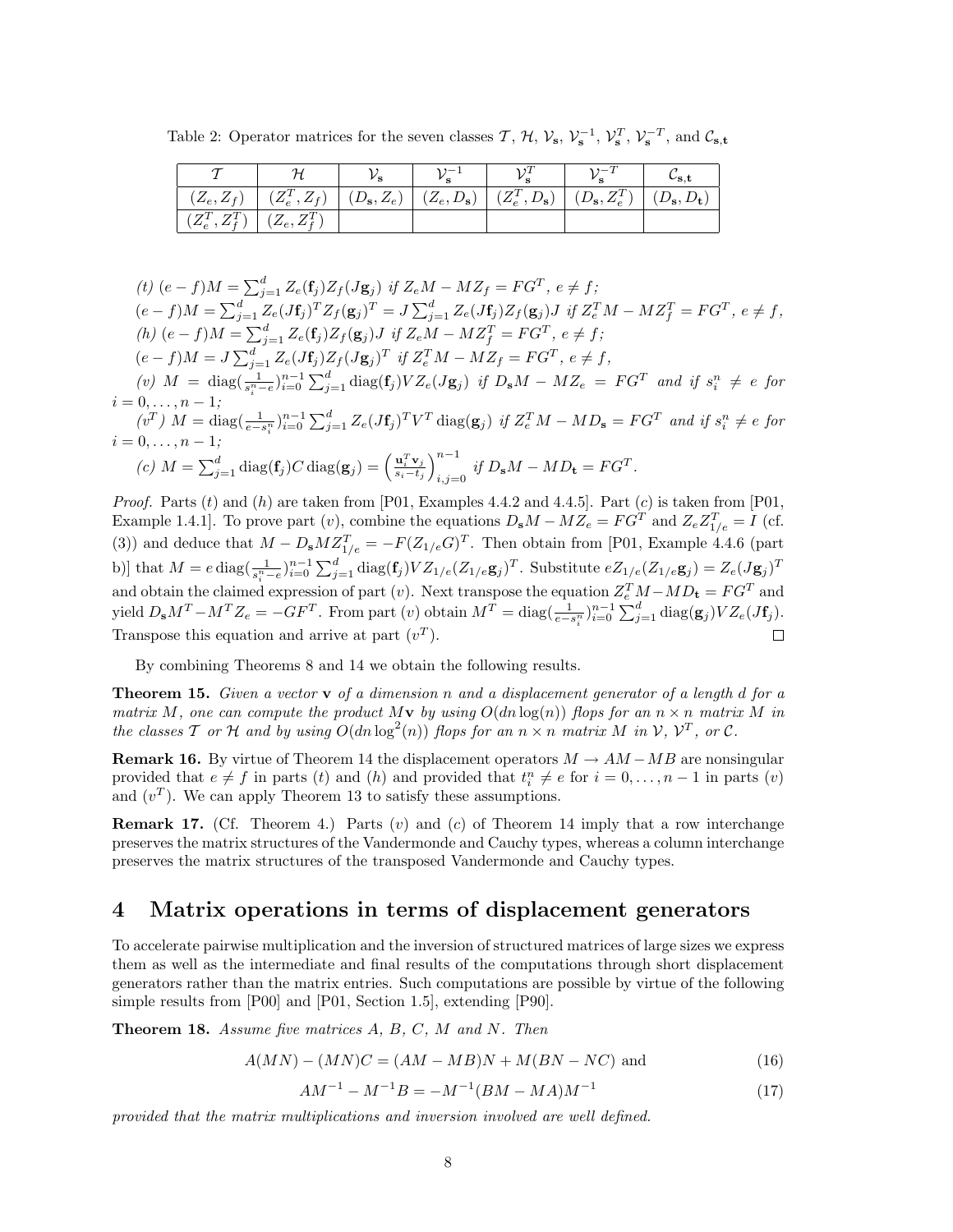Table 3: Operator matrices for matrix product

| э | A. |     | PMN |
|---|----|-----|-----|
|   |    | В   |     |
|   | Ŗ  | ر ا | ν.  |

**Corollary 19.** For five matrices A, B, F, G, and M of sizes  $m \times m$ ,  $n \times n$ ,  $m \times d$ ,  $n \times d$ , and  $m \times m$ , respectively, let us write  $F = F_{A,B}(M)$ ,  $G = G_{A,B}(M)$ , and  $d = d_{A,B}(M)$  if  $AM - MB = FG^{T}$ . Then under the assumptions of Theorem 18 we obtain the following equations,

$$
F_{A,B}(M^T) = -G_{B^T,A^T}(M^T), G_{A,B}(M^T) = F_{B^T,A^T}(M^T),
$$
  
\n
$$
F_{A,C}(MN) = (F_{A,B}(M)) \mid MF_{B,C}(N)),
$$
  
\n
$$
G_{A,C}(MN) = (N^T G_{A,B}(M)) \mid G_{B,C}(N)),
$$
  
\n
$$
F_{A,B}(M^{-1}) = -M^{-1} G_{B,A}(M), G_{A,B}(M^{-1}) = M^{-T} F_{B,A}(M),
$$

and so  $d_{A,B}(M^T) = d_{B^T,A^T}(M), d_{A,C}(MN) \leq d_{A,B}(M) + d_{B,C}(N), d_{A,B}(M^{-1}) = d_{B,A}(M).$ 

The corollary and Theorem 14 together reduce the inversion of a nonsingular  $n \times n$  matrix M given with a displacement generator of a length  $d$  to solving  $2d$  linear systems of equations with this coefficient matrix M, rather than the n linear systems  $M\mathbf{x}_i = \mathbf{e}_i, i = 1, \ldots, n$ .

Given short displacement generators for the matrices  $M$  and  $N$ , we can apply Corollary 19 and readily express short displacement generators for the matrices  $M^T$  and  $MN$  through the matrices M and N and their displacement generators, but the expressions for the displacement generator of the inverse  $M^{-1}$  involve the inverse itself.

## 5 Transformations of Displacement Matrix Structures

Equations  $(6)$ ,  $(7)$ ,  $(8)$ – $(11)$  link Cauchy and Vandermonde matrix structures together, by means of multiplication by structured matrices. We are going to generalize this technique. We begin with recalling some simple links among Toeplitz, Hankel, and Vandermonde matrices. Then we will cover the approach comprehensively.

**Theorem 20.** (i) JH and HJ are Toeplitz matrices if H is a Hankel matrix, and vice versa. (ii)  $V^TV = (\sum_{k=0}^{m-1} s_k^{i+j})_{i,j=0}^{n-1}$  is a Hankel matrix for any  $m \times n$  Vandermonde matrix  $V = (s_i^j)_{i,j=0}^{m-1,n-1}$ .

#### 5.1 Maps and multipliers

Recall that each of the five matrix classes T,  $H$ ,  $V$ ,  $V^{T}$ , and C consists of the matrices M whose displacement rank, rank $(AM - MB)$  is small (in context) for a pair of operator matrices  $(A, B)$  associated with this class and representing its structure. Theorem 18 shows the impact of elementary matrix operations on the associated operator matrices  $A$  and  $B$ . The operations of transposition and inversion change the associated pair  $(A, B)$  into  $(-B^T, A^T)$  or  $(-B, A)$ . If the inputs of the operations are in any of the classes  $\mathcal{T}, \mathcal{H}$ , and  $\mathcal{C}_{s,t}$ , then so are the outputs. Furthermore the transposition maps the classes  $V$  and  $V^T$  into one another, whereas inversion maps them into the classes  $V^{-1}$  and  $V^{-T}$ , respectively. The impact of multiplication on matrix structure is quite different. By virtue of (16) and Table 3, the map  $M \to PMN$  can define the transition from the associated pair of operator matrices  $(A, B)$  to any new pair  $(C, D)$  of our choice, that is we can transform the matrix structures of the five classes into each other at will. The following theorem and Table 4 specify such transforms of the structures given by the maps  $M \to MN$ ,  $N \to MN$ , and  $M \to PMN$  for appropriate multipliers  $P, M$ , and  $N$ .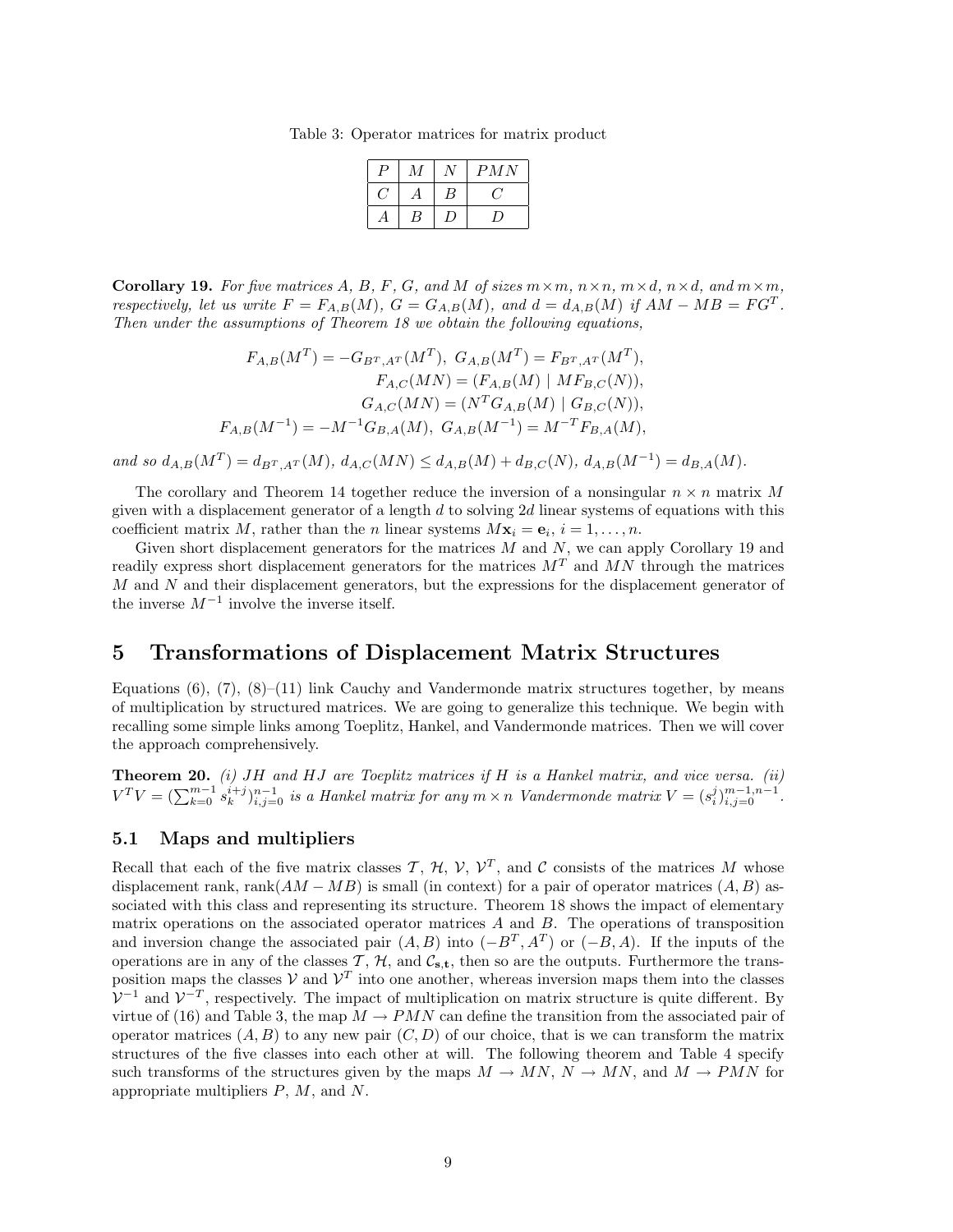Table 4: Mapping matrix structures by means of multiplication

|                                                                    |                                                                                          |                        |                                                                 | ∽s.t                                                                                                                                                                                                                                                                                                                                                                                |
|--------------------------------------------------------------------|------------------------------------------------------------------------------------------|------------------------|-----------------------------------------------------------------|-------------------------------------------------------------------------------------------------------------------------------------------------------------------------------------------------------------------------------------------------------------------------------------------------------------------------------------------------------------------------------------|
| $T T$ , $\mathcal{V}_{\mathbf{s}}^T \mathcal{V}_{\mathbf{s}}^{-T}$ | $T{\cal H},\, {\cal V}_{\bf s}^T{\cal V}_{\bf s}$                                        |                        |                                                                 | $  \nabla_{\mathbf{s}} \mathcal{T}, \mathcal{C}_{\mathbf{s},\mathbf{t}} \mathcal{V}_{\mathbf{t}}  $ $\mathcal{T} \mathcal{V}_{\mathbf{s}}^T, \mathcal{H} \mathcal{V}_{\mathbf{s}}^{-1}   \mathcal{V}_{\mathbf{s}}^{-T} \mathcal{V}_{\mathbf{t}}^T, \mathcal{V}_{\mathbf{s}} \mathcal{V}_{\mathbf{t}}^{-1}, \mathcal{C}_{\mathbf{s},\mathbf{q}} \mathcal{C}_{\mathbf{q},\mathbf{t}}$ |
|                                                                    | $\mathcal{V}_s^{-1}\mathcal{V}_s$ , HH $\mid$ HT, $\mathcal{V}_s^{-1}\mathcal{V}_s^{-T}$ | $\mathcal{V}_s^{-T}$ H | $\mathcal{V}_{\mathbf{q}}^T\mathcal{C}_{\mathbf{q},\mathbf{s}}$ | $\mathcal{V}_s \mathcal{H} \mathcal{V}_t^T$ , $\mathcal{V}_s^{-T} \mathcal{H} \mathcal{V}_t^{-1}$                                                                                                                                                                                                                                                                                   |

#### Theorem 21. It holds that

(i)  $MN \in \mathcal{T}$  if the pair of matrices  $(M, N)$  is in any of the pairs of matrix classes  $(\mathcal{T}, \mathcal{T})$ ,  $(\mathcal{H}, \mathcal{H})$ ,  $(\mathcal{V}_s^{-1}, \mathcal{V}_s)$  and  $(\mathcal{V}_s^T, \mathcal{V}_s^{-T}),$ 

(ii)  $MN \in \mathcal{H}$  if the pair  $(M, N)$  is in any of the pairs  $(\mathcal{T}, \mathcal{H})$ ,  $(\mathcal{H}, \mathcal{T})$ ,  $(\mathcal{V}_s^{-1}, \mathcal{V}_s^{-T})$  and  $(\mathcal{V}_s^T, \mathcal{V}_s)$ , (iii)  $MN \in V_s$  if the pair  $(M, N)$  is in any of the pairs  $(V_s, \mathcal{T}), (V_s^{-T}, \mathcal{H}),$  and  $(\mathcal{C}_{s,t}, \mathcal{V}_t)$ ,

(iv)  $MN \in \mathcal{V}_{\mathbf{s}}^T$  if the pair  $(M, N)$  is in any of the pairs  $(\mathcal{T}, \mathcal{V}_{\mathbf{s}}^T)$ ,  $(\mathcal{H}, \mathcal{V}_{\mathbf{s}}^{-1})$  and  $(\mathcal{V}_{\mathbf{q}}^T, \mathcal{C}_{\mathbf{q}, \mathbf{s}})$ ,

(v)  $MN \in \mathcal{C}_{s,t}$  if the pair  $(M, N)$  is in any of the pairs  $(\mathcal{C}_{s,q}, \mathcal{C}_{q,t}), (\mathcal{V}_{s}^{-T}, \mathcal{V}_{s}^{T})$  and  $(\mathcal{V}_{s}, \mathcal{V}_{s}^{-1}),$ (vii)  $PMN \in \mathcal{C}_{s,t}$  if the triple  $(M, N, P)$  is in any of the triples  $(\mathcal{V}_s, \mathcal{H}, \mathcal{V}_t^T)$  and  $(\mathcal{V}_s^{-T}, \mathcal{H}, \mathcal{V}_t^{-1})$ .

The maps of Theorem 21 and Table 4 hold for any choice of the multipliers P and N from the indicated classes. To simplify the computation of displacement generators for the products MN, MP and MNP, we can choose the multipliers J,  $V_{\mathbf{r}}, V_{\mathbf{r}}^T, V_{\mathbf{r}}^{-1}, V_{\mathbf{r}}^{-T}$ , and  $C_{\mathbf{p},\mathbf{r}}$ , all having displacement rank 1, to represent the classes  $\mathcal{H}, \mathcal{V}_{\mathbf{r}}, \mathcal{V}_{\mathbf{r}}^T, \mathcal{V}_{\mathbf{r}}^{-1}, \mathcal{V}_{\mathbf{r}}^{-T}$ , and  $\mathcal{C}_{\mathbf{p},\mathbf{r}}$ , respectively, where **p** and r can stand for q, s, and t. Hereafter we call this choice of multipliers *canonical*. We call them canonical and DFT-based if up to the factor  $J$  they are also DFT-based, that is if  $p$  and  $r$  are of the form  $f(\omega_n^i)_{i=0}^{n-1}$ . These multipliers are quasiunitary where  $|f|=1$ . By combining Corollary 19 and Theorem 21 we obtain the following result.

**Corollary 22.** Suppose a displacement generator of a length d is given for an  $n \times n$  matrix M of any of the classes T, H, V,  $V^T$ , and C. Then  $O(dn \log^2(n))$  flops are sufficient to compute a displacement generator of a length at most  $d+2$  for the matrix PMN of any other of these classes where  $P$  and  $M$  are from the set of canonical multipliers complemented by the identity matrix. The flop bound decreases to  $O(dn \log(n))$  where the canonical multipliers are DFT-based.

One can simplify the inversion of structured matrices M of some important classes and the solution of linear systems  $Mx = u$  by employing preprocessing  $M \rightarrow PMN$  with appropriate structured multipliers P and N.

#### 5.2 The impact on displacements

Theorems 23 and 24 of this subsection imply that in the canonical maps of Theorem 21 the displacement ranks grow by at most 2 but possibly less than that. Our constructive proofs of these theorems also specify the multipliers  $P$  and  $N$  and the displacement generators for the products PMN involved into the maps of Theorem 21. In the maps supporting parts (a)–(e) of the following theorem we set  $P = I$  or  $N = I$ , thus omitting one of the multipliers. The theorem implicitly covers the maps where the matrices M or PMN belong to the classes  $\mathcal{V}^T$ ,  $\mathcal{V}^{-1}$ , or  $\mathcal{V}^{-T}$ , because we can generate these maps by transposing or inverting the maps for  $M \in \mathcal{V}$  and  $PMN \in \mathcal{V}$ .

Theorem 23. Suppose a displacement generator of a length d is given for a structured matrix M of any of the four classes  $\mathcal{T}, \mathcal{H}, \mathcal{V},$  and  $\mathcal{C}$ . Then one can obtain a displacement generator of a length at most  $d + 2$  for a matrix PMN belonging to any other of these classes by selecting appropriate canonical multipliers P and N among the matrices I (from the class  $\mathcal{T}$ ), J (from the class  $\mathcal{H}$ ), Vandermonde matrices V and their transposes  $V^T$ . Namely, if we assume canonical multipliers P and  $N$ , then we can compute a displacement generator of the matrix  $PMN$  having a length at most d where the map  $M \to PMN$  is between the matrices M and PMN in the classes H and T. This length bound grows to at most  $d + 2$  where M is in the class T or H, whereas PMN  $\in \mathcal{C}$  or vice versa, where  $M \in \mathcal{C}$  and PMN is in the class T or H. Displacement generators have lengths at most  $d+1$  in the maps  $M \to PMN$  for all other transitions among the classes T, H, V and C.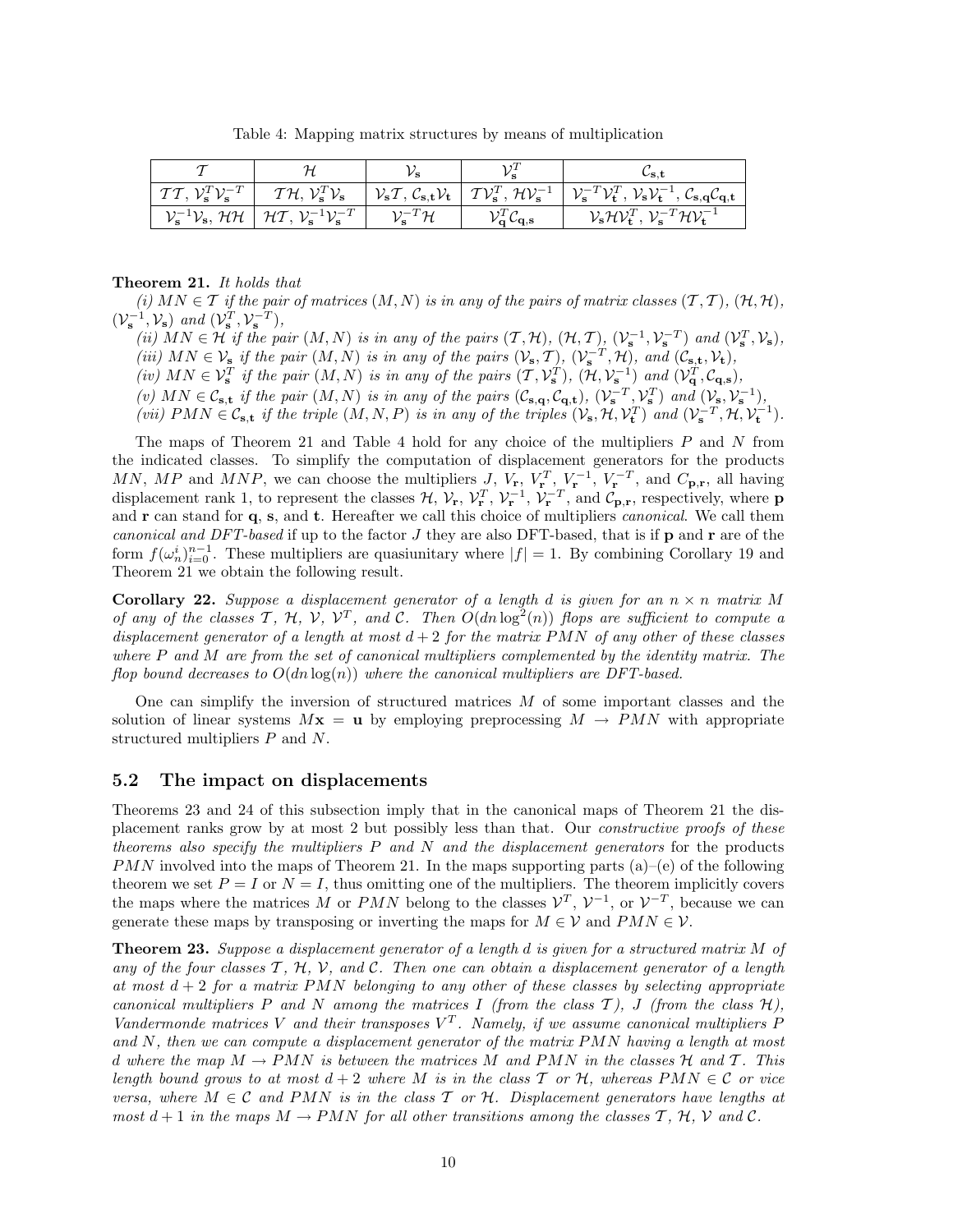*Proof.* We specify some maps  $M \to MNP$  that support the claims of the theorem. One can vary and combine these maps as well as the other maps of Theorem 21 and Table 4.

(a)  $\mathcal{T} \to \mathcal{H}$ ,  $PMN = JM$ . Assume a matrix  $M \in \mathcal{T}$ , a pair of distinct scalars e and f, and a pair of  $n \times d$  matrices  $F = F_{Z_e, Z_f}(M)$  and  $G = G_{Z_e, Z_f}(M)$  for  $d = d_{Z_e, Z_f}(M)$  satisfying the displacement equation  $Z_e M - M Z_f = FG^T$  (cf. Theorem 14). Pre-multiply this equation by the matrix J to obtain  $JZ_eM - (JM)Z_f = JFG^T$ . Rewrite the term  $JZ_eM = JZ_eJJM$  as  $Z_e^TJM$  by observing that  $JZ_eJ = Z_e^T$  (cf. (2) for  $f = e$ ). Obtain  $Z_e^T(JM) - (JM)Z_f = JFG^T$ . Consequently  $F_{Z_{e}^{T},Z_{f}}(JM) = JF, G_{Z_{e}^{T},Z_{f}}(JM) = G, d_{Z_{e}^{T},Z_{f}}(JM) = d_{Z_{e},Z_{f}}(M),$  and  $JM \in \mathcal{H}$ .

(b)  $\mathcal{T} \to \mathcal{V}$ ,  $PMN = VM$ . Keep the assumptions of part (a) and fix n scalars  $s_0, \ldots, s_{n-1}$ . Premultiply the displacement equation  $Z_e M - M Z_f = FG^T$  by the Vandermonde matrix  $V = (s_i^j)_{i,j=0}^{n-1}$  to obtain  $V Z_e M - (VM) Z_f = VFG^T$ . Write  $\mathbf{s} = (s_i)_{i=0}^{n-1}$  and substitute equation (13) to yield  $D_{s}(VM) - (VM)Z_{f} = VF\dot{G}^{T} + (s_{i}^{n} - e)_{i=0}^{n-1} \mathbf{e}_{n}^{T}M = F_{VM}\dot{G}_{VM}^{T}$  for  $F_{VM} = (VF \mid (s_{i}^{n} - e)_{i=0}^{n-1})$  and  $G_{VM}^T = \begin{pmatrix} G^T \ \mathbf{e}^T \end{pmatrix}$  $\mathbf{e}_n^T M$ ). So  $d_{D_s, Z_f}(VM) \leq d_{Z_e, Z_f}(M) + 1$  and  $VM \in \mathcal{V}_s$ .

(c)  $\mathcal{H} \to \mathcal{T}$ ,  $PMN = MJ$ . Assume a matrix  $M \in \mathcal{H}$ , a pair of scalars e and f, and a pair of  $n \times d$ matrices F and G for  $d = d_{Z_e, Z_f^T}(M)$  satisfying the displacement equation  $Z_eM - M Z_f^T = FG^T$ (cf. Theorem 14). Post-multiply it by the matrix J to obtain  $Z_e(MJ) - M Z_f^T J = FG^T J$ . Express the term  $MZ_f^T J = MJJZ_f^T J$  as  $MJZ_f$  (cf. (2)) to obtain  $Z_e(MJ) - (MJ)Z_f = FG^T J = F(JG)^T$ and consequently  $F_{Z_e, Z_f}(JM) = F$ ,  $G_{Z_e, Z_f}(JM) = JG$ ,  $d_{Z_e, Z_f}(MJ) = d_{Z_e, Z_f^T}(M)$  and  $MJ \in \mathcal{T}$ .

(d)  $\mathcal{H} \rightarrow \mathcal{V}$ . Compose the maps of parts (c) and (b).

(e)  $\mathcal{V} \to \mathcal{H}$ ,  $PMN = V^TM$ . Assume  $n+2$  scalars  $e, f, s_0, \ldots, s_{n-1}$ , a matrix  $M \in \mathcal{V}$ , and its displacement generator given by  $n \times d$  matrices F and G such that  $D_s M - M Z_f = FG^T$  (cf. (13)). Pre-multiply this equation by the transposed Vandermonde matrix  $V^T = (s_j^i)_{i,j=0}^{n-1}$  to obtain  $V^T P_s M - (V^T M) Z_f = V^T F G^T$  for  $s = (s_i)_{i=0}^{n-1}$ . Apply equation (14) to express the matrix  $V^T D_s$  and obtain  $Z_e^T (V^T M) - (V^T M) Z_f = V^T F G^T + \mathbf{e}_n ((s_i^n - e)_{i=0}^{n-1})^T M = F_{V^T M} G_{V^T M}^T$  for  $F_{V^{T}M} = (V^{T}F \mid \mathbf{e}_n)$  and  $G_{V^{T}M}^{T} = \begin{pmatrix} G^{T} & \cdots & G^{T} \ (\cdots & \cdots & G^{T} \end{pmatrix}$  $((s_i^n - e)_{i=0}^{n-1})^T M$ ). So  $d_{Z_e^T, Z_f}(V^T M) \leq d_{D_s, Z_f}(M) + 1$  and

 $V^TM \in \mathcal{H}.$ 

(f)  $V \rightarrow T$ . Compose the maps of parts (e) and (c).

(g)  $V \to C$ ,  $PMN = MJV^T$ . Assume  $2n+1$  scalars  $e, s_0, \ldots, s_{n-1}, t_0, \ldots, t_{n-1}$ , a matrix  $M \in \mathcal{V}$ , and its displacement generator given by  $n \times d$  matrices F and G. Post-multiply the equation  $D_s M - M Z_e = FG^T$  (cf. (13)) by the matrix  $JV^T$  where  $V^T = (t_j^i)_{i,j=0}^{n-1}$  is the transposed Vandermonde matrix, substitute  $Z_eJ = JZ_e^T$ , and obtain  $D_s(MJV^T) - MJZ_e^TV^T = FG^TJV^T$ for  $s = (s_i)_{i=0}^{n-1}$ . Apply equation (14) to express the matrix  $Z_e^T V^T$  and obtain  $D_s(MJV^T)$  –  $(MJV^T)D_t = FG^TJV^T - MJe_n((t_i^n - e)_{i=0}^{n-1})^T = F_{MJV^T}G_{MJV^T}^T$  where  $F_{MJV^T} = (F \mid MJ\mathbf{e}_n)$ and  $G_{MJV^T}^T = \begin{pmatrix} G^T J V^T \\ (C - t^n)^n \end{pmatrix}$  $((e - t_i^n)_{i=0}^{n-1})^T$ ). So  $d_{D_s, D_t}(MJV^T) \leq d_{D_s, Z_e}(M) + 1$  and  $MJV^T \in \mathcal{C}_{s, \mathbf{t}}$ .

We can alternatively write  $PMN = MV^{-1}$  for  $V = V_t$ . (The matrix V can be readily inverted where it is FFT-based, that is where  $V = V_f$ .) Post-multiply the equation  $D_s M - M Z_e = F G^T$ (cf. (13)) by the matrix  $V^{-1} = V_t^{-1}$ , for  $\mathbf{t} = (t_i)_{i=0}^{n-1}$ , to obtain  $D_s M V^{-1} - M Z_e V^{-1} = F G^T V^{-1}$ . Pre- and post-multiply by  $V^{-1}$  equation (13) for s replaced by t and obtain  $Z_eV^{-1} = V^{-1}D_t$  $V^{-1}(t_i^n - e)_{i=0}^{n-1}$ **e** $_0^T V^{-1}$ . Substitute this expression for  $Z_eV^{-1}$  into the above equation and obtain  $D_{s}(MV^{-1}) - (MV^{-1})D_{t} = FG^{T}V^{-1} - V^{-1}(e - t_{i}^{n})_{i=0}^{n-1}e_{n}^{T}V^{-1} = F_{MV^{-1}}G_{MV^{-1}}^{T}$  for  $F_{MV^{-1}} =$  $(F | V^{-1}(e-t_i^n)_{i=0}^{n-1})$  and  $G_{V^{-1}M}^T = \begin{pmatrix} G^T V^{-1} \\ e^T V^{-1} \end{pmatrix}$  $\mathbf{e}_n^T V^{-1}$ ). So  $d_{D_s, D_t}(VM)$  ≤  $d_{D_s, Z_e}(M)$  + 1 and  $MV^{-1} \in \mathcal{C}_{s, t}$ .

(h)  $C \to V$ ,  $PMN = MV$ . Assume  $2n+1$  scalars  $e, s_0, \ldots, s_{n-1}, t_0, \ldots, t_{n-1}$ , a matrix  $M \in \mathcal{C}$ , and its displacement generator given by  $n \times d$  matrices F and G such that  $D_s M - M D_t = FG^T$ for  $\mathbf{s} = (s_i)_{i=0}^{n-1}$  and  $\mathbf{t} = (t_i)_{i=0}^{n-1}$  (cf. (15)). Post-multiply this equation by the Vandermonde matrix  $V = (t_i^{j-1})_{i,j=0}^{n-1}$  to obtain  $D_s(MV) - MD_tV = FG^TV$ . Express the matrix  $D_tV$  from matrix equation (13) and obtain  $D_s(MV) - (MV)Z_e = FG^T V + M(t_i^n - e)_{i=0}^{n-1} e_n^T = F_{MV} G_{MV}^T$  where  $F_{MV} = (F \mid M(t_i^n - e)_{i=0}^{n-1})$  and  $G_{MV}^T = \begin{pmatrix} G^T V \\ e^T \end{pmatrix}$  $\mathbf{e}_n^T$  $\Big)$ . So  $d_{D_{\mathbf{s}},Z_e}(MV) \leq d_{D_{\mathbf{s}},D_{\mathbf{t}}}(M) + 1$  and  $MV \in \mathcal{V}_{\mathbf{s}}$ .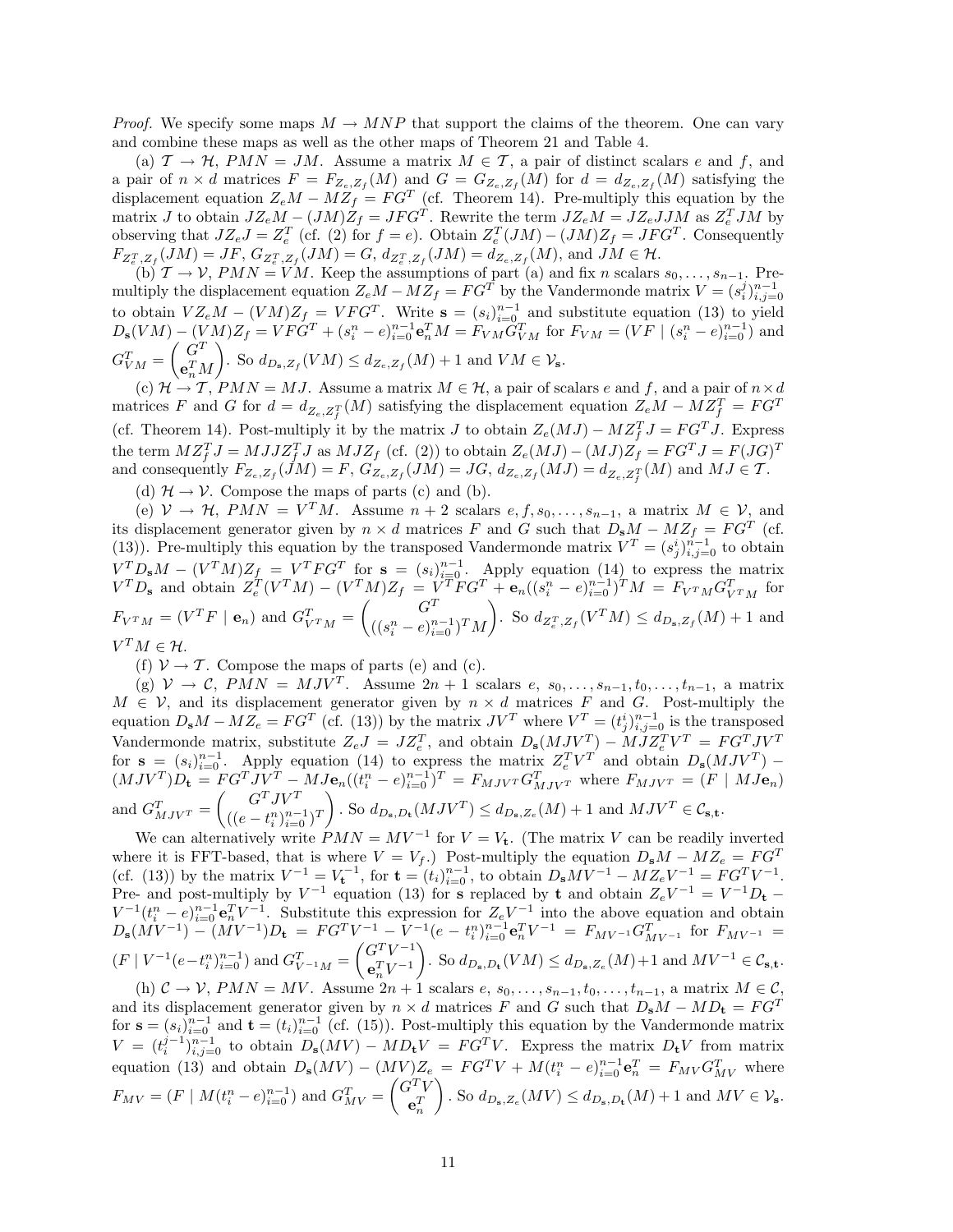(i)  $C \rightarrow T$ . Compose the maps of parts (h) and (f). (i)  $C \rightarrow \mathcal{H}$ . Compose the maps of parts (h) and (e). (k)  $\mathcal{T} \to \mathcal{C}$ . Compose the maps of parts (b) and (g). (i)  $\mathcal{H} \to \mathcal{C}$ . Compose the maps of parts (d) and (g).

Multiplications by a Cauchy matrix keeps a matrix in any of the classes  $\mathcal{T}, \mathcal{H}, \mathcal{V}$  and  $\mathcal{C}$ , but changes a diagonal operator matrix. Next we specify the impact on the displacement.

 $\Box$ 

**Theorem 24.** Assume 2n distinct scalars  $s_0, \ldots, s_{n-1}, t_0, \ldots, t_{n-1}$ , defining two vectors  $\mathbf{s} = (s_i)_{i=0}^{n-1}$ <br>and  $\mathbf{t} = (t_j)_{j=0}^{n-1}$  and a nonsingular Cauchy matrix  $C = C_{\mathbf{s}, \mathbf{t}} = (\frac{1}{s_i - t_j})_{i,j=0}^{n-1} n$  (c 2). Then for any pair of operator matrices A and B we have

- (*i*)  $d_{A,D_{\bf t}}(MC) \leq d_{A,D_{\bf s}}(M) + 1$  and
- (ii)  $d_{D_{\mathbf{s}},B}(CM) \leq d_{D_{\mathbf{t}},B}(M) + 1.$

*Proof.* (i) We have  $d_{A,D_s}(M) = \text{rank}(AM - MD_s) = \text{rank}(AMC - MD_sC)$ . Furthermore  $AMC MCD_{t} = AMC - MD_{s}C + MD_{s}C - MCD_{t} = (AM - MD_{s})C + M(D_{s}C - CD_{t}).$  Substitute equation (15) and deduce that  $AMC-MCD_{t} = (AM-MD_{s})C+Mee^{T}$ . Therefore  $d_{A,D_{t}}(MC) =$  $rank(AMC - MCD_{t}) \le rank((AM - MD_{s})C) + 1 = rank(AM - MD_{s}) + 1 = d_{A,D_{s}}(M) + 1.$ 

(ii) We have  $D_sCM - CMB = D_sCM - CD_tM + CD_tM - CMB = (D_sC - CD_t)M + C(D_tM - CD_tM)$ MB). Substitute equation (15) and deduce that  $D_sCM - CMB = C(D_tM - MB) + ee^T M$ . Therefore  $d_{D_{\mathbf{s}}:B}(CM) = \operatorname{rank}(D_{\mathbf{s}}CM - CMB) \leq \operatorname{rank}(C(D_{\mathbf{t}}M - MB) + 1 = \operatorname{rank}(D_{\mathbf{t}}M - MB) +$  $1 = d_{D_{\pm},B}(M) + 1.$  $\Box$ 

### 5.3 Canonical and DFT-based transformations of the matrices of the classes  $\mathcal{T}, \mathcal{H}, \mathcal{V}$  and  $\mathcal{V}^T$  into CV-like matrices

By combining equations (13), (14), and (16) one can deduce that multiplication by a Vandermonde multiplier  $V = (s_i^{j-1})_{i,j=0}^{n-1}$  or by its transpose increases the length of a displacement generator by at most 1, but equations (13) and (14) imply that such multiplication does not increase the length at all where  $s_i^n = e$  for  $i = 0, \ldots, n-1$  and for a scalar e, employed in the operator matrices  $Z_e$ and  $Z_e^T$  of the Vandermonde displacement map. This suggests choosing the vectors  $\mathbf{s} = (e\omega_n^{i-1})_{i=0}^{n-1}$ and  $\mathbf{t} = (f\omega_n^{i-1})_{i=0}^{n-1}$  and employing the DFT-based multipliers  $V_e$  and  $V_f$  of (6), in particular in our maps supporting part (g) of Theorem 23. Then the output matrices of the class  $CV$  would have the same displacement ranks as the input matrices M. Furthermore the inverse of the matrix  $V = V_t$ , employed in our second map supporting part (g), would turn into DFT-based matrix  $V_f$ , and we could invert it and multiply it by a vector by using  $O(n \log(n))$  flops (cf. Theorem 8). We deduce the following results by reexamining the proof of Theorem 23 and applying transposition.

Theorem 25. The canonical DFT-based multipliers from the proof of Theorem 23 for the basic vectors  $\mathbf{s} = (e\omega_n^i)_{i=0}^{n-1}$  and  $\mathbf{t} = (f\omega_n^i)_{i=0}^{n-1}$  and for some appropriate complex scalars e and f support the following transformations of matrix classes (in both directions),  $\mathcal{T} \leftrightarrow \mathcal{F} \mathcal{V} \leftrightarrow \mathcal{FCF}$ ,  $\mathcal{H} \leftrightarrow \mathcal{F} \mathcal{V} \leftrightarrow \mathcal{F} \mathcal{V} \leftrightarrow \mathcal{F} \mathcal{V} \leftrightarrow \mathcal{F} \mathcal{V} \leftrightarrow \mathcal{F} \mathcal{V} \leftrightarrow \mathcal{F} \mathcal{V} \leftrightarrow \mathcal{F} \mathcal{V} \leftrightarrow \mathcal{F} \mathcal{V}$  $\mathcal{FCF}, \mathcal{V} \leftrightarrow \mathcal{CF}, \mathcal{V}^T \leftrightarrow \mathcal{FC}, \text{ and } \mathcal{V} \cup \mathcal{V}^T \leftrightarrow \mathcal{CV}.$  The multipliers are quasiunitary (and thus the transformations are numericaly stable) where  $|e| = |f| = 1$ .

By combining our second map in the proof of part (g) of Theorem 23 with our map from its part (b) and choosing  $\mathbf{t} = (f\omega_n^i)_{i=0}^{n-1}$ , so that the 2n knots  $s_0, t_0, \ldots, s_{n-1}, t_{n-1}$  are equally spaced on the unit circle  $\{z : |z| = 1\}$ , we can obtain canonical DFT-based transforms  $\mathcal{T} \to$  $\mathcal{C} = \Omega \mathcal{T} \text{diag}(f^i)_{i=0}^{n-1} \Omega^H$ , which are quasiunitary where  $|f| = 1$ . For  $f = \omega_{2n}$  they turn into the celebrated map employed in the papers [H95], [GKO95], [G98], [MRT05], [R06], [CGS07], [XXG12]. The following theorem shows the implied map of the displacement generators (see the proofs of parts (b) and (g) of Theorem 23, using the second map supporting part (g)).

**Theorem 26.** Suppose  $Z_1M - MZ_{-1} = FG^T$  for an  $n \times n$  matrix M and  $n \times d$  matrices F and G and write  $P = \Omega$ ,  $N = D_0^H \Omega^H$ ,  $C = PMN$ ,  $D_0 = \text{diag}(\omega_{2n}^i)_{i=0}^{n-1}$ , and  $D = D_0^2 = \text{diag}(\omega_n^i)_{i=0}^{n-1}$ . Then  $DC - \omega_{2n} CD = F_C G_C^T$  for  $F_C = \Omega F$  and  $G_C = \Omega D_0 G$ .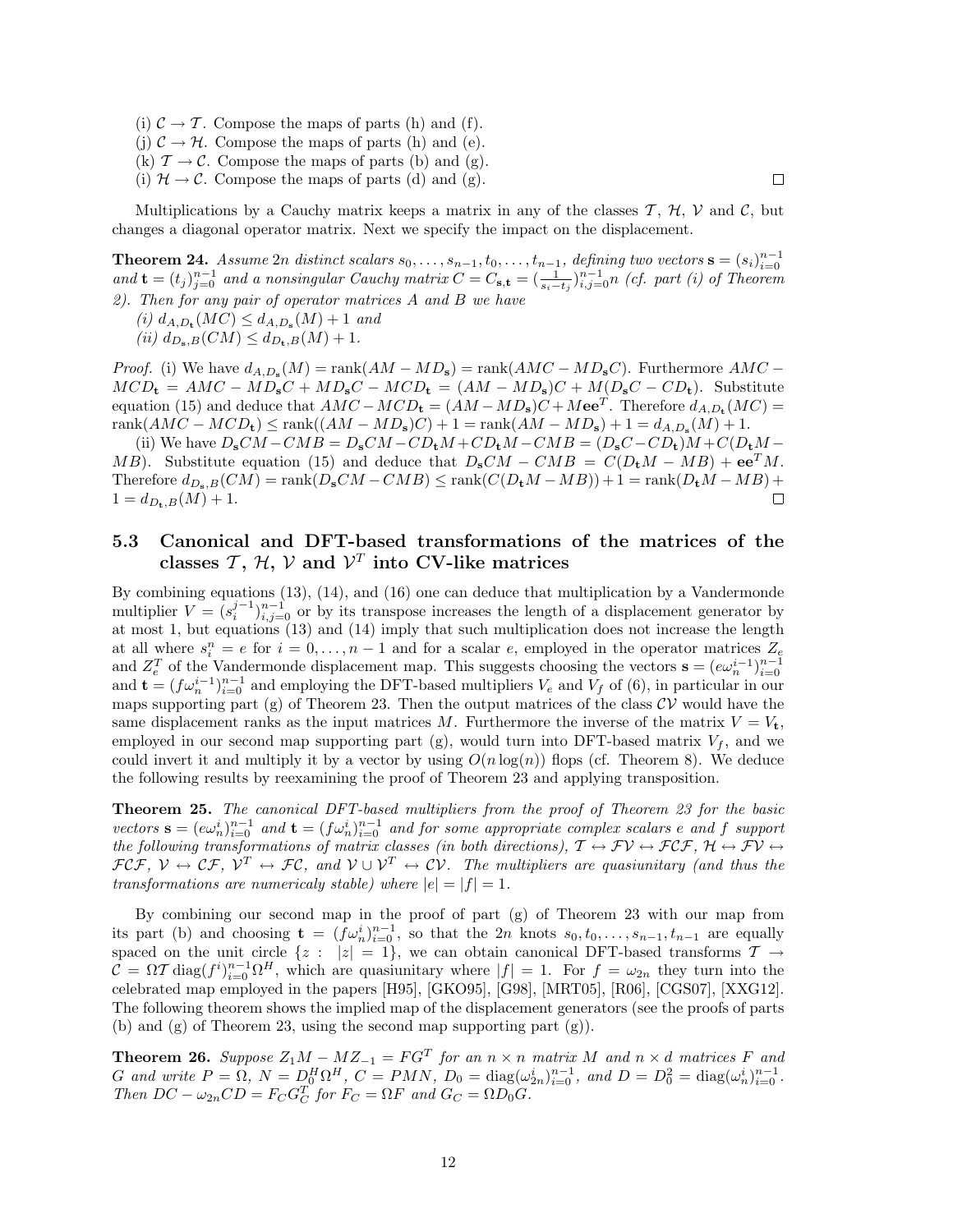The theorem and the supporting canonical DFT-based map  $\mathcal{T} \to \mathcal{C}$  are a special case of Theorem 23 and its transforms of matrix structures, extending [P90]. In his letter of 1991, reproduced in [P11, Appendix C], G. Heinig has acknowledged studying the paper [P90], although in [H95] he deduced Theorem 26 from Theorem 1 rather than supplying more general results based on Theorem 23.

## 6 HSS matrices

In the next four sections we study HSS matrices, employ them to approximate Cauchy matrices, and combine these results with the displacement and functional transformations of matrix structures to devise more efficient algorithms.

**Definition 27.** As in Section 1, "HSS" stands for "hierarchically semiseparable". An  $n \times n$  matrix is  $(l, u)$ -HSS if its diagonal blocks consist of  $O((l + u)n)$  entries, if l is the maximum rank of all its subdiagonal blocks, and if u is the maximum rank of all its superdiagonal blocks, that is blocks of all sizes lying strictly below or strictly above the block diagonal, respectively.

HSS matrices extend the class of banded matrices and their inverses, and similar extensions are known under the names of matrices with a low Hankel rank, quasiseparable, weakly, recursively or sequentially semiseparable matrices, and rank structured matrices. See [B10], [CDGLP06], [CGS07], [DV98], [EGH13a], [EGH13b], [GKK85], [T00], [VVGM05], [VVM07], [VVM08], [X13], [XXG12], [XXCB], and the bibliography therein on the long history of the study of these matrix classes and see [B10], [BY13], [DGR96], [CGR98], [GR87], [LRT79], [P93], [PR93], and the bibliography therein on the related subjects of FMM, Matrix Compression, and Nested Dissection algorithms.

One can readily express the  $n^2$  entries of an  $(l, u)$ -HSS matrix of size  $n \times n$  via  $O((l + u)n)$ parameters of a generalized generator and can multiply this matrix by a vector by using  $O((l+u)n)$ flops. If the matrix is nonsingular, then its inverse is also an  $(l, u)$ -HSS matrix, and  $O((l+u)^3n)$  flops are sufficient to compute a generalized generator expressing it via  $O((l + u)n)$  parameters. Having computed such a generator, one can solve a linear system with this matrix by using  $O((l + u)n)$ additional flops. See [DV98], [EG02], [MRT05], [CGS07], [XXG12], [XXCB], [Pa], and the references therein on supporting algorithms and their efficient implementation. Our next goal is the design of fast approximation algorithms for CV matrices by means of their approximation by slightly generalized HSS matrices, to which we extend fast HSS algorithms.

## 7 Low-rank approximation of certain Cauchy matrices

**Definition 28.** (See [CGS07, page 1254].) A pair of complex points s and t is  $(\theta, c)$ -separated for  $0 \leq \theta < 1$  and a complex point c (a center) if  $\left|\frac{t-c}{s-c}\right| \leq \theta$ . Two sets of complex numbers S and T are  $(\theta, c)$ -separated from one another if every pair of elements  $s \in \mathbb{S}$  and  $t \in \mathbb{T}$  is  $(\theta, c)$ -separated from one another for the same pair  $(\theta, c)$ .

**Theorem 29.** (Cf. [MRT05], [CGS07, Section 2.2].) Suppose  $C = (\frac{1}{s_i-t_j})_{i,j=0}^{n-1}$  is a Cauchy matrix defined by two sets of parameters  $\mathbb{S} = \{s_0, \ldots, s_{n-1}\}\$  and  $\mathbb{T} = \{t_0, \ldots, t_{n-1}\}\$ . Suppose these sets are  $(\theta, c)$ -separated from one another for  $0 < \theta < 1$  and a center c and write

$$
\delta = \delta_{c,S} = \min_{i=0}^{n-1} |s_i - c|.
$$
\n(18)

Then for every positive integer k it is sufficient to use  $2kn + 2n - 2$  flops to compute two matrices  $F = (1/(s_i - c)^{\tilde{h}+1})_{i,h=0}^{n-1,k}, \tilde{G}^T = ((t_j - c)^{\tilde{h}})_{j,h=0}^{n,k}$  that support the representation of the matrix C as  $C = \widehat{C} + E$  where  $\widehat{C} = FG^T$ , rank $(\widehat{C}) \leq k + 1$ ,  $|E| \leq \frac{\theta^k}{(1 - \theta)^k}$  $\frac{\theta^{n}}{(1-\theta)\delta}$  for all pairs  $\{i, j\}.$ 

**Remark 30.** We can replace  $\delta = \delta_{c,S} = \min_{i=0}^{n-1} |s_i - c|$  by  $\delta = \delta_{c,T} = \min_{j=0}^{n-1} |t_j - c|$  because  $C_{\mathbf{s},\mathbf{t}}^T = -C_{\mathbf{t},\mathbf{s}}$  (cf. (4)).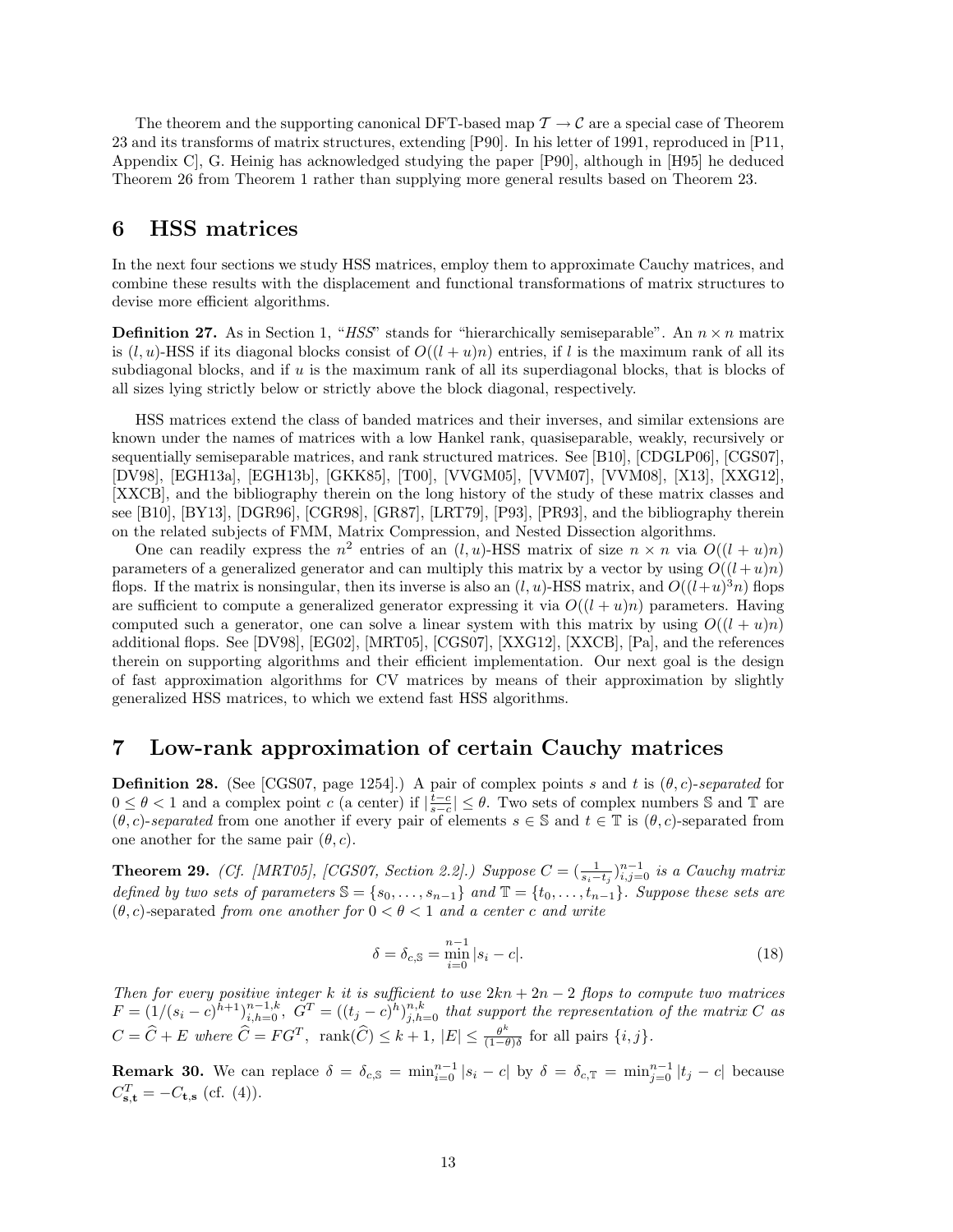**Remark 31.** Unless the values  $1 - \theta > 0$  and  $\delta$  of (18) are small, the upper bound of Theorem 29 on the norm  $|E|$  is small already for moderately large integers k. Then Theorem 29 implies an upper bound  $k+1$  on the numerical rank of the large subclass of Cauchy matrices  $C = (\frac{1}{s_i - t_j})_{i,j=0}^{n-1}$  whose parameter sets  $\mathbb{S} = \{s_0, \ldots, s_{n-1}\}\$  and  $\mathbb{T} = \{t_0, \ldots, t_{n-1}\}\$  are  $(\theta, c)$ -separated from one another for an appropriate center c. Even if this property holds just for a subset of the set S that defines an  $l \times n$  Cauchy submatrix where  $l > k+1$ , then this submatrix and consequently the matrix C as well are ill conditioned. In particular since all knots  $t_0, \ldots, t_{n-1}$  of a CV matrix lie on the unit circle  $\{z : |z| = 1\}$ , they are  $(\theta, 0)$ -separated (with  $\theta$  not close to 1) from every knot  $s_i$  not lying close to this circle, and so a CV matrix is ill conditioned unless all but at most  $l$  of its knots  $s_i$  lie on or near this circle.

## 8 Local low-rank approximation of CV matrices

Theorem 29 defines a low-rank approximation of a CV matrix where its two knot sets are separated by a global center c. Generally a CV matrix has no such center, but next we show that it always has a set of *local centers* that support approximation by generalized HSS matrices. We begin with a simple lemma that expresses the distances between the two points of the unit circle  $\{z : |z| = 1\}$ and from its point to a sector.

Lemma 32. Suppose  $0 \leq \phi \leq \phi' \leq \phi'' \leq 2\pi$ ,  $\phi' - \phi \leq \phi - \phi'' + 2\pi$ ,  $\tau = \exp(\phi \sqrt{-1})$ ,  $\tau' =$ **Lemma 32.** Suppose  $0 \le \phi < \phi \le \phi \le 2\pi$ ,  $\phi - \phi \le \phi - \phi' + 2\pi$ ,  $\tau = \exp(\phi \sqrt{-1})$ ,  $\tau = \exp(\phi' \sqrt{-1})$ , and  $\tau'' = \exp(\phi'' \sqrt{-1})$  and let  $\Gamma(\phi', \phi'') = \{r \exp(\mu \sqrt{-1}) : r \ge 0, 0 \le \phi' \le \mu < \phi'' \le \pi\}$  $2\pi$ } denote the semi-open sector on the complex plane bounded by two rays from the origin passing through the points  $\tau'$  and  $\tau''$ . Then (i)  $|\tau' - \tau| = 2\sin((\phi' - \phi)/2)$  and (ii) the distance from the point  $\tau$  to the sector  $\Gamma(\phi', \phi'')$  is equal to  $\sin(\phi' - \phi)$ .

**Theorem 33.** Assume sufficiently large positive integers  $k$ ,  $h$  and  $n$ , a complex scalar  $e$ , and a  $CV$ matrix  $C = C_{\mathbf{s},e} = (\frac{1}{s_i-t_j})_{i,j=0}^{n-1}$  such that  $t_j = e\omega_n^j$  for  $j = 0,\ldots, n-1$ ,  $kh = n$ , the integers k and h are not small, and  $e \neq 0$ . Then there is an  $n \times n$  permutation matrix P such that PC is a block vector  $PC = (C_0, \ldots, C_{k-1})$  where a basic block column  $C_p$  has size  $n \times h$ . Furthermore consider the first row of the matrix C adjacent to its last row (as if they were glued together). Then every basic block column  $C_p$  can be partitioned into an  $\hat{n}_p\times h$  extended diagonal block  $\hat{\Sigma}_p$  and an  $(\hat{n}-n_p)\times h$  admissible block  $\widehat{N}_p$  (see Remark 34), such that the blocks  $\widehat{\Sigma}_0, \ldots, \widehat{\Sigma}_{k-1}$  have 3hn entries overall, whereas every admissible block  $N_p = (\frac{1}{s_i-t_j})_{i \in \widehat{S}_q, j \in \mathbb{T}_q}$  is associated with a pair of knot sets  $\widehat{S}_q \subseteq S$  and  $\mathbb{T}_q \subset \mathbb{T}$  that are  $(\theta, c_p)$ -separated from one another for a center  $c_p = \exp(\psi_p \sqrt{-1})$  and  $\theta = 2 \sin(\mu)/\sin(\nu) \approx \tilde{\theta} =$  $2\mu/\nu$  where  $2\mu = \max\{|c_p - \omega_n^{ph}|, |c_p - \omega_n^{(p+1)h}|\}, \nu = \min\{|2(p-1)\pi k - \psi_p|, |2(p+2)\pi k - \psi_p|\},$  and  $\psi_p$  is any number satisfying  $2p\pi/k \leq \psi_p < 2(p+1)\pi/k$ . In particular  $\mu = 0.5\pi/k$ ,  $\nu = 3\pi/k$ , and  $\tilde{\theta} = 1/3$  provided  $c_p$  is the midpoint of the arc  $A_p$  of the unit circle  $\{z : |z| = 1\}$  with the endpoints  $\omega_n^{ph}$  and  $\omega_n^{(p+1)h}$ , that is provided  $\psi_p = (2p+1)\pi/k$ , whereas  $\mu \leq 0.75\pi/k$ ,  $\nu \geq 2.5\pi/k$ , and  $\tilde{\theta} = 3/5$ provided  $c_p$  is a point on the arc  $\mathbb{A}'_p$  with the end points  $\omega_{2n}^{(2p+0.5)h}$  and  $\omega_{2n}^{(2p+1.5)h}$ , that is provided  $(2p+0.5)\pi/k \leq \psi_p \leq (2p+1.5)\pi/k$ .

*Proof.* With no loss of generality assume that  $e = 1$  because the claimed properties are readily extended from the matrix  $C_{s,1}$  to the matrix  $\frac{1}{e}C_{s,1} = C_{es,e}$ . Represent the knots  $s_0, \ldots, s_{n-1}$  of the set S in polar coordinates,  $s_i = r_i \exp(2\pi \phi_i \sqrt{-1})$  where  $r_i \geq 0, 0 \leq \phi_i < 2\pi, \phi_i = 0$  if  $r_i = 0$ , and  $i = 0, 1, \ldots, n - 1$ . Re-enumerate all values  $\phi_i$  to have them in nondecreasing order and to have  $\phi_0^{(\text{new})} = \min_{i=0}^n \phi_i$  and let P denote the permutation matrix that defines this re-enumeration. To simplify our notation assume that already the original enumeration has these properties, that is  $P = I$ . Let  $\mathbb{S}_p$  and  $\mathbb{T}_p$  denote the two subsets of the sets  $\mathbb{S}$  and  $\mathbb{T}_p$ , respectively, that lie in the is  $P = I$ . Let  $\mathcal{S}_p$  and  $\mathbb{I}_p$  denote the two subsets of the sets  $\mathcal{S}$  and  $\mathbb{I}_\lambda$ , respectively, that he in the semi-open sector of the complex plane  $\Gamma_p = \{z = r \exp(\psi \sqrt{-1}) : r \geq 0, 2\pi p/k \leq \psi \leq 2\pi (p+1)/k\},\$ bounded by the pair of the rays from the origin to the points  $\omega_n^{ph}$  and  $\omega_n^{(p+1)h}$ . Define the block partition  $C = (C_{p,q})_{p,q=0}^{k-1}$  with the blocks  $C_{p,q} = (\frac{1}{s_i-t_j})_{i \in \mathbb{S}_p, j \in \mathbb{T}_q}$  for  $p,q=0,\ldots,k-1$ . Then declare the first block row of the matrix  $(C_{p,q})_{p,q=0}^{k-1}$  adjacent to its last row, that is declare the blocks  $C_{0,q}$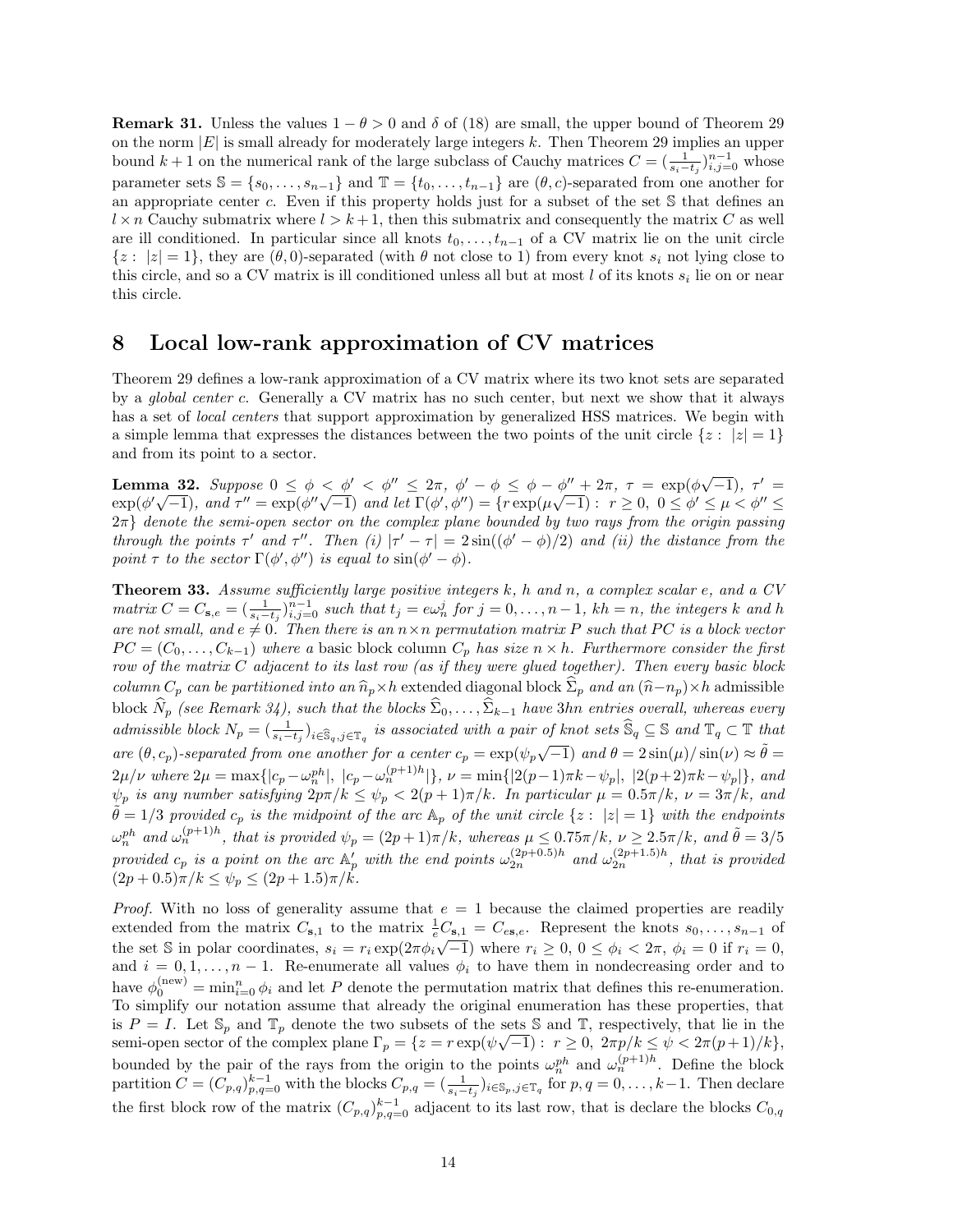and  $C_{k-1,q}$  pairwise adjacent for every q (as if the two rows were glued together), and partition every block column  $C_{.,q} = (C_{p,q})_{q=0}^{k-1}$  into the extended diagonal block  $\hat{\Sigma}_q = (\frac{1}{s_i-t_j})_{i \in \mathbb{S}_q', j \in \mathbb{T}_q}$  and the admissible block  $\widehat{N}_q = (\frac{1}{s_i-t_j})_{i \in \widehat{S}_q, j \in \mathbb{T}_q}$ , where  $\widehat{S}_q = S - S'_q$ ,  $S'_q = S_{q-1 \mod k} \cup S_q \cup S_{q+1 \mod k}$ ,  $q = 0, \ldots, k - 1$ . Clearly the k diagonal blocks  $\Sigma_p = C_{p,p}$  of sizes  $n_p \times h$  for  $p = 0, \ldots, k - 1$  have  $h\sum_{p=0}^{k-1}n_p = hn$  entries overall, and this overall number is tripled in the extension to the blocks  $\hat{\Sigma}_p$ because  $\hat{n}_p = n_{p-1 \mod k} + n_q + n_{p+1 \mod k}$ , and so  $h \sum_{p=0}^{k-1} \hat{n}_p = 3h \sum_{p=0}^{k-1} n_p = 3hn$ . Furthermore Lemma 32 implies that the sets  $\widehat{S}_q$  and  $\mathbb{T}_q$  defining the admissible block  $\widehat{N}_q$  are  $(\theta, c_q)$ -separated from one another for  $\theta$  and  $c_p$  defined in the theorem.

**Remark 34.** Every block  $\hat{\Sigma}_p$  and  $\hat{N}_p$  is made up of a pair blocks of the matrix CP that are either adjacent to one another or become adjacent if we declare that the first row of the matrix is adjacent to its last row.

**Remark 35.** Even if k does not divide n we can still partition the unit circle by k equally spaced points, then partition the complex plane into k sectors accordingly, represent the matrix C as a  $k \times k$ block matrix  $(C_{p,q})_{p,q=0}^{k-1}$ , and define the basic block columns and the diagonal, extended diagonal, and admissible blocks. The only change in the claims and proofs is that we would allow the number of columns of the latter blocks to vary slightly, by at most 1, as  $q$  varies. The techniques of the adaptive FMM [CGR98] enable us to handle the case of any distribution of the knots  $s_i$  on a circle as well as on a line or smooth curve of a bounded length. See Section 9 on further extensions.

**Remark 36. (Recursive merging.)** Our analysis and results hold for any positive integer  $k$ . We recursively apply them by partitioning the unit circle by arcs whose lengths increase at every recursive step. More precisely, at every recursive step we merge a pair of the adjacent arcs of the current finer partition of the circle into a single arc of the new coarser partition. Then we redefine the diagonal, extended diagonal and admissible blocks. This recursive merging dramatically enhances the power of Theorem 33 for supporting fast CV algorithms.

Remark 37. (Bounding the distance from the centers to the knot set S.) There are exactly n elements  $s_0, \ldots, s_{n-1}$  in the set S. Therefore for every p we can choose a center  $c_p$  on the arc  $\mathbb{A}_p'$ at the distance at least  $2\sin(\pi/(8kn))$  from this set and thus obtain the bound

$$
\delta \ge \delta_- = 2\sin(\pi/(8kn) \tag{19}
$$

for  $\delta$  of (18) (cf. part (i) of Lemma 32), where  $\delta_-\approx \pi/(4kn)$  for large n. Alternatively we can choose the centers  $c_p$  at the midpoints of the arcs  $A_p$ , and rotate both arcs  $A_p$  and centers  $c_p$  for  $p = 0, \ldots, k-1$  by a fixed angle on the unit circle  $\{z : |z| = 1\}$ . For a proper choice of the angle, part (i) of Lemma 32 ensures that  $\delta \geq 2\sin(\pi/(4kn))$  where  $2\sin(\pi/(4kn)) \approx \pi/(2kn) \geq 0.25\pi/n^2$ for large integers n. This would have decreased bound  $(19)$  by a factor of 2, but to support the application of Theorem 33 throughout the merging process, we use about 2n centers  $c_p$  overall. This makes the same impact on the value  $\delta_{-}$  as halving the length of the arcs  $\mathbb{A}_p$  and brings us back to bound (19).

Combine Theorem 29 with bound (19) and obtain the following result.

**Corollary 38.** At the kth stage of recursive merging, for  $1 < k < n$ , every admissible block  $N_q$  of the matrix PC of Theorem 33 can be  $\epsilon$ -approximated by a matrix of rank  $\rho$  provided that  $\epsilon = \frac{4\theta^{\rho}}{(1-\theta)\delta\pi}$  $(1-\theta)\delta\pi$ for  $\delta$  of Theorem 29. For a constant  $\theta$ ,  $0 < \theta < 1$  this holds where  $\rho = O(\log(\frac{1}{\delta \epsilon}))$  and consequently, by virtue of  $(19)$ , where

$$
\rho = O(\log(n/\epsilon)).\tag{20}
$$

Remark 39. Equation (4) implies that Theorem 33 and consequently Corollary 38 and Theorem 43 of the next section can be immediately extended to the case where  $C = (\frac{1}{s_i-t_j})_{i,j=0}^{n-1}$ ,  $s_i = e\omega^i$  for all i, and the choice of the knots  $t_i$  is unrestricted. One can apply the FMM techniques of [GR87] and [CGR98] toward relaxing our restrictions on the knot sets S or T of a Cauchy matrix. They would guarantee numerical stability, unlike our alternative techniques in Section 9.5.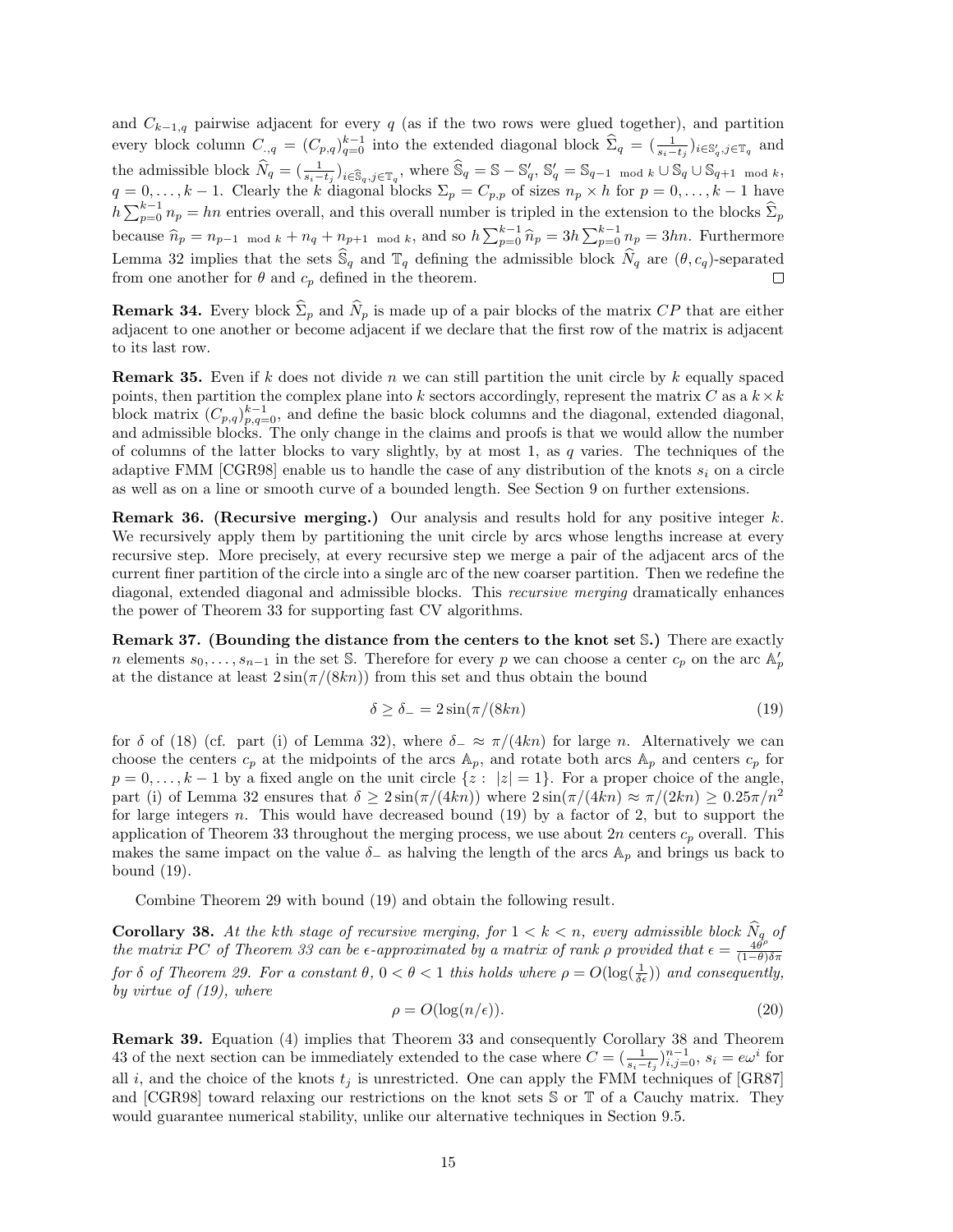**Remark 40.** The lower bound  $\delta_-\approx \pi/(2km)$  on  $\delta$  of Remark 37 is overly pessimistic for many dispositions of the knots  $s_i$  on the complex plane. For example,  $\delta_-$  is a constant where the value  $|s_i|$  is close to 1 for no i, whereas  $\delta_- \geq \pi/m$  where  $s_i = \omega_m^i$ ,  $i = 0, \ldots, m-1$ . Furthermore typically at most a small fraction of all differences  $c_{j,q} - s_i$  has absolute values close to the bound  $\delta$ -. For constant  $\delta_-$  bound (20) on the e-rank decreases to  $\rho = O(\log(1/\epsilon))$ , which is the case in [DGR96, Section 3, where all knots  $s_i$  and  $t_j$  are real.

## 9 Fast approximate computations with structured matrices and extensions

#### 9.1 Definitions and auxiliary results

We need some additional definitions and basic results.  $\alpha(M)$  and  $\beta(M)$  denote the arithmetic cost of computing the vectors  $M\mathbf{u}$  and  $M^{-1}\mathbf{u}$ , respectively, maximized over all unit vectors **u** and minimized over all algorithms, and we write  $\alpha_{\epsilon}(M) = \min_{|E| \le \epsilon} \alpha(M + E)$  and  $\beta_{\epsilon}(M) = \min_{|E| \le \epsilon} \beta(M + E)$  for a fixed small positive  $\epsilon$ . The straightforward algorithm supports the following bound.

**Theorem 41.**  $\alpha(M) \leq 2(m+n)\rho - \rho - m$  for an  $m \times n$  matrix M given with its generating pair of a length ρ.

**Theorem 42.** (See [S98, Corollary 1.4.19] for  $P = -M^{-1}E$ .) Suppose M and  $M + E$  are two nonsingular matrices of the same size and  $||M^{-1}E|| = \theta < 1$ . Then  $||I - (M + E)^{-1}M|| \le \frac{\theta}{1-\theta}$  and  $||(M+E)^{-1} - M^{-1}|| \leq \frac{\theta}{1-\theta} ||M^{-1}||$ . In particular  $||(M+E)^{-1} - M^{-1}|| \leq 1.5\theta ||M^{-1}||$  if  $\theta \leq 1/3$ .

#### 9.2 Fast approximate computations with CV matrices

Unlike the case of HSS matrices Corollary 38 bounds numerical rank only for off-diagonal blocks defined column-wise, but not row-wise. We can still devise fast algorithms for such generalized HSS matrices approximating a CV matrix C because these column-wise bounds hold throughout the process of recursive merging. Our bounds on the cost of approximate solution of linear systems of equations actually require that the associated merging processes of this and the previous sections for an HSS approximation involve no singular or ill conditioned auxiliary matrices [Pa], and in particular the input matrix should be nonsingular and well conditioned. In view of Remark 31 this is a serious restriction, which is extended to our algorithms for solving structured linear systems of equations in the next subsections.

**Theorem 43.** Assume an  $n \times n$  CV matrix C, a positive  $\epsilon < n$ , and  $\rho$  of (20). Then  $\alpha_{\epsilon}(C)$  $O(n\rho \log(n))$  and  $\beta_{\epsilon}(C) = O(n\rho^2 \log(n))$ , and so  $\alpha_{\epsilon}(C) = O(n \log^2(n))$  and  $\beta_{\epsilon}(C) = O(n \log^3(n))$ where  $\rho = O(\log(n))$ , whereas  $\alpha_{\epsilon}(C) = O(n \log(1/\epsilon) \log(n))$  and  $\beta_{\epsilon}(C) = O(n \log^{2}(1/\epsilon) \log(n))$ where  $\rho = O(\log(1/\epsilon)).$ 

*Proof.* Apply recursive merging to the matrix C. At its jth stage,  $j = 0, \ldots, l-1$ , for  $l \leq \lceil \log_2 n \rceil$ , compute a permutation matrix  $P^{(j)}$  and an  $\epsilon$ -approximation  $C_{\epsilon}^{(j)}$  of the matrix  $P^{(j)}C$  where all admissible blocks have ranks at most  $\rho$  for  $\rho$  and  $\epsilon$  invariant at all stages of the merging process and satisfying equation (20) (cf. Corollary 38). Clearly  $\alpha_{\epsilon}(C) \leq \alpha(C_{\epsilon}^{(j)})$  for all j. Let  $C' =$ 

 $C_{\epsilon}^{(l-1)}$  denote the matrix entering the last merging stage,  $C_{\epsilon}'$  =  $\sqrt{ }$  $\left\lfloor \right\rfloor$  $\widehat{\Sigma}_0'$   $\widehat{N}_1$  $\begin{matrix} \widehat{\Sigma}''_0 & \widehat{\Sigma}'_1 \ \widehat{N}_0 & \widehat{\Sigma}''_1 \end{matrix}$  $\setminus$ where  $\Sigma_p =$  $\begin{pmatrix} \widehat{\Sigma}^{\prime}_p \\ \widehat{\Sigma}^{\prime \prime}_p \end{pmatrix}$  $\setminus$ 

for  $p = 0, 1$  denote the two extended diagonal blocks and where  $rank(\tilde{N}_p) \leq \rho$  for  $p = 0, 1$ . It follows that  $\alpha_{\epsilon}(C) \leq \alpha(C_{\epsilon}') \leq \sum_{p=0}^{1} (\alpha(\widehat{\Sigma}_{p}) + \alpha(\widehat{N}_{p})) + n$ . Apply Theorem 41 and obtain that  $\sum_{p=0}^{1} \alpha(\widehat{N}_p) \leq 2n\rho$ . Recursively apply this argument to estimate  $\alpha(\widehat{\Sigma}_p)$  for  $p=0,1$  and obtain  $\alpha(C') \leq n + 4n\rho l + \sum_{j=0}^{l-1} \alpha(\widehat{\Sigma}_j)$  where  $\widehat{\Sigma}_j$  denotes the matrix made up of the extended diagonal blocks at the jth merging,  $j = 0, \ldots, l-1$  and having at most 3nh entries for every j. Choose  $h = O(\rho)$  and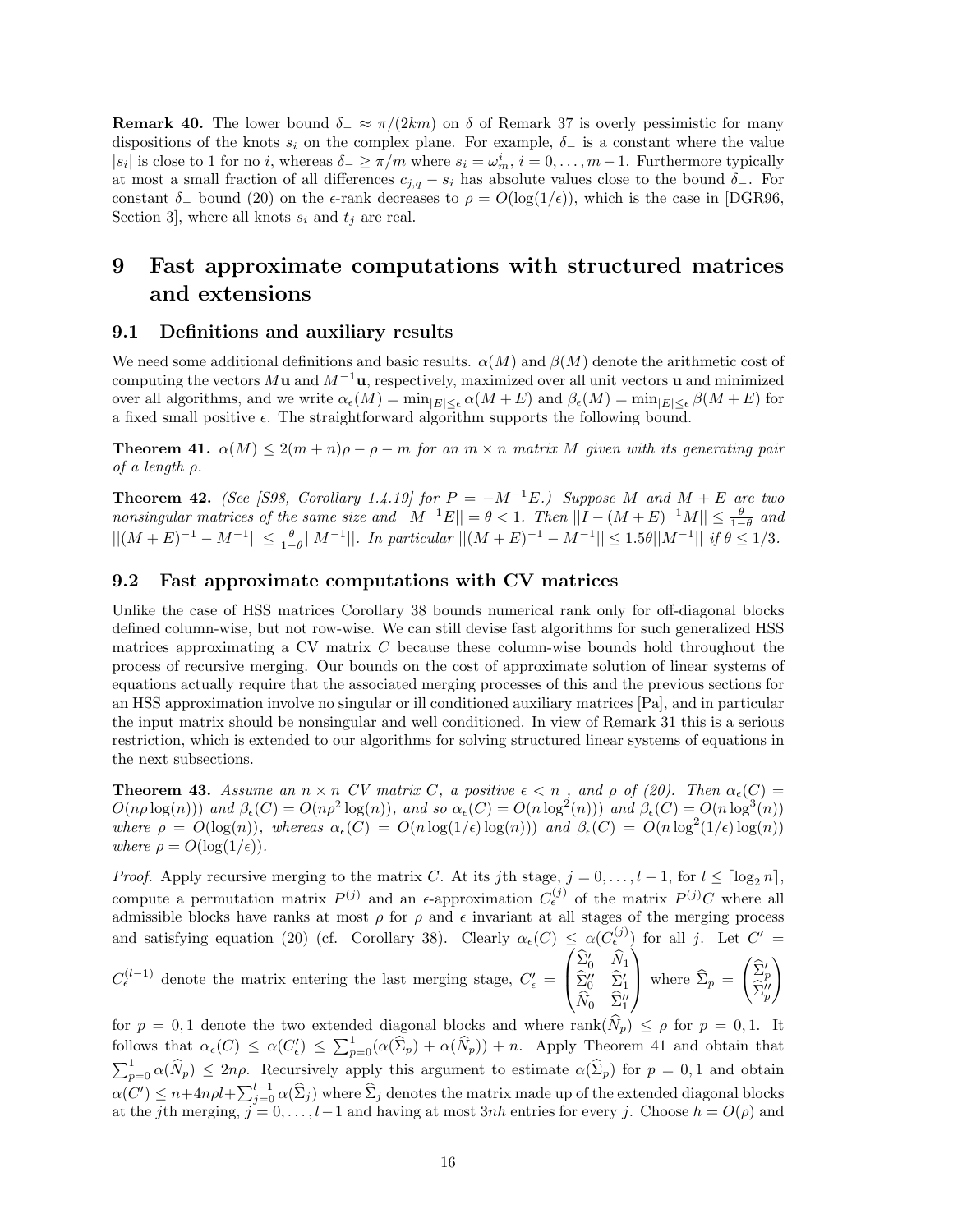obtain that  $\sum_{j=0}^{l-1} \alpha(\hat{\Sigma}_j) = O(nl\rho)$  and consequently  $\alpha_{\epsilon}(C) \leq \alpha(C') = O(n\rho \log(n))$ . The claimed bound on  $\beta_{\epsilon}(C)$  is supported by the algorithms of [CGS07] and [XXG12]. The algorithms have been proposed for HSS matrices, approximating the special CV matrix  $C_{1,\omega_{2n}}$ , but close examination in [Pa] shows that they support the claimed cost bound for CV matrices.

#### 9.3 Extension to Vandermonde matrices and their transposes

**Theorem 44.** Suppose we are given a vector  $\mathbf{s} = (s_i)_{i=0}^{n-1}$  defining an  $n \times n$  Vandermonde matrix  $V = V_s$ . Write  $s_+ = \max_{i=0}^{n-1} |s_i|$  and  $\bar{\epsilon} = (s_+ + 1)\epsilon$  where  $\log(1/\epsilon) = O(\log n)$ . Then  $\alpha_{\bar{\epsilon}}(V)$  +  $\alpha_{\bar{\epsilon}}(V^T) = O(n\rho \log(n))$  and  $\beta_{\bar{\epsilon}}(V) + \beta_{\bar{\epsilon}}(V^T) = O(n\rho^2 \log(n))$  for  $\rho$  of (20).

*Proof.* Equations (8)–(11) reduce the computations with the matrices  $V_s$  and  $V_s^T$  to the same computations with a Cauchy matrix  $C_{s,f}$ , which is a CV matrix for any f such that  $|f| = 1$ . This enables us to extend Theorem 43 to the matrices  $V_{s}$  and  $V_{s}^{T}$  except that we must adjust the approximation bound  $\epsilon$  of that theorem. Let us show that it is sufficient to change it to  $\bar{\epsilon}$ . The proximation bound to that theorem. Let us show that it is sumcrem to change it to  $\epsilon$ . The matrices diag( $\omega^{-j}$ ) $_{j=0}^{n-1}$ , diag( $f^{-j}$ ) $_{j=0}^{n-1}$ , and  $\frac{1}{\sqrt{n}}\Omega = (\sqrt{n}\Omega^H)^{-1}$  and their inverses are unitary, and s multiplication by them makes no impact on the output error norms. Multiplication by the matrix  $diag(s_i^n - f^n)_{i=0}^{n-1}$  can increase the value  $log_2(1/\epsilon)$  by at most  $log_2(s_i^n + 1)$ , whereas multiplication by its inverse can increase this value by at most  $\log_2(\Delta)$  for  $\Delta = 1/\max_{\{f: |f|=1\}} \min_{i=0}^{n-1} |s_i^n - f^n|$ . We can ensure that  $\Delta \leq 2n$  by choosing a proper value f, and so  $\log_2(\Delta) \leq 1 + \log_2(n)$ . Such an increase makes no impact on the asymptotic bounds of Theorem 43. □

## 9.4 Extension to the classes of  $CV, V$  and  $V^T$

Assume a Cauchy-like matrix M of the class C represented with its displacement generator  $(F, G)$  of a length d. Part (c) of Theorem 14 enables us to reduce the approximation of M to approximation of its basic matrix C. We immediately obtain that

$$
\alpha_{\epsilon'}(M) \le 2d + d\alpha_{\epsilon}(C) \text{ for } \epsilon' \le \sum_{j=1}^d |\mathbf{f}_j| \, |\mathbf{g}_j| \, \epsilon \le d \, |F| \, |G| \, \epsilon. \tag{21}
$$

Combine this estimate with Theorem 43 provided that  $M$  is a CV-like matrix and obtain

$$
\alpha_{\epsilon'}(M) = O(dn\rho \log(n))\tag{22}
$$

for  $\rho$ ,  $\epsilon'$  and  $\epsilon'$  satisfying (20) and (21). To estimate  $\beta_{\epsilon'}(M)$  note that the ranks of the matrices of local approximation increase by at most a factor of d in the transition to the matrix M from its basic matrix C in the expression of part (c) of Theorem 14, whereas the approximation norm bounds are defined according to the expressions for  $\epsilon$  and  $\epsilon'$  of (21). Theorem 42 extends the latter error norm bounds to the case of the solution of linear systems with these matrices as follows,

$$
\epsilon'' = \epsilon''(\epsilon', M) = O(n\epsilon'||M^{-1}||),\tag{23}
$$

and we obtain the following expression,

$$
\beta_{\epsilon''}(M) = O(d^2 n \rho^2 \log(n))\tag{24}
$$

where  $\rho$ ,  $\epsilon'$ , and  $\epsilon''$  satisfy (20), (21) and (23). Furthermore we reduce the approximation of the matrices of the classes V and  $\mathcal{V}^T$  to the approximation of CV matrices by applying at first parts  $(v)$ and  $(v^T)$  of Theorem 14 and then the algorithms supporting Theorem 44.

#### 9.5 Extension to the case of arbitrary knots

Next we transform matrix structure based on Theorem 24 to extend our approximation algorithms to computations with Cauchy and Cauchy-like matrices of the class  $\mathcal C$  with any set of knots, and we also estimate the impact of the transformations on the approximation errors.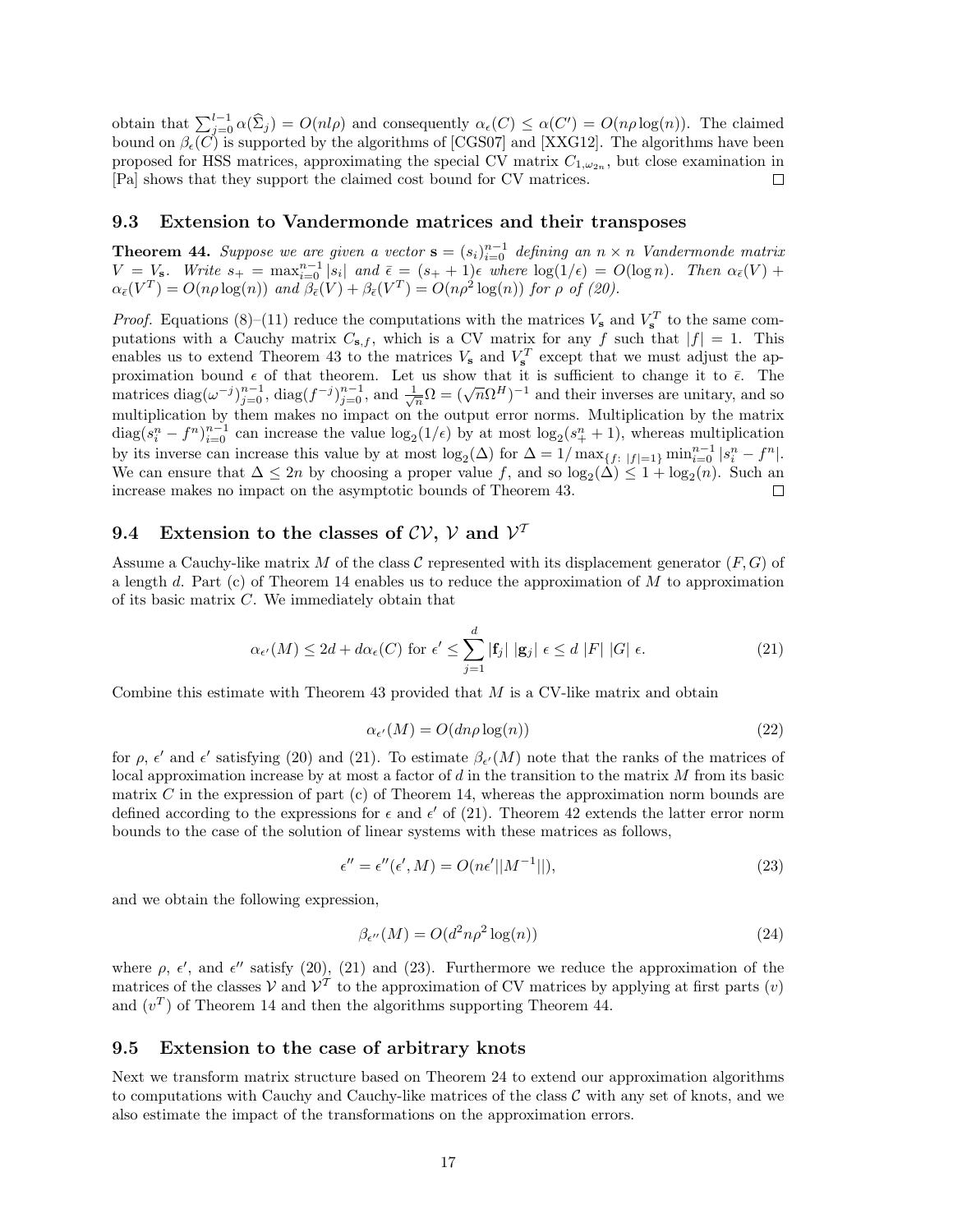Suppose that s, t and u denote three vectors of dimension n and that an  $n \times n$  Cauchy-like matrix  $M \in \mathcal{C}_{\mathbf{s},\mathbf{t}}$  is given with a displacement generator  $(F, G)$  of a length d. Transform matrix structures to reduce the solution of a linear system  $Mx = u$  to some computations with CV-like matrices and multiplication of the matrix M by the vector  $\mathbf{e} = (1, \ldots, 1)^T$ . Fix a scalar  $e, |e| = 1$ , write  $P = MC_{\mathbf{t}, e}$ and  $\mathbf{x} = C_{t,e} \mathbf{y}$ , and note that  $P\mathbf{y} = \mathbf{u}$ , where  $P \in \mathcal{C}_{s,e}$  is a CV-like matrix with a displacement generator  $(F_P, G_P)$  of a length at most  $d+1$ ,  $F_P = (F \mid M\mathbf{e})$  and  $G_P = (C_{\mathbf{t},e}^T G \mid \mathbf{e})$ . By applying these techniques to the matrix  $M^T \in \mathcal{C}_{\mathbf{t},\mathbf{s}}$  we can alternatively reduce the linear system  $M\mathbf{x} = \mathbf{u}$  to the computation of the products  $M<sup>T</sup>e$  and to some computations with CV-like matrices. Likewise part (c) of Theorem 14 reduces the approximation of the vector  $\mathbf{x} = M\mathbf{u}$  to the approximation of the d vectors  $C_{\mathbf{s},\mathbf{t}}\mathbf{v}_i$  for  $\mathbf{v}_i = \text{diag}(\mathbf{g}_i)_{i=1}^d \mathbf{u}$ ,  $\mathbf{g}_i = G\mathbf{e}_i$ , and  $i = 1,\ldots,d$ , and to  $O(dn)$  additional flops, provided that the matrix  $M \in \mathcal{C}_{s,t}$  is given with its displacement generator  $(F, G)$  of a length d. We can compute a displacement generator of a length at most 2 for the matrix  $C' = C_{s,t} C_{t,e}$ , of the class  $\mathcal{C}_{s,e}$ , and then reduce the computation of the vector x to multiplication of the  $\mathcal{CV}$  matrix C' by the vector **z** satisfying the CV linear system of equations  $C_{t,e}z = u$ . In all cases we reduce the original tasks to computations with CV matrices and readily verify that multiplication by the auxiliary CV matrix C increases the approximation error norm of the output by at most a factor of  $||C|| ||C^{-1}||$ . As we showed in Remark 31 this upper bound is large unless most of the knots of the CV matrix  $C$  have absolute values near 1, and so one may benefit from alternative direct applications of the FMM to Cauchy matrices.

#### 9.6 Fast approximate computations with polynomials and rational functions

Together with our equations (7), (8), and (10), the following results link polynomial and rational interpolation and multipoint evaluation to each other, multiplication of Vandermonde and Cauchy matrices by a vector, and the solution of Vandermonde and Cauchy linear systems of equations (cf. [P01, Chapter 3]). By using this link we can extend our results on Vandermonde and Cauchy matrices to polynomial and rational evaluation and interpolation, respectively.

Theorem 45. (i) Let  $p(x) = \sum_{i=0}^{n-1} p_i x^i$ ,  $p = (p_i)_{i=0}^{n-1}$ ,  $s = (s_i)_{i=0}^{n-1}$ , and  $v = (v_i)_{i=0}^{n-1}$ . Then the equations  $p(s_i) = v_i$  hold for  $i = 0, 1, ..., n-1$  if and only if  $V_s \mathbf{p} = \mathbf{v}$ . (ii) For a rational function  $v(x) = \sum_{j=0}^{n-1} \frac{u_j}{x-j}$  $\frac{u_j}{x-t_j}$  with n distinct poles  $t_0, \ldots, t_{n-1}$  and for n distinct scalars  $s_0, \ldots, s_{n-1}$ , write  $\mathbf{s} = (s_i)_{i=0}^{n-1}$ ,  $\mathbf{t} = (t_j)_{j=0}^{n-1}$ ,  $\mathbf{u} = (u_j)_{j=0}^{n-1}$ ,  $\mathbf{v} = (v_i)_{i=0}^{n-1}$ . Then the equations  $v_i = v(s_i)$  hold for  $i = 0, \ldots, n-1$  if and only if  $C_{s,t}u = v$ . (iii) The equation  $t(x) = \prod_{j=0}^{n-1} (x - t_j) = x^n + w(x)$ , for n distinct knots  $t_0, \ldots, t_{n-1}$ , is equivalent to the linear systems of n equations  $w(t_j) = -t_j^n$  or  $n+1$ equations  $t(0) = (-1)^n \prod_{j=0}^{n-1} t_j$ ,  $t(t_j) = 0$  for  $j = 0, \ldots, n-1$  in both cases, that is to polynomial interpolation for the vectors  $(-t_j)_{j=0}^{n-1}$  and  $(t(0), 0, \ldots, 0)^T$ , respectively (cf. Example 46).

#### 9.7 Functional transformations of matrix structures and computations with generalized Cauchy matrices

Our algorithms of this section fall into the general framework of the FMM, and we can incorporate their modifications and extensions known in the FMM literature, such as application of Lagrange interpolation instead of Taylor expansion (cf. [DGR96], [B10]) and the extension to generalized input classes. Toward the latter extension, consider Cauchy matrices  $C_{s,t}$  as a discrete representation of the function  $\frac{1}{s-t}$ , transform this function into various other functions of the variable  $s-t$  such as  $a + \frac{b}{s-t-c}$ ,  $\frac{1}{(s-t)^2}$ , and  $\ln(s-t)$ , and arrive at various *generalized Cauchy matrices* such as  $\left(a+\frac{b}{s_i-t_j-c}\right)_{i,j=0}^{n-1},\left(\frac{1}{(s_i-t_j)^2}\right)_{i,j=0}^{n-1}$ , and  $\left(\ln(s_j-t_j)\right)_{i,j=0}^{n-1}$ . We can readily extend to these matrices the FMM/HSS algorithms and complexity estimates (cf. [GR87], [DGR96]). In particular observe that  $\frac{1}{(s-t)^2} = \frac{1}{(s-c)^2} \frac{1}{(1-q)^2}$ ,  $\frac{az+b}{z-h} = a + \frac{b+ah}{z-h}$ , and  $\ln(s-t) = \ln(s-c) + \ln(1-q)$  for  $q = \frac{t-c}{s-c}$ . Let us sketch an application to polynomial computations.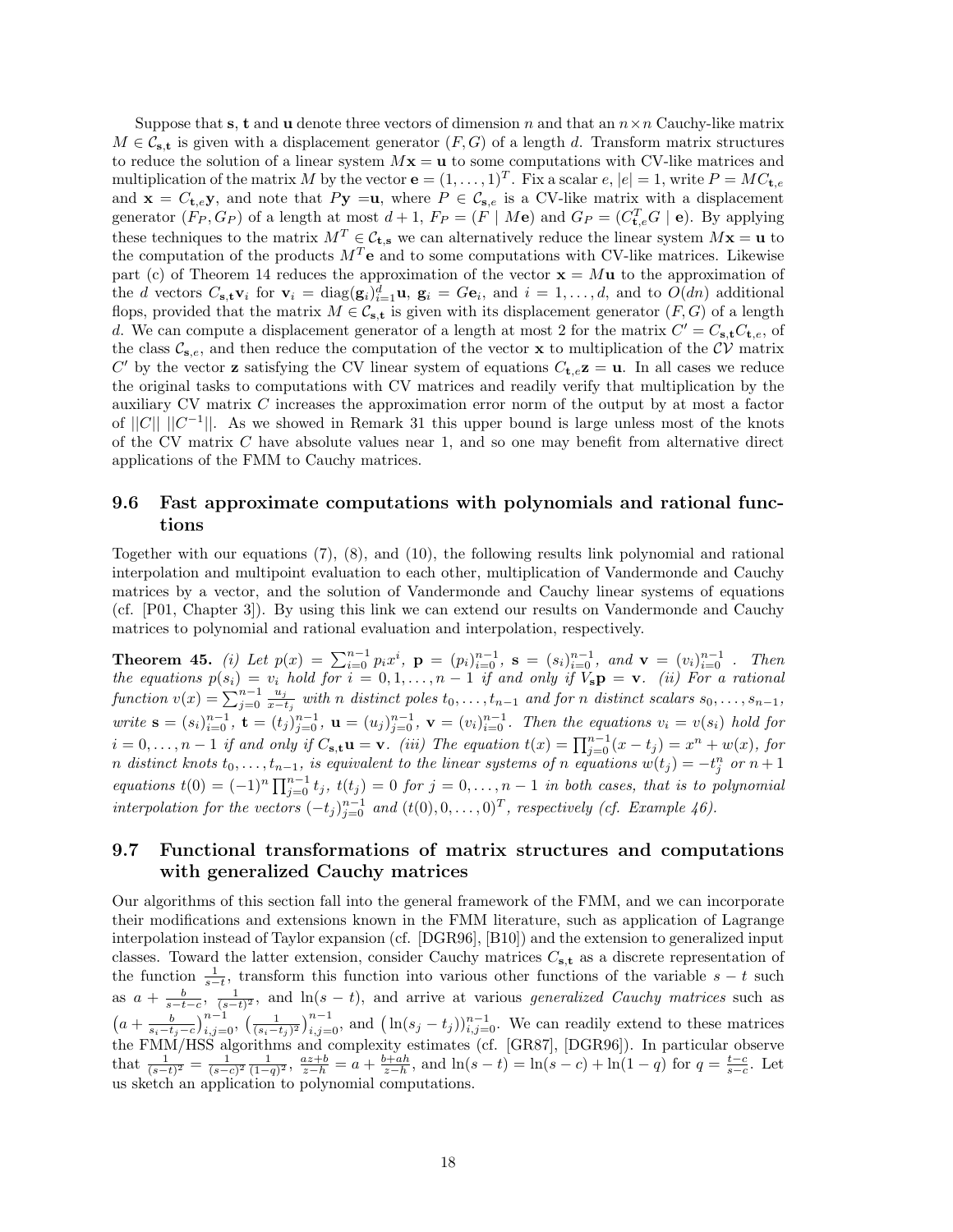**Example 46.** Represent the polynomial  $t(x) = \prod_{j=0}^{n-1} (x - t_j)$  of Section 2.3 and part (c) of Theorem 45 as  $\exp(\sum_{j=0}^{n-1} \ln(x - t_j))$  and approximate its values  $t(s_i) = \exp(\sum_{j=0}^{n-1} \ln(s_i - t_j))$  at the *n*th roots of unity  $s_i = \omega^i$  by using the FMM/HSS techniques. Now apply IDFT to the computed approximations to the values  $v(\omega^i) = t(\omega^i) - 1$  of the polynomial  $v(x) = t(x) - x^n$  of a degree at most  $n-1$  to approximate the coefficients of the polynomials  $v(x)$  and consequently  $t(x)$ .

#### 9.8 Extensions of Theorem 9 and approximate solution of Toeplitz and Hankel linear systems of equations

If all knots  $s_i$  and  $t_j$  of a Cauchy matrix  $C_{s,t}$  lie on the real line  $\{z: \Im(z) = 0\}$ , then Theorem 9 decreases the bounds of Theorem 43 on  $\alpha_{\epsilon}(C)$  and  $\beta_{\epsilon}(C)$  by factors of log( $\rho$ ) and log<sup>2</sup>( $\rho$ ), respectively, and decreases also the  $\epsilon$ -rank  $\rho$  of the off-diagonal blocks from order of  $\log(n/\epsilon)$  to  $O(\log(1/\epsilon))$ , bounding it just in terms of the error tolerance  $\epsilon$ . Next we apply functional transformations of Cauchy matrices to extend Theorem 9 to cover the cases where the  $2n$  knots can lie on any line or circle on the complex plane.

**Theorem 47.** Theorem 9 holds for a Cauchy matrix  $C_{s,t}$  where all knots  $s_i$  and  $t_j$  lie on any line on the complex plane.

*Proof.* Begin with the following observations where  $a \neq 0$  and c are two complex constants,

$$
C_{\mathbf{s},\mathbf{t}} = C_{\mathbf{s}',\mathbf{t}'} \text{ where } s_i' = s_i - c, \ t_j' = t_j - c \text{ for all } i \text{ and } j,
$$
\n
$$
(25)
$$

$$
C_{\mathbf{s},\mathbf{t}} = aC_{\mathbf{s}',\mathbf{t}'} \text{ where } a \neq 0, \ s_i' = s_i/a, \ t_j' = t_j/a \text{ for all } i \text{ and } j,
$$
 (26)

Now suppose all knots  $s_i$  and  $t_j$  lie on a line obtained by rotating the real line by an angle  $\phi$ followed by the shift by a complex c. Define the new knots  $s'_i = (s_i - c)/a$  and  $t'_j = (t_j - c)/a$  for  $a = \exp(\phi \sqrt{-1})$  and all i and j. They lie on the real line. Apply Theorem 9 to the matrix  $C_{s',t'}$ , and apply equations (25) and (26) to extend the resulting approximations to the matrix  $C_{s,t}$ .  $\Box$ 

Remark 48. Equations (25) and (26) show low impact of shift and scaling of the knots of Cauchy matrices, in sharp contrast to the impact of shift and scaling of the knots of Vandermonde matrices.

**Theorem 49.** Assume a positive tolerance  $\epsilon < 1$  and an  $n \times n$  Cauchy matrix  $C_{s,t}$  with all  $2n$  knots  $s_i$  and  $t_j$  lying on a circle on the complex plane. Then (cf. Remark 52) (i)  $\alpha_{\epsilon}(C) = O(n \log(1/\epsilon))$ , whereas (ii)  $\beta_{\epsilon}(C) = O(n \log(n/\epsilon)).$ 

*Proof.* Combine equations (25) and (26) to reduce the proof to the case where the 2n knots lie on the unit circle  $\{z : |z| = 1\}$ . Then fix any complex a such that  $|a| = 1$  and recall that the function  $\frac{z}{a} = 1 + \frac{2\sqrt{-1}}{z' - \sqrt{-1}}$  $\frac{2\sqrt{-1}}{z'-\sqrt{-1}}$  and its converse  $z'=\frac{z+a}{z-a}$  $\sqrt{-1}$  transform the real line into this unit circle and vice versa. Now write  $s_i' = \frac{s_i + a}{s_i - a}$  $\sqrt{-1}$  and  $t'_j = \frac{t_j + a}{t_j - a}$  $t_j-a$  $\sqrt{-1}$  for all *i* and *j* and obtain that all knots  $s'_i$  and  $t'_{j}$  are real, whereas  $s_{i} = a(1 + \frac{2\sqrt{-1}}{s'_{i}-\sqrt{-1}})$  $\frac{2\sqrt{-1}}{s_i'-\sqrt{-1}}$ ),  $t_j = a(1 + \frac{2\sqrt{-1}}{t_j'-\sqrt{-1}})$  $\frac{2\sqrt{-1}}{t'_j - \sqrt{-1}}$ ),  $s_i - t_j = 2a \frac{s'_i - t'_j}{(s'_i - \sqrt{-1})(t'_j - \sqrt{-1})\sqrt{-1}}$ , and consequently  $\frac{1}{s_i-t_j} = \frac{u_iv_j}{s'_i-t'_j}$  for  $u_i = \frac{\sqrt{-1}}{2a}(s'_i-\sqrt{-1})$  and  $v_j = t'_j-\sqrt{-1}$ . It follows that the Cauchy matrix  $C = C_{\mathbf{s},\mathbf{t}}$  satisfies

$$
C = \text{diag}(\widehat{u}_i)_{i=0}^{n-1} C_{\mathbf{s}',\mathbf{t}'} \text{diag}(v_j)_{j=0}^{n-1} \text{ for } \mathbf{s}' = (s'_i)_{i=0}^{n-1} \text{ and } \mathbf{t}' = (t'_j)_{j=0}^{n-1}.
$$
 (27)

Apply Theorem 9 to the matrix  $C_{s',t'}$  and deduce that  $\alpha_{\epsilon}(C) = O(n \log(1/\epsilon'))$  and  $\beta_{\epsilon}(C) =$  $O(n \log(1/\epsilon'))$  for  $\epsilon' \leq u$  v  $\epsilon$ ,  $u = \max_{i=0}^{n-1} |u_i|$  and  $v = \max_{j=0}^{n-1} |v_j|$ . Recall that  $|a| = 1$  and deduce that  $|u_i| \leq 0.5(|s'_i|+1)$  and  $|v_j| \leq (|t'_j|+1)$  for all i and j. Recall that  $|s_i| = |t_j| = 1$  and so  $|s'_i| \leq 2/|s_i - a|$  and  $|t'_j| \leq 2/|t_j - a|$  for all i and j. Choose a point a on the unit circle lying at the maximal distance  $\delta \geq \delta_- = 2 \sin(0.25\pi/n)$  from the set of the  $2n$  knots  $\{s_0, \ldots, s_{n-1}, t_0, \ldots, t_{n-1}\}.$ It follows that  $\delta_- \geq 2/n$  for  $n > 3$ . Consequently  $u \leq 0.5(\frac{2}{\delta} + 1) \leq 0.5(n + 1), v \leq \frac{2}{\delta} + 1 \leq n + 1$ ,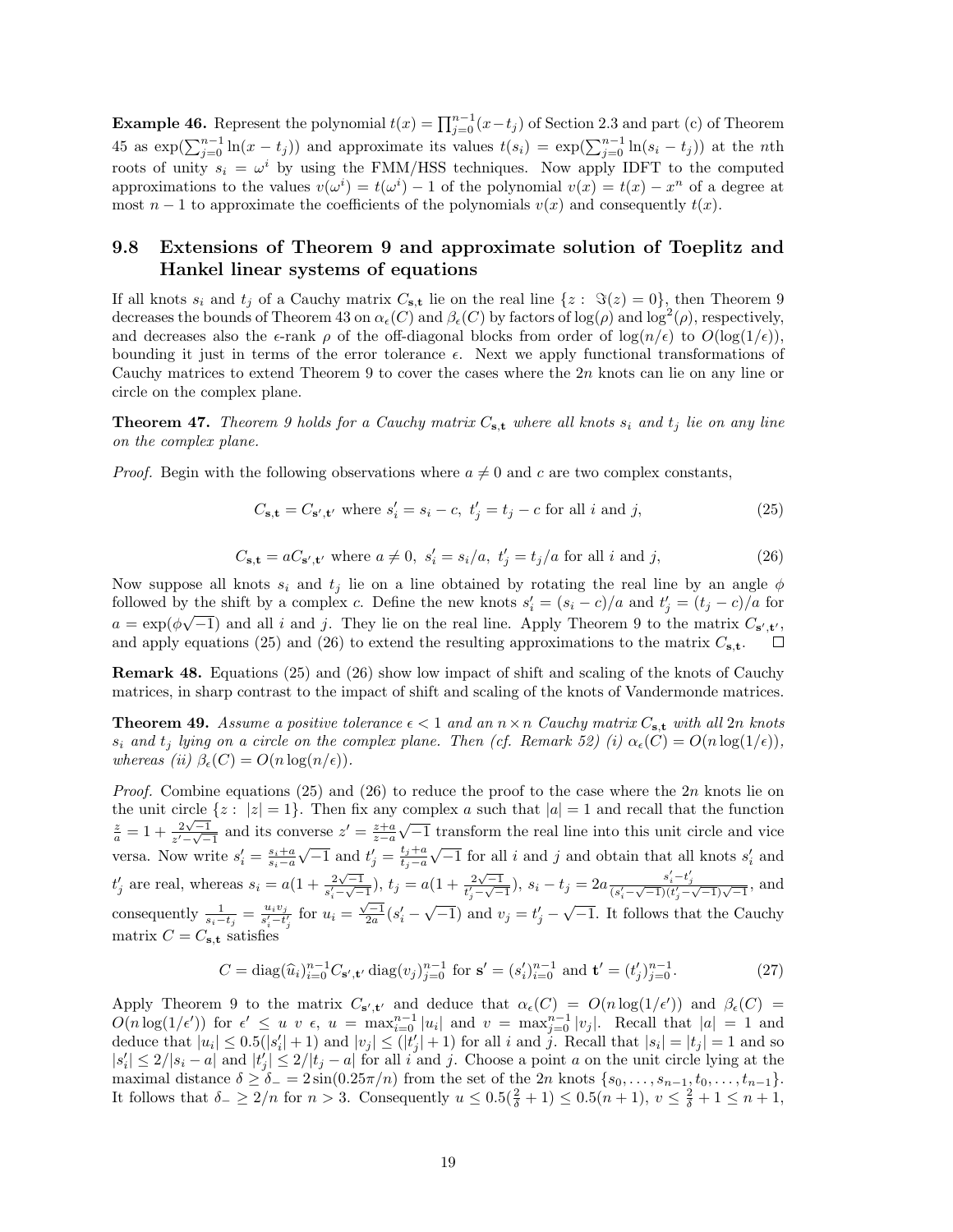and  $\epsilon' \leq 0.5(\frac{2}{\delta}+1)^2 \epsilon \leq 0.5(n+1)^2 \epsilon$  for  $n > 3$ , which implies the bounds  $\alpha_{\epsilon}(C) = O(n \log(n/\epsilon))$ and  $\beta_{\epsilon}(C) = O(n \log(n/\epsilon)).$ 

To decrease the bound on  $\alpha_{\epsilon}(C)$ , partition the unit circle  $\{z : |z| = 1\}$  into three semi-open arcs  $A_h = \{\exp(\phi\sqrt{-1}): 2\pi h/3 \le \phi < 2\pi (h+1)/3\}$ , each of length  $2\pi/3$ , for  $h = 0, 1, 2$ , and write  $C_h = (c_{i,j}^{(h)})_{i,j=0}^{n-1}, c_{i,j}^{(h)} = 0$  if  $s_i, t_j \in A_h$ ,  $c_{i,j}^{(h)} = \frac{1}{s_i - t_j}$  otherwise, for  $h = 0, 1, 2$ . We can estimate  $\alpha_{\epsilon}(C_h)$  by applying our previous argument, but now we choose  $a = a(h)$  being the midpoint of the arc  $\mathcal{A}_h$  and observe that in this case  $\delta_-$  increases to 1, which implies that  $\epsilon' \leq 0.5(\frac{2}{\delta}+1)^2 \epsilon \leq 4.5 \epsilon$ and  $\alpha_{\epsilon}(C_h) = O(n \log(1/\epsilon))$  for  $h = 0, 1, 2$ . Finally observe that  $C = C_0 + C_1 + C_2$  and obtain that  $\alpha_{\epsilon}(C) \leq \sum_{h=0}^{2} \alpha_{\epsilon}(C_h) = O(n \log(1/\epsilon)).$ 

We immediately extend the bound on  $\alpha_{\epsilon}(C)$  to the case of Cauchy-like matrices M of part (c) of Theorem 14 with the knots on a line or a circle. Namely we combine equation (21) with part (i) of Theorem 49 and obtain that

$$
\alpha_{\epsilon'}(M) = O(dn \log(1/\epsilon))\tag{28}
$$

where  $\epsilon'$  and  $\epsilon$  are linked by equation (21). To estimate  $\beta_{\epsilon}(M)$  for such matrices M we first observe the bound of order  $O(\log(1/\epsilon))$  on the  $\epsilon$ -rank of the above matrices  $C_0$ ,  $C_1$ ,  $C_2$  and  $C_{s,t}$  =  $C_0+C_1+C_2$ . It follows that  $\beta_{\epsilon}(C_{s,t}) = O(n \log(n) \log^2(1/\epsilon))$  (cf. Theorem 43). Apply the techniques of Section 9.4 to extend this estimate to Cauchy-like matrices M as follows.

**Corollary 50.** Suppose M is a Cauchy-like matrix of part  $(c)$  of Theorem 14 having its knots on a line or a circle. Then  $\alpha_{\epsilon}(M) = O(nd \log(1/\epsilon'))$  and  $\beta_{\epsilon''}(M) = O(nd^2 \log(n) \log^2(1/\epsilon))$  for  $\epsilon'$  and  $\epsilon''$ defined in Section 9.4.

Finally recall the canonical DFT-based transforms of the matrices of the classes  $\mathcal T$  and  $\mathcal H$  into Cauchy-like matrices (see Theorem 26) and extend the corollary to obtain the following result.

Corollary 51. Suppose M is a Toeplitz-like or Hankel-like matrix of parts  $(t)$  or  $(h)$  of Theorem 14. Then  $\beta_{\epsilon''}(M) = O(nd^2 \log(n) \log^2(1/\epsilon))$  for  $\epsilon''$  and  $\epsilon'$  defined in Section 9.4 and for  $d \leq 2$  in the case of Toeplitz and Hankel matrices M.

**Remark 52.** The transform of Cauchy matrices based on the function  $\frac{az+b}{z-h} = a + \frac{b+ah}{z-h}$  is numerically unstable for many values of the parameters  $a, b$  and  $h$ , but we avoid numerical problems by employing the numerically stable algorithms of [CGS07], [X12], [XXG12], and [XXCB] and applying the functional transform just to bound the numerical ranks of the admissible blocks of Cauchy matrices involved into the computations. Then application of Theorem 43 for  $\rho = O(\log(1/\epsilon))$  still yields the cost bounds  $\alpha_{\epsilon'}(M) = O(nd \log(1/\epsilon))$  and  $\beta_{\epsilon''}(M) = O(nd^2 \log(n) \log^2(1/\epsilon)).$ 

#### 9.9  $\epsilon$ -ranks of admissible blocks and the impact on implementation

Our proof of Theorem 43 is constructive, that is we can readily compute the centers  $c_q$  and the admissible blocks  $\hat{N}_q$  of bounded ranks throughout the merging process, and then we can apply the algorithms of the previous section. In practice one should avoid a large part of these computations, however, by following the papers [CGS07], [X12], [XXG12], and [XXCB]. They bypass the computation of the centers  $c_q$  and immediately compute the HSS generators for the admissible blocks  $N_q$ , defined by HSS trees. The length of the generators can be chosen equal to the available upper bound  $\rho$  on the numerical ranks of these blocks or can be adapted empirically. Theorem 43 implies that the computational cost bounds  $\alpha_{\epsilon}(M)$  and  $\beta_{\epsilon}(M)$  are proportional to  $\rho$  and  $\rho^2$ , respectively, and thus decrease as the numerical rank  $\rho$  decreases. If bound (20) on the  $\epsilon$ -rank decreases to  $\rho = O(\log(1/\epsilon))$  (cf. our Remark 40), then the complexity bounds of Theorem 43 decrease to the level  $\alpha_{\epsilon}(C) = O(n \log(1/\epsilon) \log(n))$  and  $\beta_{\epsilon}(C) = O(n \log^{2}(1/\epsilon) \log(n))$ . By virtue of Corollary 51 this is the case for the inputs from the classes  $\mathcal T$  and  $\mathcal H$ , including the case of Toeplitz and Hankel inputs, where such bounds have been empirically observed in [XXG12].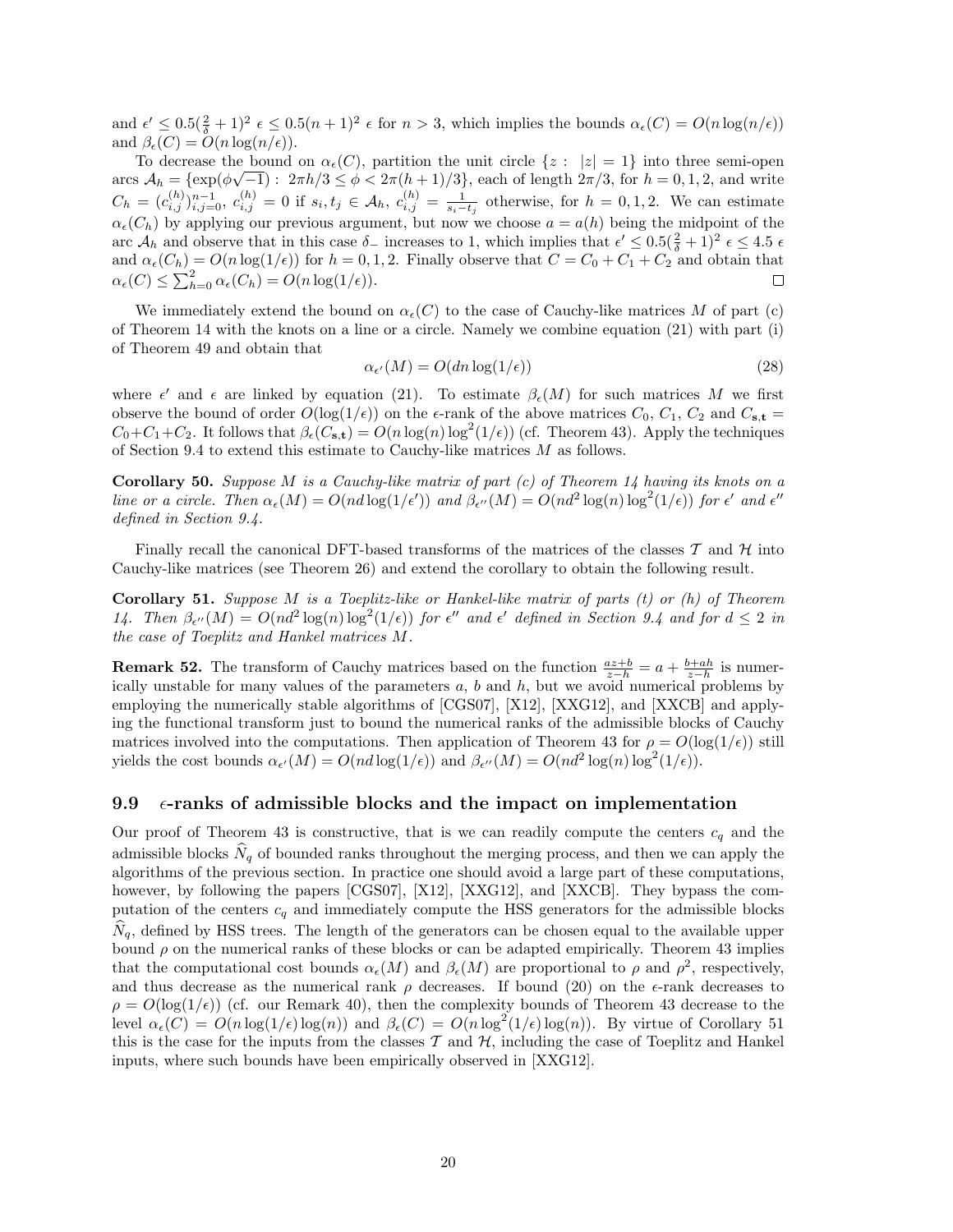## 10 Conclusions

The techniques of the transformation of matrix structures based on displacement representation go back to [P90], with surprising algorithmic applications explored since 1995. At first we revisited these techniques covering them comprehensively. We simplified their study by employing Sylvester's (rather than Stein's) displacements and the techniques for operating with them from [P00] and [P01, Section 1.5]. Then we covered some fast numerically stable approximation algorithms based on combining these transformations with another link among distinct classes of structured matrices, namely among Cauchy and HSS matrices, the latter matrices appeared inthe study of the FMM (that is the Fast Multipole Method). These efficient algorithms approximate the solution of a nonsingular Toeplitz or Toeplitz-like linear system of equations in nearly linear (versus classical cubic) arithmetic time [MRT05], [CGS07], [XXG12], and [XXCB]. Our analysis of these algorithms revealed their additional power, and we extended them to support nearly linear arithmetic time bounds (versus known quadratic) for the approximation of the matrix-by-vector products of Vandermonde, transposed Vandermonde, and CV matrices, the latter ones being a subclass of Cauchy matrices and for approximate solution of nonsingular linear systems of equations with these matrices. We noted some potential numerical limitations for the application of our transformations to the latter task of solving linear systems of equations and for our algorithmic transformations of Section 9.5 from CV matrices to Cauchy matrices with any set of knots. We observed no such limitations, however, in extension of our results to the matrices of the classes  $V, V^T$ , and  $CV$ , and we further accelerated a little the cited numerical approximation algorithms for Toeplitz linear systems by combining the algorithms of [DGR96] for polynomial evaluation with functional transformations of matrix structures.

At this point natural research challenges include (i) the search for new links and new transformations among various classes of structured matrices towards significant algorithmic applications (possibly by combining the displacement and functional transformations of matrix structures with the approximation techniques of the FMM) and (ii) the refinement of the presented algorithms. Our arithmetic time bounds for  $(l, u)$ -HSS computations exceed the bounds for similar computations with banded matrices by logarithmic factors, and one may try to close these gaps by applying the advanced techniques of the FMM. A more specific idea towards a specific goal is the combination of equation (12) and Example 46 in order to accelerate approximate solution of Vandermonde linear systems to the level achieved for multiplication of a transposed Vandermonde matrix by a vector.

Even the acceleration to the level of Theorem 9, however, would support substantially inferior Boolean complexity estimates (with the excess by a factor of  $log(1/\epsilon)$ ) compared to the algorithms of [BP87, Main Theorem], [K98, Theorem 3.9 and Section 5.3], and [PT13] for high precision polynomial evaluation and interpolation and consequently for the related Vandermonde and Cauchy matrix computations. Equation (5) may help to extend the latter algorithms to high precision multiplication of a Cauchy matrix by a vector and solving a Cauchy linear system of equations. Such progress may eventually become of interest for numerical computations as well, in the case of sufficient support from the field of Computer Arithmetic (cf. [P91]).

Acknowledgements: Our research has been supported by NSF Grant CCF–1116736 and PSC CUNY Awards 64512–0042 and 65792–0043. We also wish to thank the reviewers for thoughtful valuable comments.

## References

- [B10] S. Börm, *Efficient Numerical Methods for Non-local Operators:*  $H^2$ -*Matrix Compression*, Algorithms and Analysis, European Math. Society, 2010.
- [BA80] R. R. Bitmead, B. D. O. Anderson, Asymptotically Fast Solution of Toeplitz and Related Systems of Linear Equations, Linear Algebra and Its Applications, 34, 103–116, 1980.
- [BEGO08] T. Bella, Y. Eidelman, I. Gohberg, V. Olshevsky, Computations with Quasiseparable Polynomials and Matrices, Theoretical Computer Science, Special Issue on Symbolic–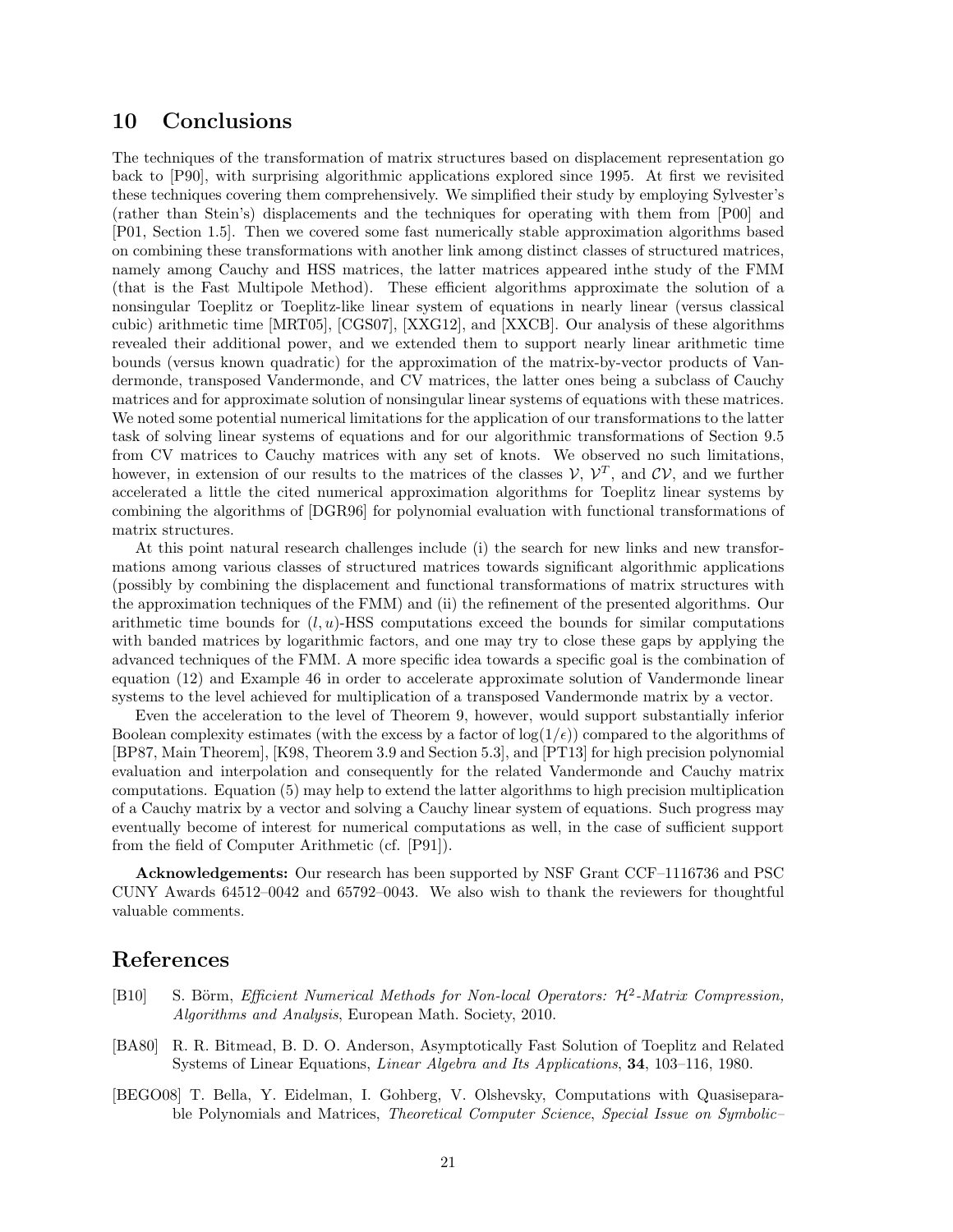Numerical Algorithms (D. A. Bini, V. Y. Pan, and J. Verschelde editors), 409, 2, 158–179, 2008.

- [BF00] D. A. Bini, G. Fiorentino, Design, Analysis, and Implementation of a Multiprecision Polynomial Rootfinder, Numer. Algs., 23, 127–173, 2000.
- [BM01] D. A. Bini, B. Meini, Approximate Displacement Rank and Applications, in AMS Conference "Structured Matrices in Operator Theory, Control, Signal and Image Processing", Boulder, 1999 (edited by V. Olshevsky), Amer. Math. Soc., 215–232, Providence, RI, 2001.
- [BP87] D. Bini, V. Y. Pan, A Logarithmic Boolean Time Algorithm for Parallel Polynomial Division, Information Processing Letters, 24, 233–237 (1987).
- [BP94] D. Bini, V. Y. Pan, Polynomial and Matrix Computations, Volume 1: Fundamental Algorithms, Birkhäuser, Boston, 1994.
- [BY13] L. A. Barba, R. Yokota, How Will the Fast Multipole Method Fare in Exascale Era? SIAM News, 46, 6, 1–3, July/August 2013.
- [CDGLP06] S. Chandrasekaran , P. Dewilde , M. Gu , W. Lyons , T. Pals, A Fast Solver for HSS Representations via Sparse Matrices, SIAM J. Matrix Anal. Appl., 29, 1, 67–81, 2006.
- [CGR98] J. Carrier, L. Greengard, V. Rokhlin, A Fast Adaptive Algorithm for Particle Simulation, SIAM J. Scientific Computing, 9, 669–686, 1998.
- [CGS07] S. Chandrasekaran, M. Gu, X. Sun, J. Xia, J. Zhu, A Superfast Algorithm for Toeplitz Systems of Linear Equations, SIAM J. Matrix Anal. Appl., 29, 1247–1266, 2007.
- [CPW74] R. E. Cline, R. J. Plemmons, and G. Worm, Generalized Inverses of Certain Toeplitz Matrices, Linear Algebra and Its Applications, 8, 25–33, 1974.
- [DGR96] A. Dutt, M. Gu, V. Rokhlin, Fast Algorithms for Polynomial Interpolation, Integration, and Differentiation, SIAM Journal on Numerical Analysis, 33, 5, 1689–1711, 1996.
- [DV98] P. Dewilde and A. van der Veen, Time-Varying Systems and Computations, Kluwer Academic Publishers, Dordrecht, The Netherlands, 1998.
- [EG02] Y. Eidelman, I. Gohberg, A Modification of the Dewilde–van der Veen Method for Inversion of Finite Structured Matrices, Linear Algebra and Its Applications, 343, 419–450, 2002.
- [EGH13a] Y. Eidelman, I. Gohberg, I. Haimovici, Separable Type Representations of Matrices and Fast Algorithms. Volume 1: Basics. Completion problems. Multiplication and Inversion Algorithms, Birkhauser, 2013.
- [EGH13b] Y. Eidelman, I. Gohberg, I. Haimovici, Separable Type Representations of Matrices and Fast Algorithms. Volume 2: Eigenvalue Methods, Birkhauser, 2013.
- [G98] M. Gu, Stable and Efficient Algorithms for Structured Systems of Linear Equations, SIAM J. Matrix Anal. Appl., 19, 279–306, 1998.
- [GE96] M. Gu, S. C. Eisenstat, Efficient Elgorithms for Computing a Strong Rank-Revealing QR Factorization, SIAM Journal on Scientific Computing, 17, 848–869, 1996.
- [GI88] W. Gautschi, G. Inglese, Lower Bounds for the Condition Number of Vandermonde Matrices, Numerische Mathematik, 52, 241–250, 1988.
- [GKK85] I. Gohberg, T. Kailath, I. Kailath, Linear Complexity Algorithms for Semiseparable Matrices, Integral Equations and Operator Theory, 8, 6, 780–804, 1985.
- [GKO95] I. Gohberg, T. Kailath, V. Olshevsky, Fast Gaussian Elimination with Partial Pivoting for Matrices with Displacement Structure, Mathematics of Computation, 64, 1557–1576, 1995.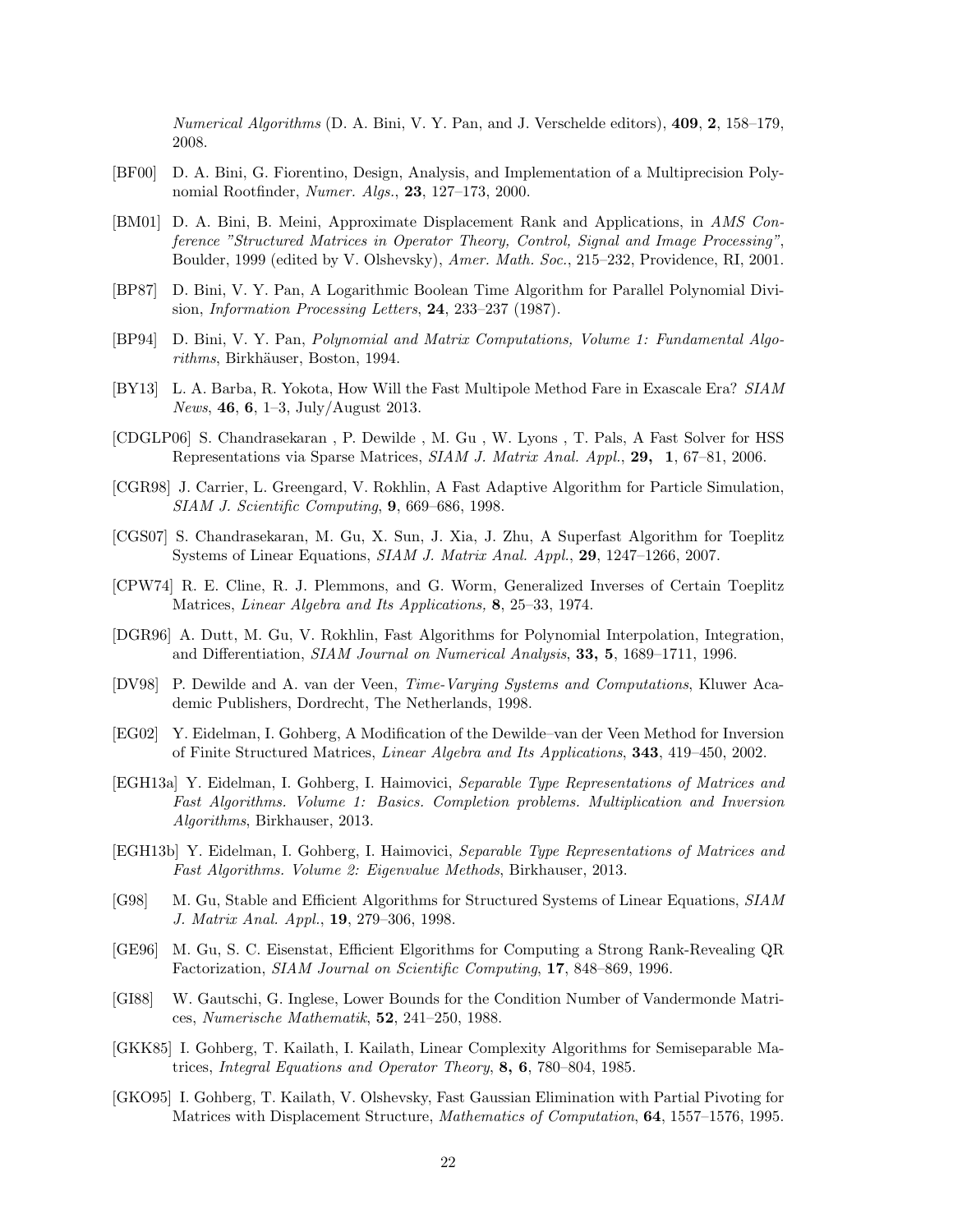- [GO94] I. Gohberg, V. Olshevsky, Complexity of Multiplication with Vectors for Structured Matrices, Linear Algebra and Its Applications, 202, 163–192, 1994.
- [GL96] G. H. Golub, C. F. Van Loan, Matrix Computations (third edition), The Johns Hopkins University Press, Baltimore, Maryland, 1996.
- [GR87] L. Greengard, V. Rokhlin, A Fast Algorithm for Particle Simulation, Journal of Computational Physics, 73, 325–348, 1987.
- [H95] G. Heinig, Inversion of Generalized Cauchy Matrices and the Other Classes of Structured Matrices, Linear Algebra for Signal Processing, IMA Volume in Mathematics and Its Applications, 69, 95–114, Springer, 1995.
- [K98] P. Kirrinnis, Polynomial Factorization and Partial Fraction Decomposition by Simultaneous Newton's Iteration, J. of Complexity, 14, 378–444, 1998.
- [KKM79] T. Kailath, S. Y. Kung, M. Morf, Displacement Ranks of Matrices and Linear Equations, Journal of Mathematical Analysis and Applications, 68, 2, 395-407, 1979.
- [KZ08] S. Köhler, M. Ziegler, On the Stability of Fast Polynomial Arithmetic, Proc. 8-th Conference on Real Numbers and Computers (J.D. Bruguera and M. Daumas, eds.), 147–156, 2008.
- [LRT79] R. J. Lipton, D. Rose, R. E. Tarjan, Generalized Nested Dissection, SIAM J. on Numerical Analysis, 16, 2, 346–358, 1979.
- [M80] M. Morf, Doubling Algorithms for Toeplitz and Related Equations, Proceedings of IEEE International Conference on ASSP, 954–959, IEEE Press, Piscataway, New Jersey, 1980.
- [MRT05] P. G. Martinsson, V. Rokhlin, M. Tygert, A Fast Algorithm for the Inversion of General Toeplitz Matrices, Comput. Math. Appl., 50, 741–752, 2005.
- [P90] V. Y. Pan, On Computations with Dense Structured Matrices, Math. of Computation, 55, 191, 179–190, 1990. Proceedings version in Proc. Intern. Symposium on Symbolic and Algebraic Computation (ISSAC'89), 34–42, ACM Press, NY, 1989.
- [P91] D. Priest, Algorithms for arbitrary precision floating point arithmetic, In P. Kornerup and D. Matula, eds., Proc. 10th Symp. Computer Arithmetic, 132–145, IEEE Computer Society Press, Los Angeles, California, 1991.
- [P93] V. Y. Pan, Parallel Solution of Sparse Linear and Path Systems, in Synthesis of Parallel Algorithms (J.H. Reif editor), Chapter 14, pp. 621-678, Morgan Kaufmann publishers, San Mateo, California, 1993.
- [P95] V. Y. Pan, An Algebraic Approach to Approximate Evaluation of a Polynomial on a Set of Real Points, Advances in Computational Mathematics, 3, 41–58, 1995.
- [P00] V. Y. Pan, Nearly Optimal Computations with Structured Matrices, Proceedings of 11th Annual ACM-SIAM Symposium on Discrete Algorithms (SODA'2000), 953–962, ACM Press, New York, and SIAM Publications, Philadephia, 2000.
- [P01] V. Y. Pan, Structured Matrices and Polynomials: Unified Superfast Algorithms, Birkhäuser/Springer, Boston/New York, 2001.
- [P11] V. Y. Pan, Nearly Optimal Solution of Rational Linear Systems of Equations with Symbolic Lifting and Numerical Initialization, *Computers and Mathematics with Applications*, **62**, 1685–1706, 2011.
- [Pa] V. Y. Pan, Fast Approximation Algorithms for Cauchy Matrices, Polynomials and Rational Functions, to appear.